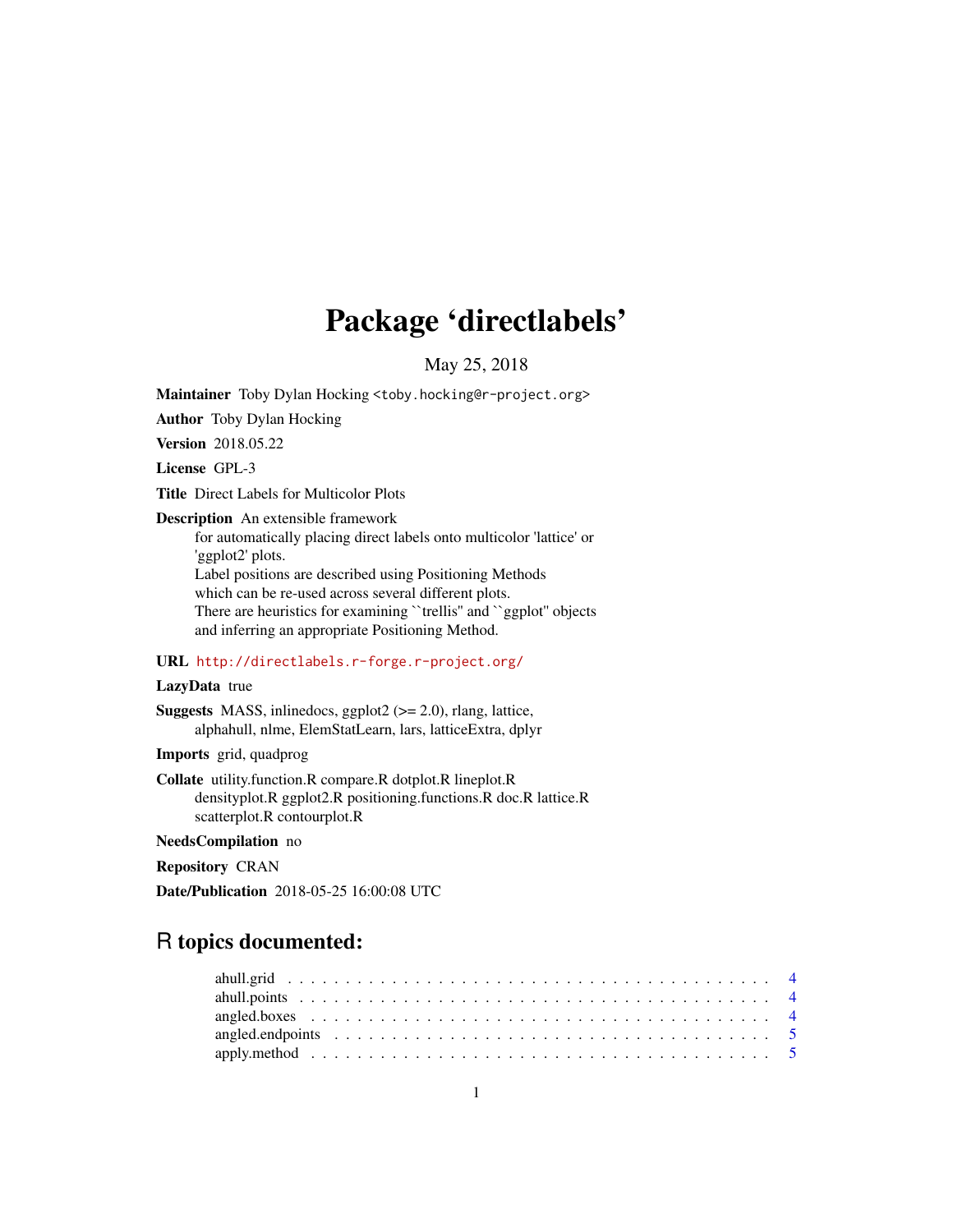|              | 6              |
|--------------|----------------|
|              | $\overline{7}$ |
|              | 7              |
|              | 8              |
|              | 8              |
|              | 9              |
|              | 9              |
|              | 9              |
|              | 10             |
|              | 10             |
|              | 11             |
|              | 11             |
| direct.label | 12             |
|              | 13             |
|              | 14             |
| dl.combine   | 14             |
|              | 17             |
|              | 18             |
|              | 19             |
|              | 19             |
|              | 20             |
| dldoc        | 21             |
|              | 22             |
|              | 22             |
|              | 23             |
|              | 23             |
|              | 24             |
|              | 25             |
|              | 25             |
|              | 26             |
|              | 26             |
|              | 27             |
|              | 27             |
|              | 27             |
|              |                |
|              | 28             |
|              | 28             |
|              | 29             |
|              | 29             |
|              | 29             |
|              | 30             |
|              | 30             |
|              | 31             |
|              | 31             |
|              | 33             |
|              | 34             |
| ignore.na    | 34             |
|              | 35             |
| in1which     | 35             |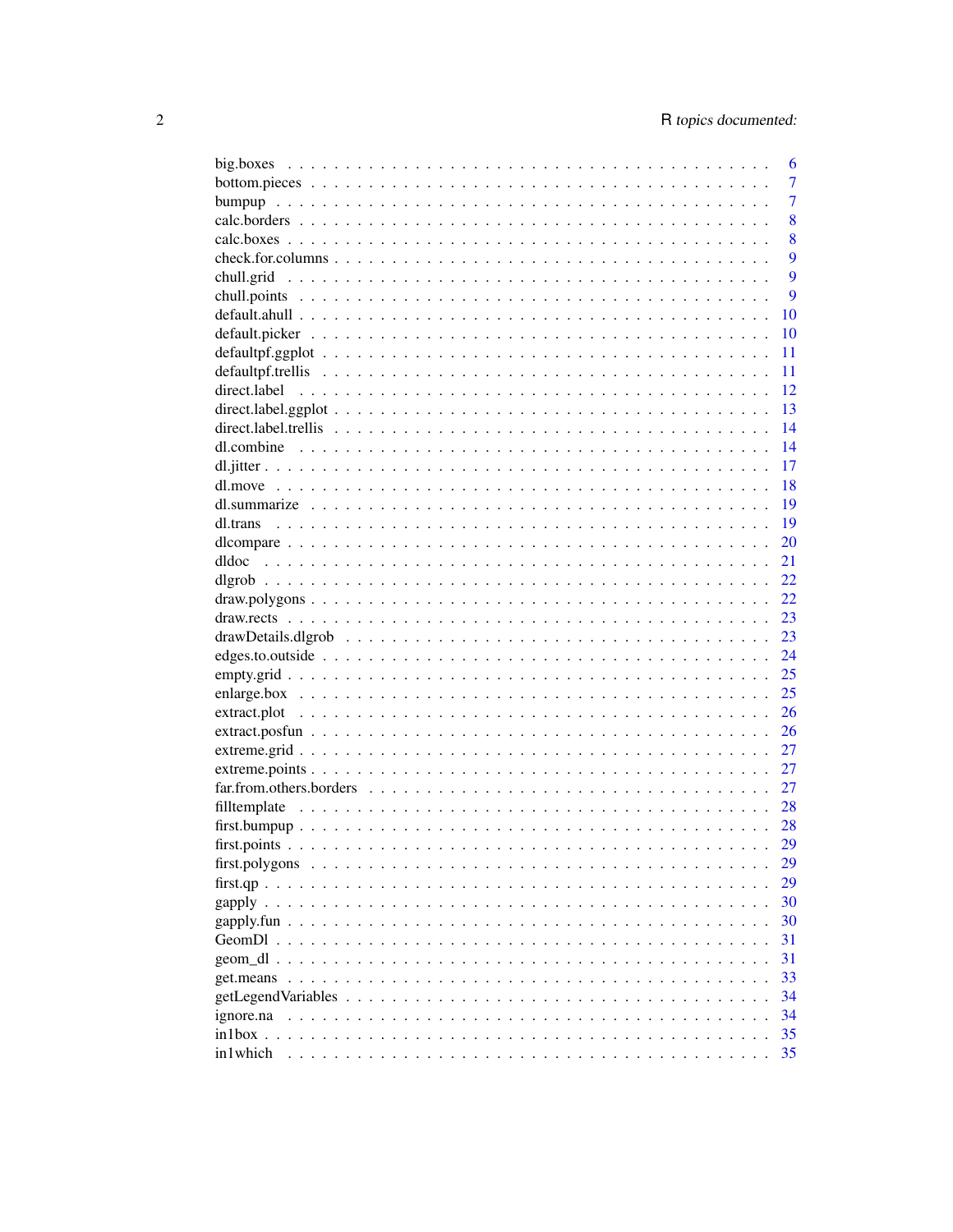|                  | 36 |
|------------------|----|
|                  | 36 |
|                  | 37 |
|                  | 38 |
|                  | 38 |
| $last.bumpup$    | 38 |
|                  | 39 |
|                  | 39 |
|                  | 39 |
|                  | 40 |
|                  | 40 |
|                  | 41 |
|                  | 41 |
|                  | 42 |
| $maxvar.qp$      | 42 |
|                  | 43 |
|                  | 43 |
|                  | 44 |
|                  | 45 |
|                  | 45 |
|                  | 46 |
|                  | 46 |
|                  | 48 |
|                  | 49 |
|                  | 50 |
|                  | 54 |
|                  | 55 |
|                  | 56 |
|                  | 58 |
|                  | 59 |
|                  | 60 |
|                  | 60 |
|                  | 61 |
|                  | 61 |
|                  | 62 |
|                  | 62 |
|                  |    |
| top.points       | 63 |
|                  | 64 |
| uselegend.ggplot | 64 |
|                  | 64 |
|                  | 65 |
|                  | 65 |
|                  | 66 |
|                  | 66 |
|                  |    |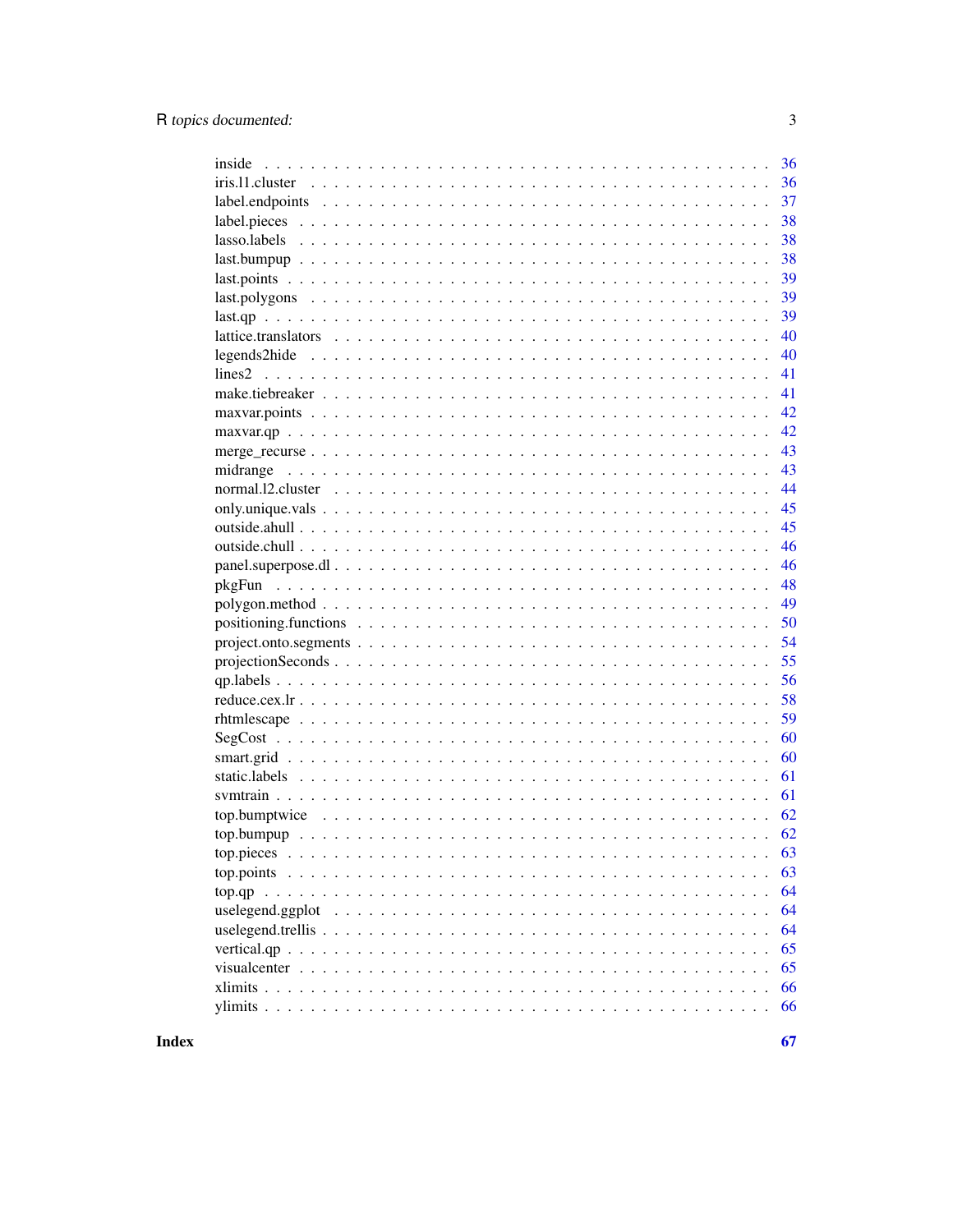<span id="page-3-0"></span>ahull.grid *ahull grid*

### Description

Label the closest point on the alpha hull of the data.

### Usage

"ahull.grid"

ahull.points *ahull points*

### Description

Calculate the points on the ashape.

### Usage

 $abull.points(d, ..., ahull = default.ahull(d))$ 

### Arguments

d ... ahull

### Author(s)

Toby Dylan Hocking

angled.boxes *angled boxes*

### Description

Draw a box with the label inside, at the point furthest away from the plot border and any other curve.

### Usage

"angled.boxes"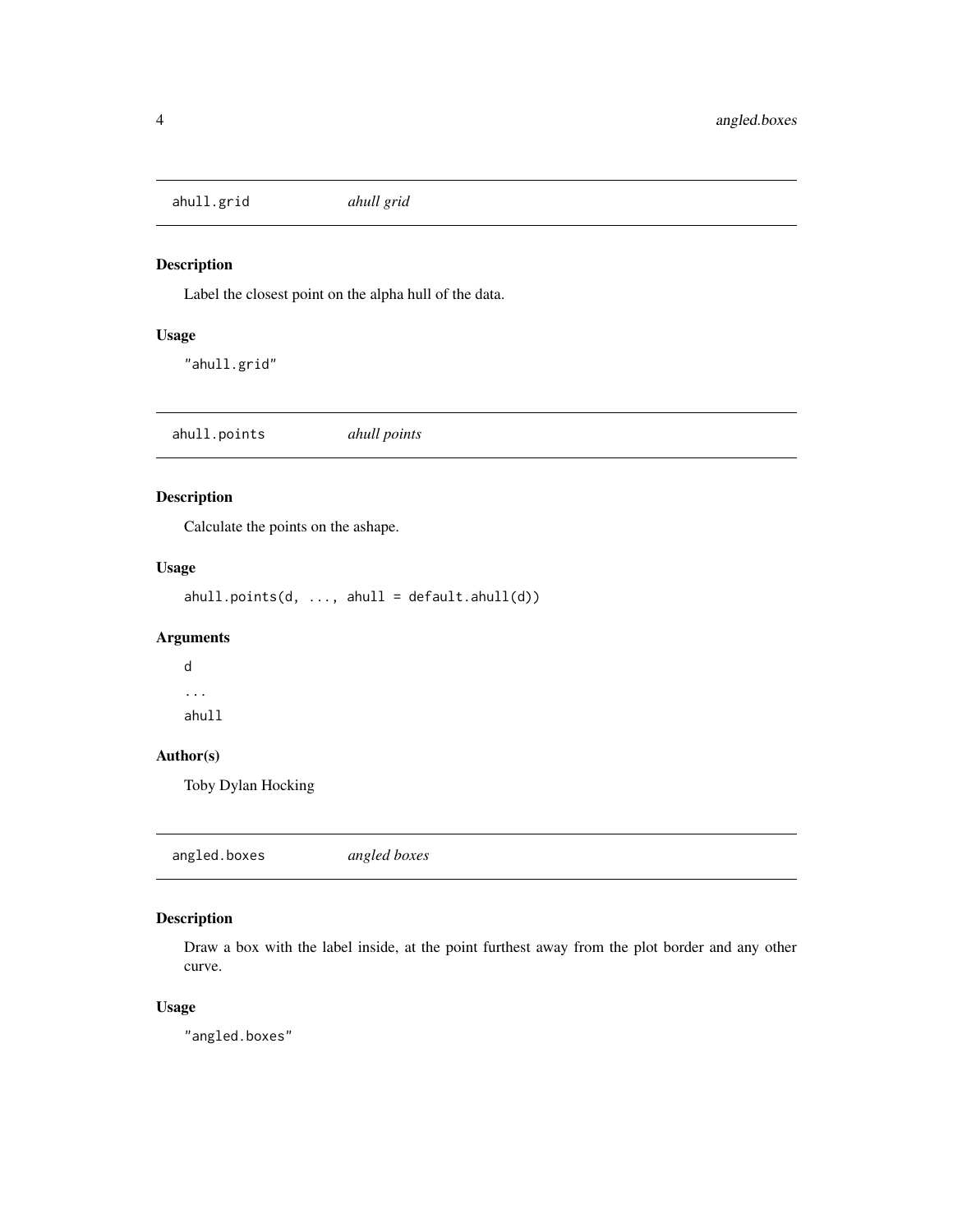<span id="page-4-0"></span>angled.endpoints *angled endpoints*

#### **Description**

Useful for labeling lines that all end at the top.

#### Usage

"angled.endpoints"

### <span id="page-4-1"></span>apply.method *Apply a Positioning Method*

#### **Description**

Run a Positioning Method list on a given data set. This function contains all the logic for parsing a Positioning Method and sequentially applying its elements to the input data to obtain the label positions.

#### Usage

apply.method(method, d, columns.to.check = c("x", "y",  $"groups")$ , ..., debug = FALSE)

#### Arguments

| method | Direct labeling Positioning Method. Starting from the data frame of points to    |
|--------|----------------------------------------------------------------------------------|
|        | plot for the panel, the elements of the Positioning Method list are applied in   |
|        | sequence, and then each row of the resulting data frame is used to draw a direct |
|        | label. The elements of a Positioning Method list can be                          |

- a Positioning Function is any function(d,...) which takes a data.frame d with columns x,y,groups and returns another data.frame representing the positions of the desired direct labels. For a description of all the columns that are interpreted for drawing direct labels, see [drawDetails.dlgrob](#page-22-1). For example, maxvar.points is a Positioning Function that returns a data.frame with columns x,y, groups, hjust, vjust.
- a character vector of length 1 is treated as the name of an R object. For example, specifying "maxvar.points" means to look up the variable called maxvar.points and use that. Using the name of a Positioning Function is preferable to specifying the Positioning Function itself, since then the name is visible in the Positioning Method list, which is more interpretable when debugging.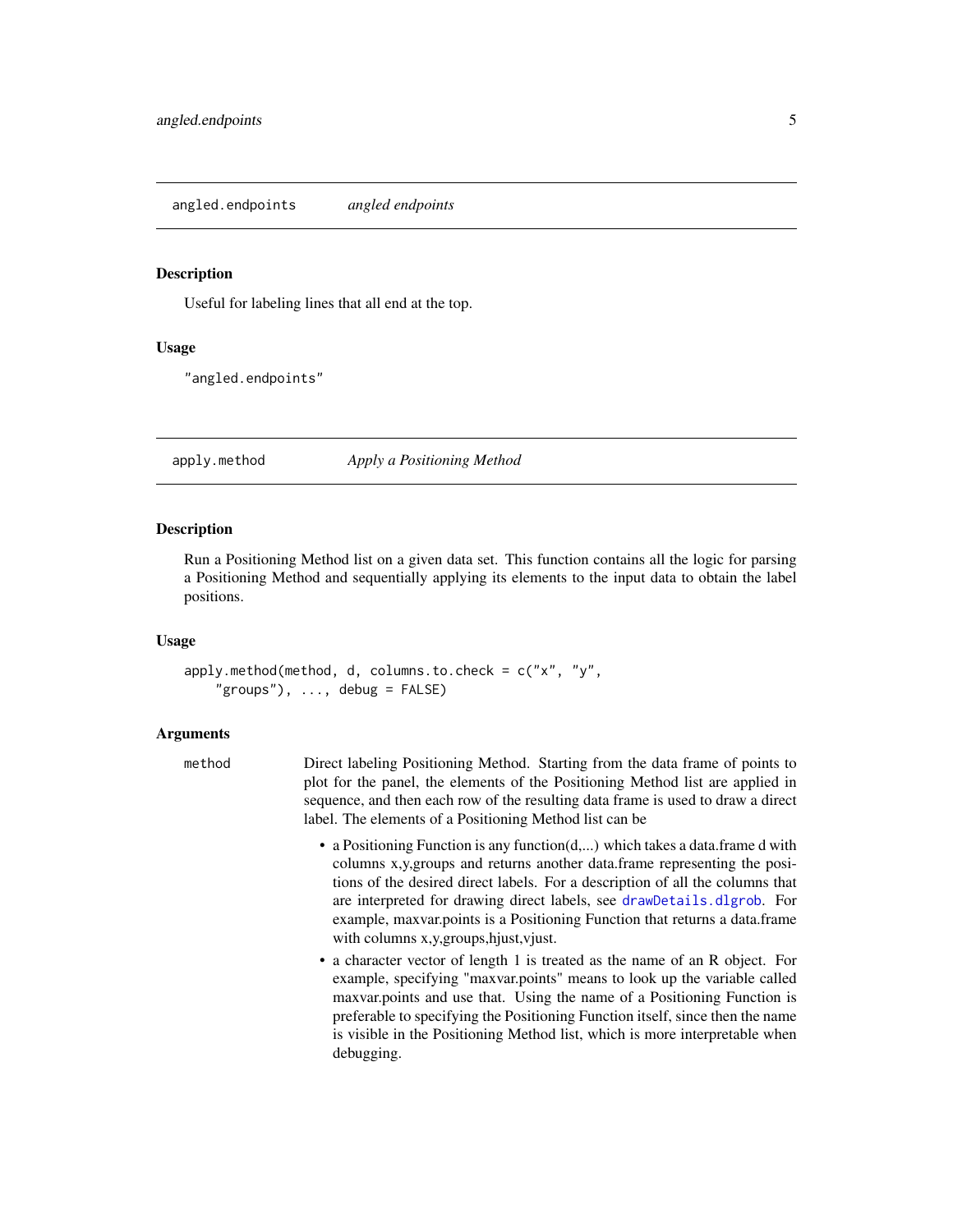<span id="page-5-0"></span>

|                  | • a named list element is used to add or update variables in the data.frame<br>of direct labels to plot. For example list ("first.points", cex=1.5) means take<br>only the first points of every group and then set the cex column to 1.5. |
|------------------|--------------------------------------------------------------------------------------------------------------------------------------------------------------------------------------------------------------------------------------------|
|                  | • an element of a Positioning Method list can be another Positioning Method<br>list, in which case the elements of the inner list are applied.                                                                                             |
| d                | Data frame to which we apply the Positioning Method. The x and y columns<br>should be in centimeters (cm), so that Positioning Methods can easily calculate<br>the L2/Euclidean/visual distance between pairs of points.                   |
| columns.to.check |                                                                                                                                                                                                                                            |
|                  | After applying each Positioning Method list element, we check for the presence<br>of these columns, and if not found we stop with an error.                                                                                                |
| .                | Named arguments, passed to Positioning Functions.                                                                                                                                                                                          |
| debug            | If TRUE, print each Positioning Method list elmenent and the direct label data.frame<br>that results from its evaluation.                                                                                                                  |
|                  |                                                                                                                                                                                                                                            |

### Value

The final data frame returned after applying all of the items in the Positioning Method list, with x and y in units of cm.

### Author(s)

Toby Dylan Hocking

big.boxes *big boxes*

### Description

Calculate big boxes around the means of each cluster.

### Usage

"big.boxes"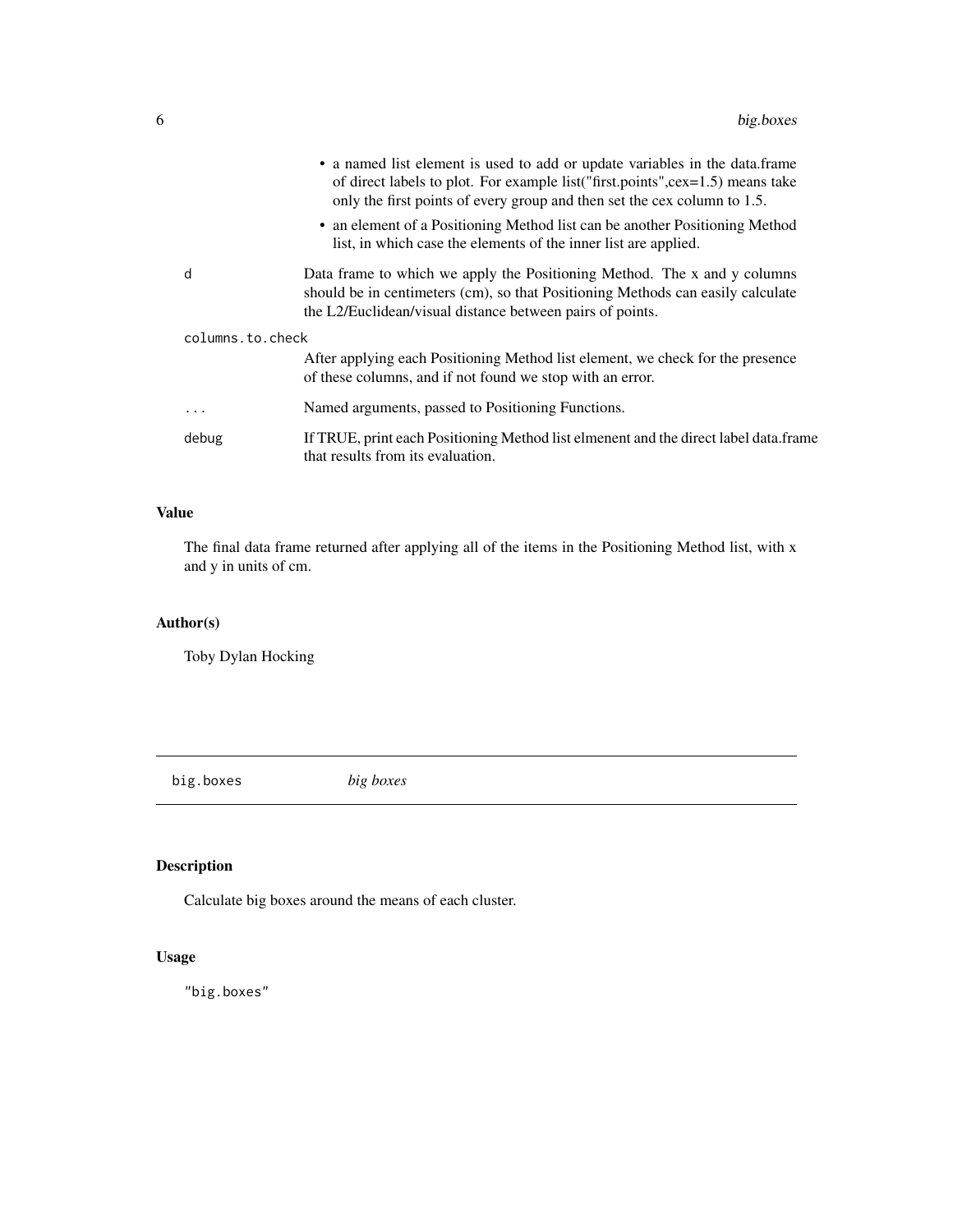<span id="page-6-0"></span>bottom.pieces *bottom pieces*

### Description

Positioning Method for the bottom of a group of points.

### Usage

```
bottom.pieces(d, ...)
```
### Arguments

d ...

### Author(s)

Toby Dylan Hocking

bumpup *bumpup*

### Description

Sequentially bump labels up, starting from the bottom, if they collide with the label underneath.

### Usage

bumpup $(d, \ldots)$ 

### Arguments

```
d
...
```
### Author(s)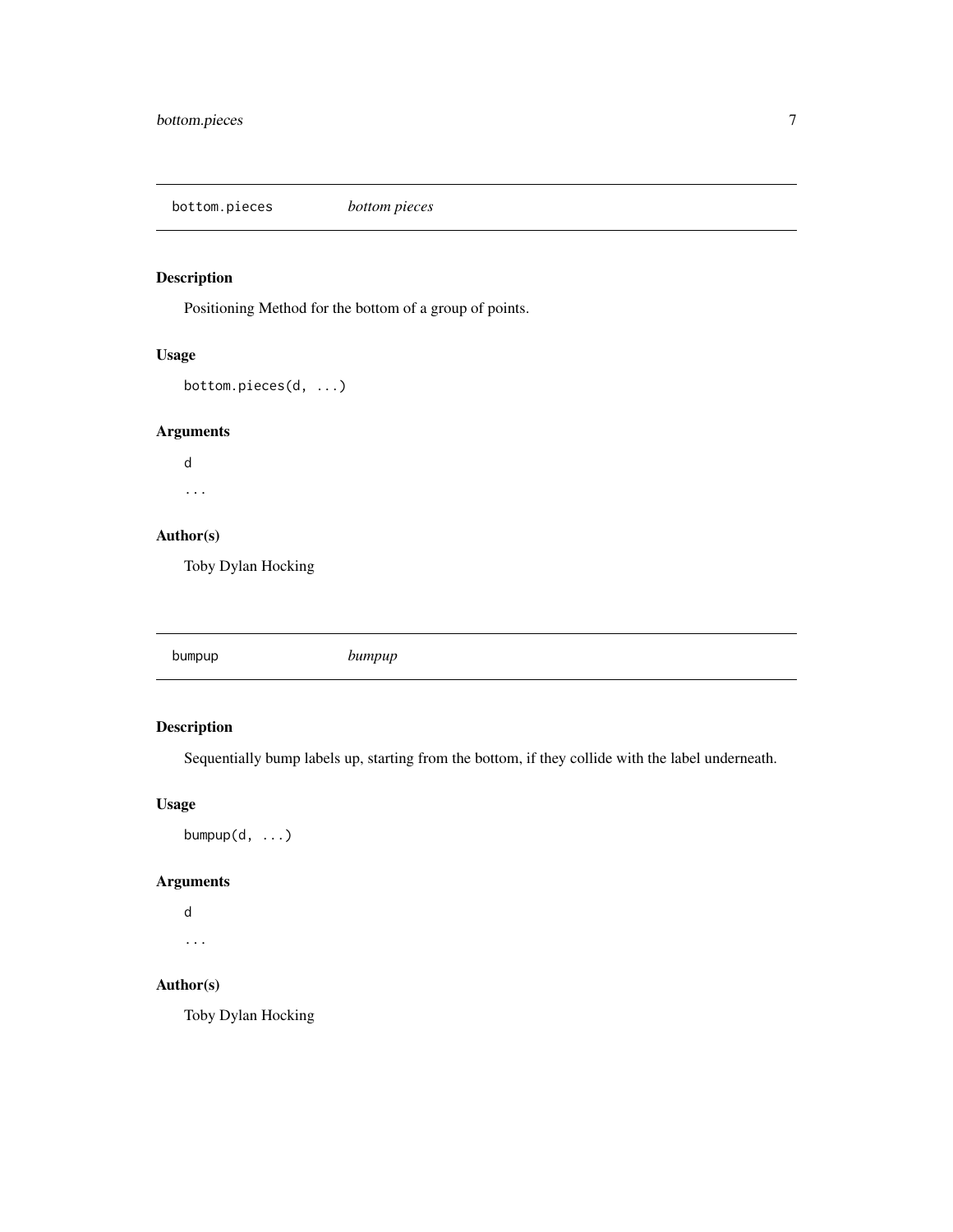<span id="page-7-0"></span>calc.borders *calc borders*

### Description

Calculate bounding box based on newly calculated width and height.

### Usage

calc.borders(d, ...)

### Arguments

|   | Data frame of point labels, with new widths and heights in the w and h columns. |
|---|---------------------------------------------------------------------------------|
| . | ignored.                                                                        |

### Author(s)

Toby Dylan Hocking

| calc.boxes | calc boxes |  |  |
|------------|------------|--|--|
|------------|------------|--|--|

### Description

Calculate boxes around labels, for collision detection.

### Usage

```
calc.boxes(d, debug = FALSE, ...)
```
### Arguments

```
d
debug
```
...

### Author(s)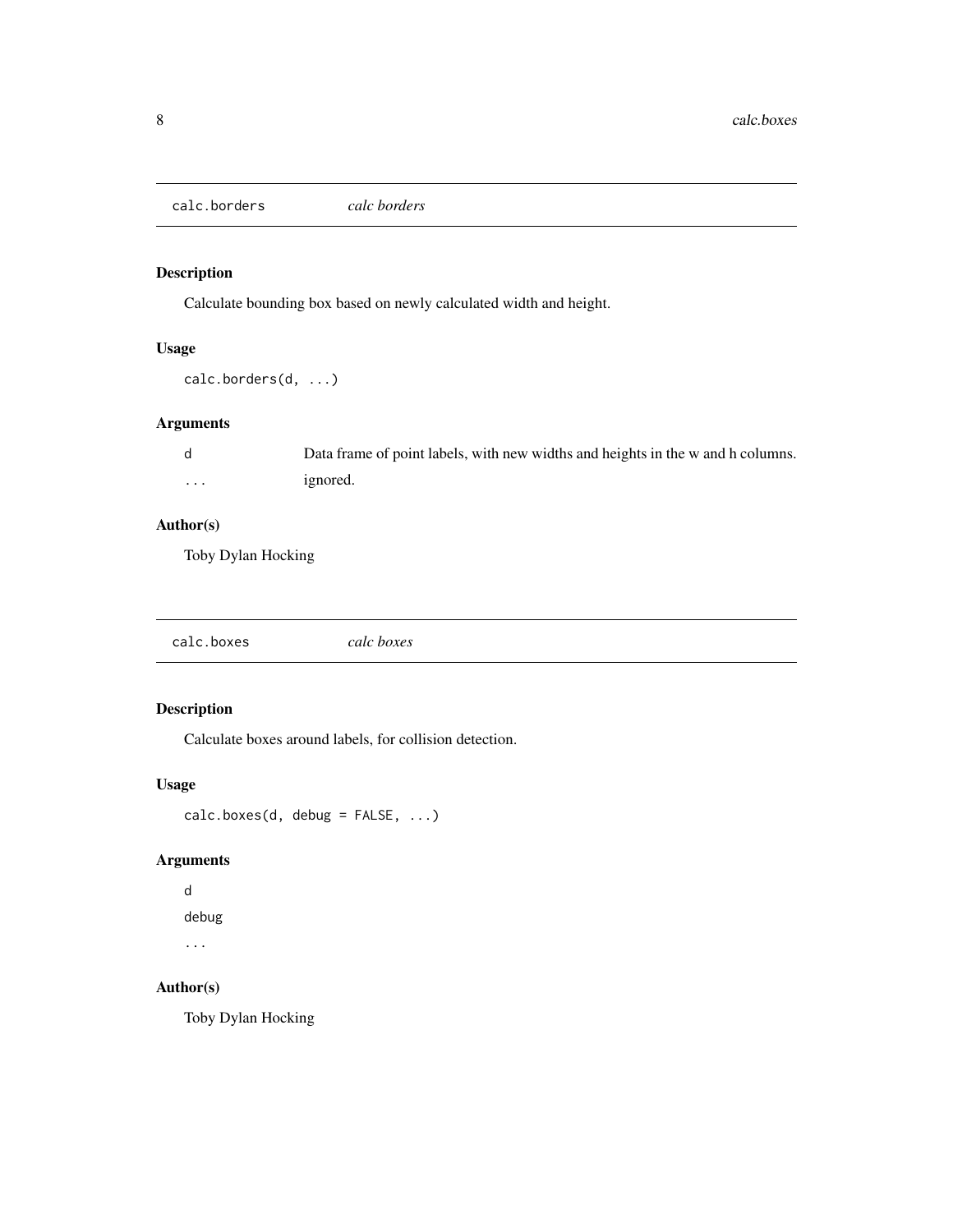<span id="page-8-0"></span>check.for.columns *check for columns*

### Description

Stop if a data.frame does not have some columns.

### Usage

```
check.for.columns(d, must.have)
```
### Arguments

| - d       | data frame to check.   |
|-----------|------------------------|
| must.have | column names to check. |

### Author(s)

Toby Dylan Hocking

|--|

### Description

Label the closest point on the convex hull of the data.

### Usage

"chull.grid"

chull.points *chull points*

### Description

Calculate the points on the convex hull.

### Usage

chull.points(d, ...)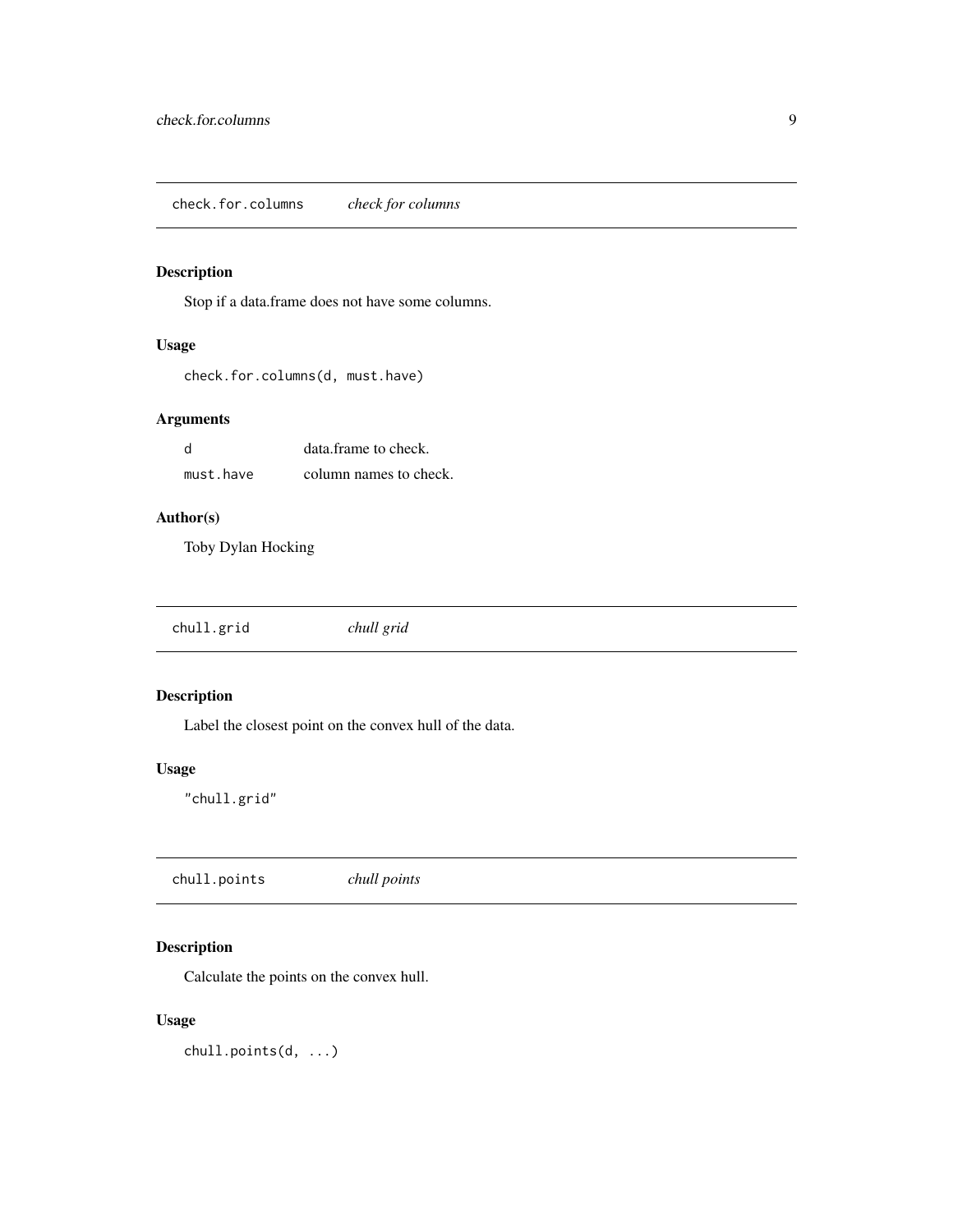#### Arguments

d

...

### Author(s)

Toby Dylan Hocking

default.ahull *default ahull*

### Description

Calculate the default alpha parameter for ashape based on the average size of label boxes.

### Usage

default.ahull(d, ...)

### Arguments

d ...

### Author(s)

Toby Dylan Hocking

default.picker *default picker*

### Description

Look at options() for a user-defined default Positioning Method picker, and use that (or the hardcoded default picker), with the calling environment to figure out a good default.

### Usage

```
default.picker(f)
```
### Arguments

f Object class to look for (trellis or ggplot).

### Author(s)

<span id="page-9-0"></span>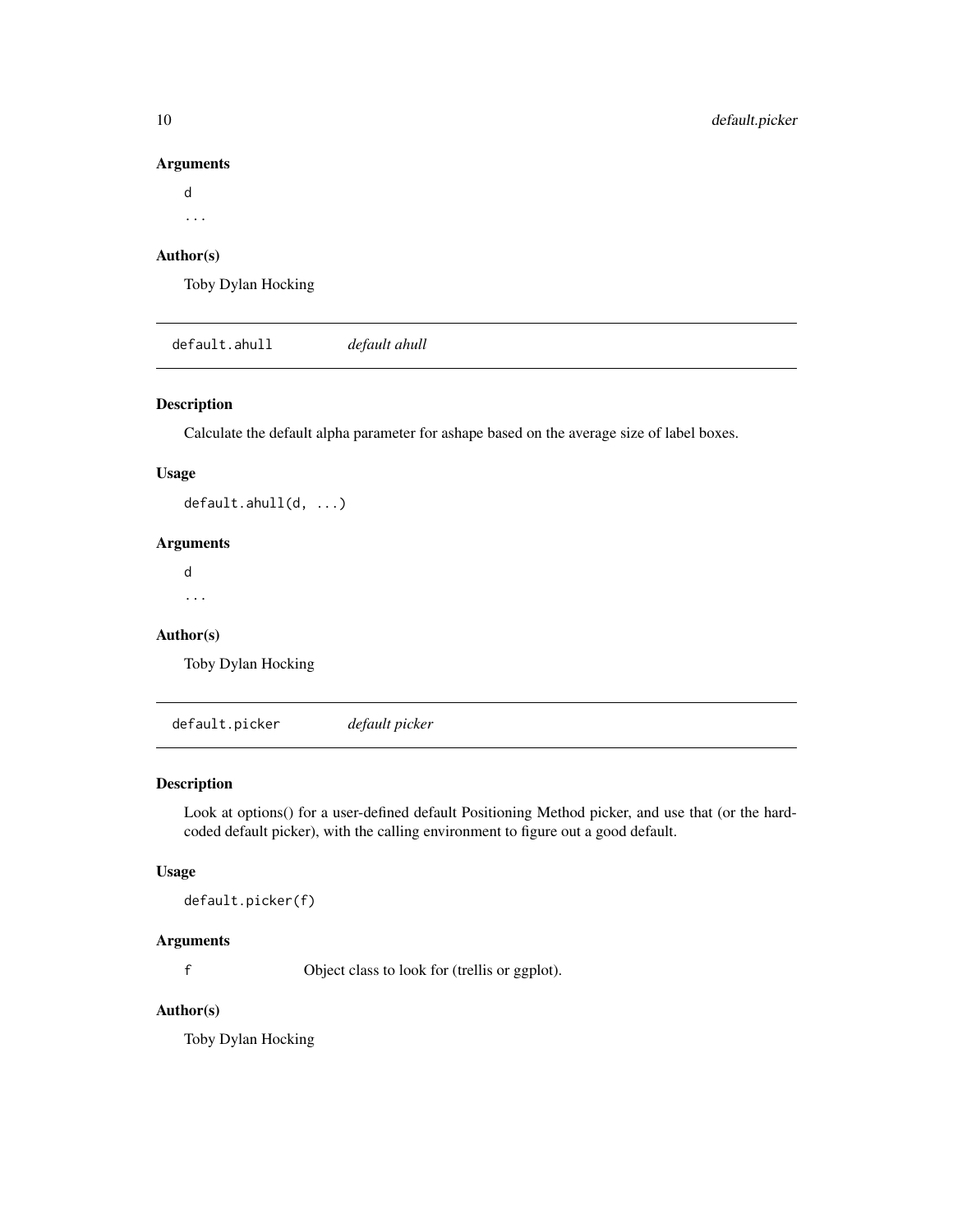<span id="page-10-0"></span>defaultpf.ggplot *defaultpf ggplot*

#### Description

Default method selection method for ggplot2 plots.

#### Usage

```
defaultpf.ggplot(geom, p, L, colvar, ...)
```
### Arguments

geom p L colvar ...

### Author(s)

Toby Dylan Hocking

defaultpf.trellis *defaultpf trellis*

#### Description

If no Positioning Method specified, choose a default using this function. The idea is that this is called with all the variables in the environment of panel.superpose.dl, and this can be usercustomizable by setting the directlabels.defaultpf.lattice option to a function like this.

### Usage

```
defaultpf.trellis(lattice.fun.name, groups, type, ...)
```
### Arguments

lattice.fun.name

```
groups
type
...
```
#### Author(s)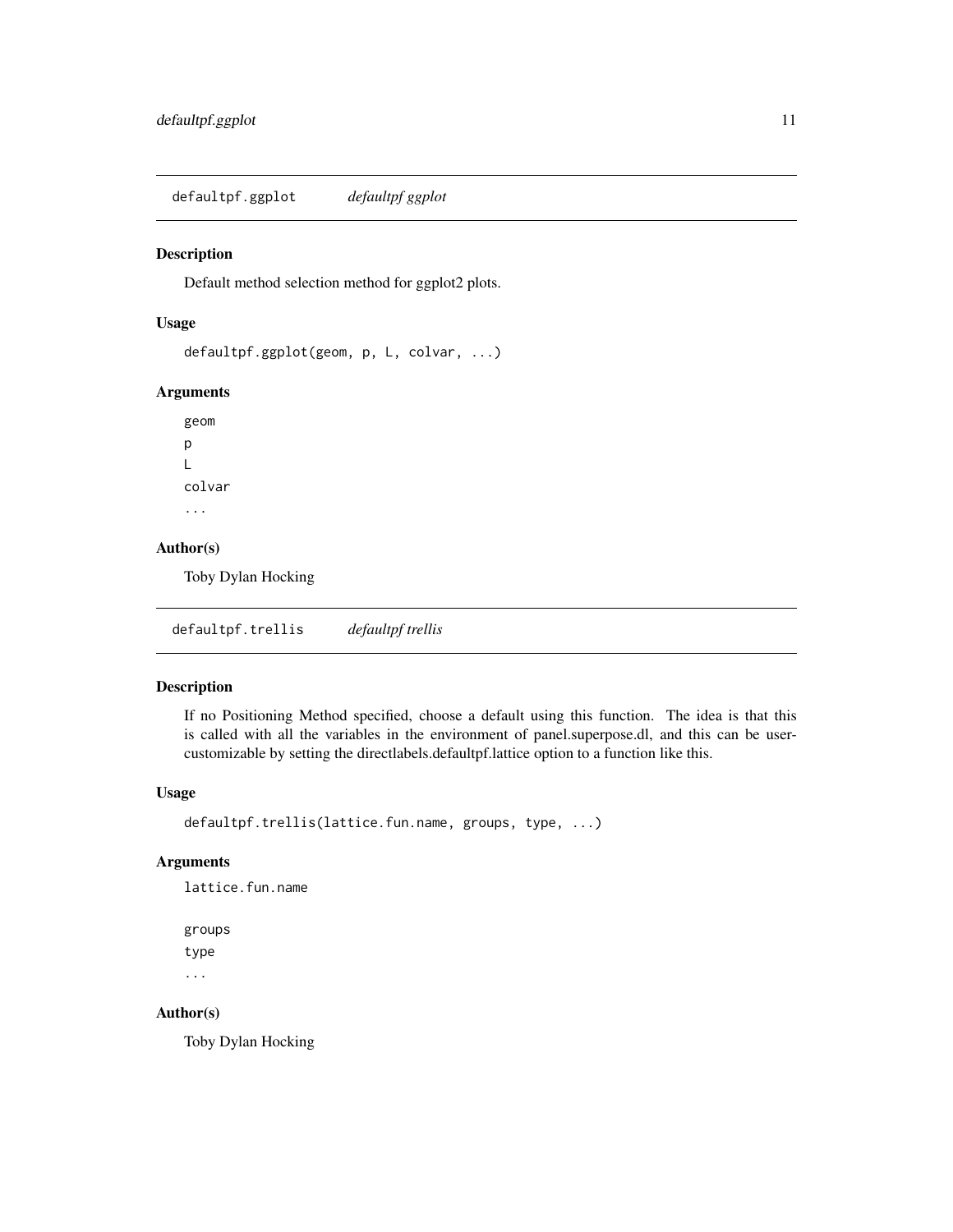#### Description

Add direct labels to a plot, and hide the color legend. Modern plotting packages like lattice and ggplot2 show automatic legends based on the variable specified for color, but these legends can be confusing if there are too many colors. Direct labels are a useful and clear alternative to a confusing legend in many common plots.

#### Usage

```
direct.label(p, method = NULL, debug = FALSE)
```
#### Arguments

| p      | The "trellis" or "ggplot" object with things drawn in different colors.                                                                                                                                                                                       |
|--------|---------------------------------------------------------------------------------------------------------------------------------------------------------------------------------------------------------------------------------------------------------------|
| method | Positioning Method, which determines the positions of the direct labels as a<br>function of the plotted data. If NULL, we examine the plot p and try to choose an<br>appropriate default. See apply method for more information about Positioning<br>Methods. |
| debug  | Show debug output?                                                                                                                                                                                                                                            |

#### Value

A plot with direct labels and no color legend.

#### Author(s)

Toby Dylan Hocking

#### Examples

```
if(require(ggplot2)){
 ## Add direct labels to a ggplot2 scatterplot, making sure that each
 ## label is close to its point cloud, and doesn't overlap points or
 ## other labels.
 scatter <- qplot(jitter(hwy),jitter(cty),data=mpg,colour=class,
                  main="Fuel efficiency depends on car size")
 print(direct.label(scatter))
}
## direct labels for lineplots that do not overlap and do not go off
## the plot.
library(nlme)
library(lattice)
oldopt <- lattice.options(panel.error=NULL)
ratplot <-
```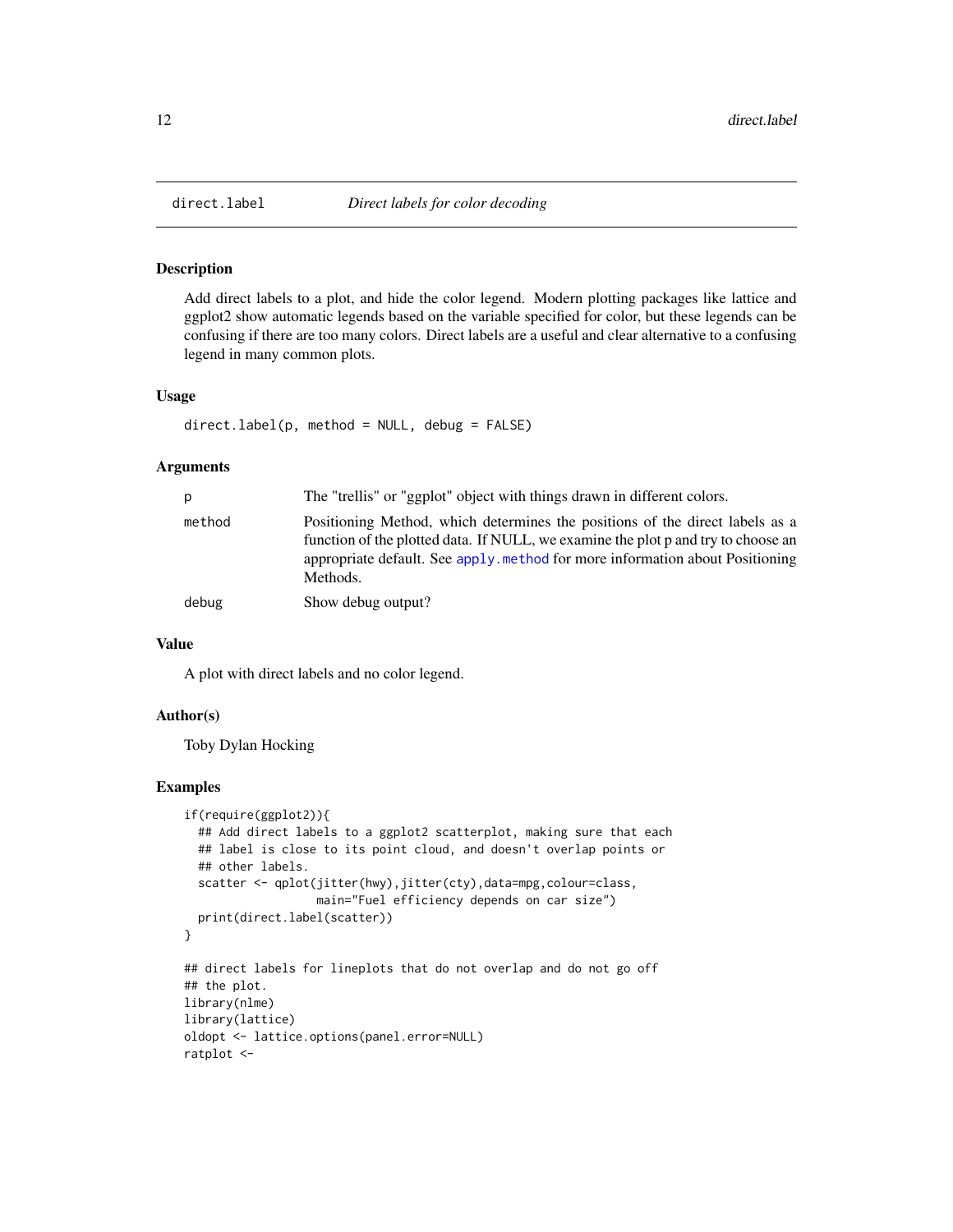### <span id="page-12-0"></span>direct.label.ggplot 13

```
xyplot(weight~Time|Diet,BodyWeight,groups=Rat,type='l',layout=c(3,1))
## Using the default Positioning Method (maxvar.qp), the labels are
## placed on the side which is most spread out, so in multipanel
## plots they sometimes end up on different sides.
print(direct.label(ratplot))
## To put them on the same side, just manually specify the
## Positioning Method.
print(direct.label(ratplot,"last.qp"))
```

```
lattice.options(oldopt)
```
direct.label.ggplot *direct label ggplot*

### Description

Direct label a ggplot2 grouped plot.

#### Usage

```
## S3 method for class 'ggplot'
direct.label(p, method = NULL, debug = FALSE)
```
### Arguments

|        | The ggplot object.                                        |
|--------|-----------------------------------------------------------|
| method | Method for direct labeling as described in apply, method. |
| debug  | Show debug output?                                        |

#### Value

The ggplot object with direct labels added.

### Author(s)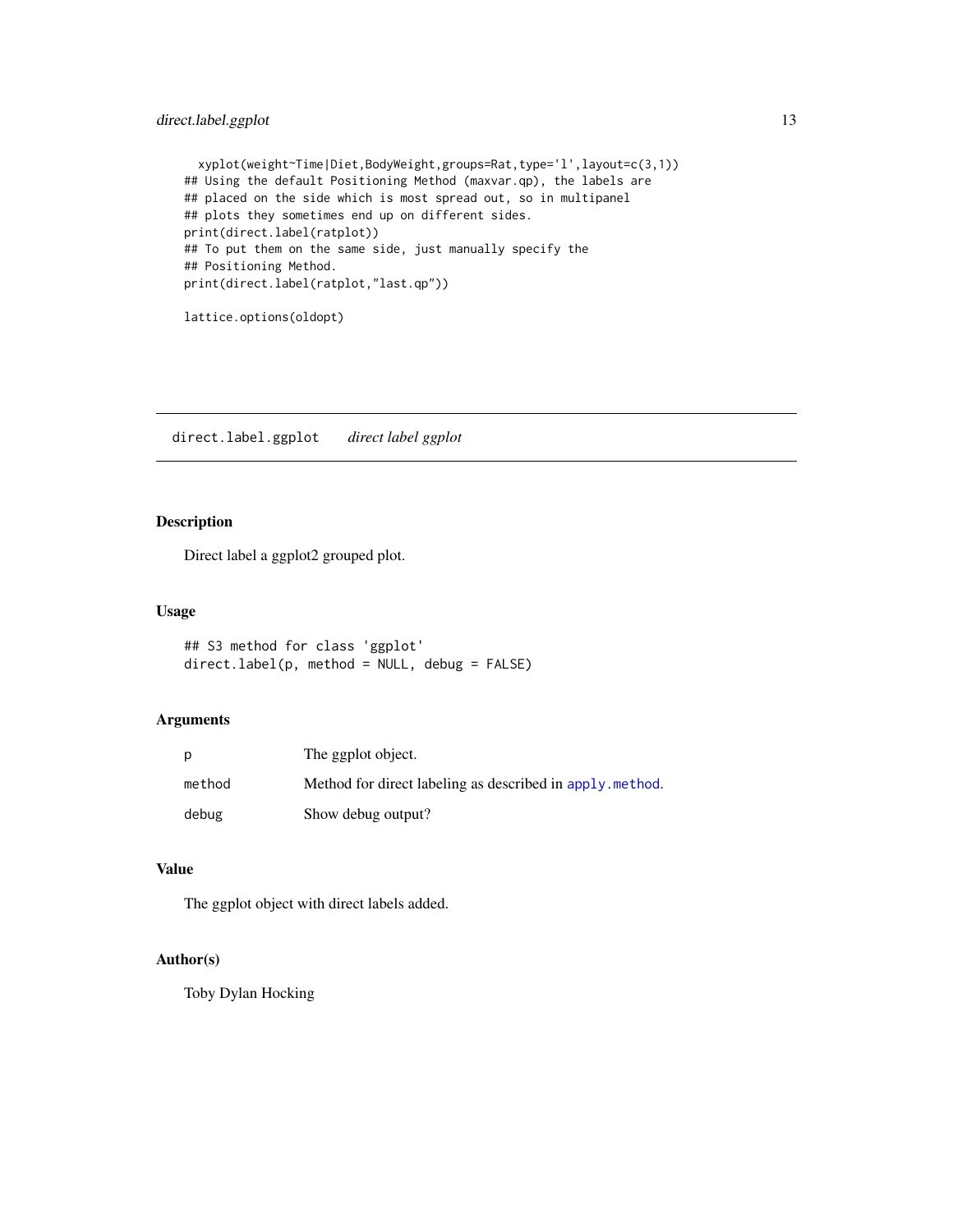### <span id="page-13-0"></span>Description

Add direct labels to a grouped lattice plot. This works by parsing the trellis object returned by the high level plot function, and returning it with a new panel function that will plot direct labels using the specified method.

### Usage

```
## S3 method for class 'trellis'
direct.label(p, method = NULL, debug = FALSE)
```
### Arguments

| p      | The lattice plot (result of a call to a high-level lattice function). |
|--------|-----------------------------------------------------------------------|
| method | Method for direct labeling as described in apply, method.             |
| debug  | Show debug output?                                                    |

### Value

The lattice plot.

#### Author(s)

Toby Dylan Hocking

dl.combine *Combine output of several methods*

### Description

Apply several Positioning methods to the original data frame.

### Usage

dl.combine(...)

### Arguments

... Several Positioning Methods.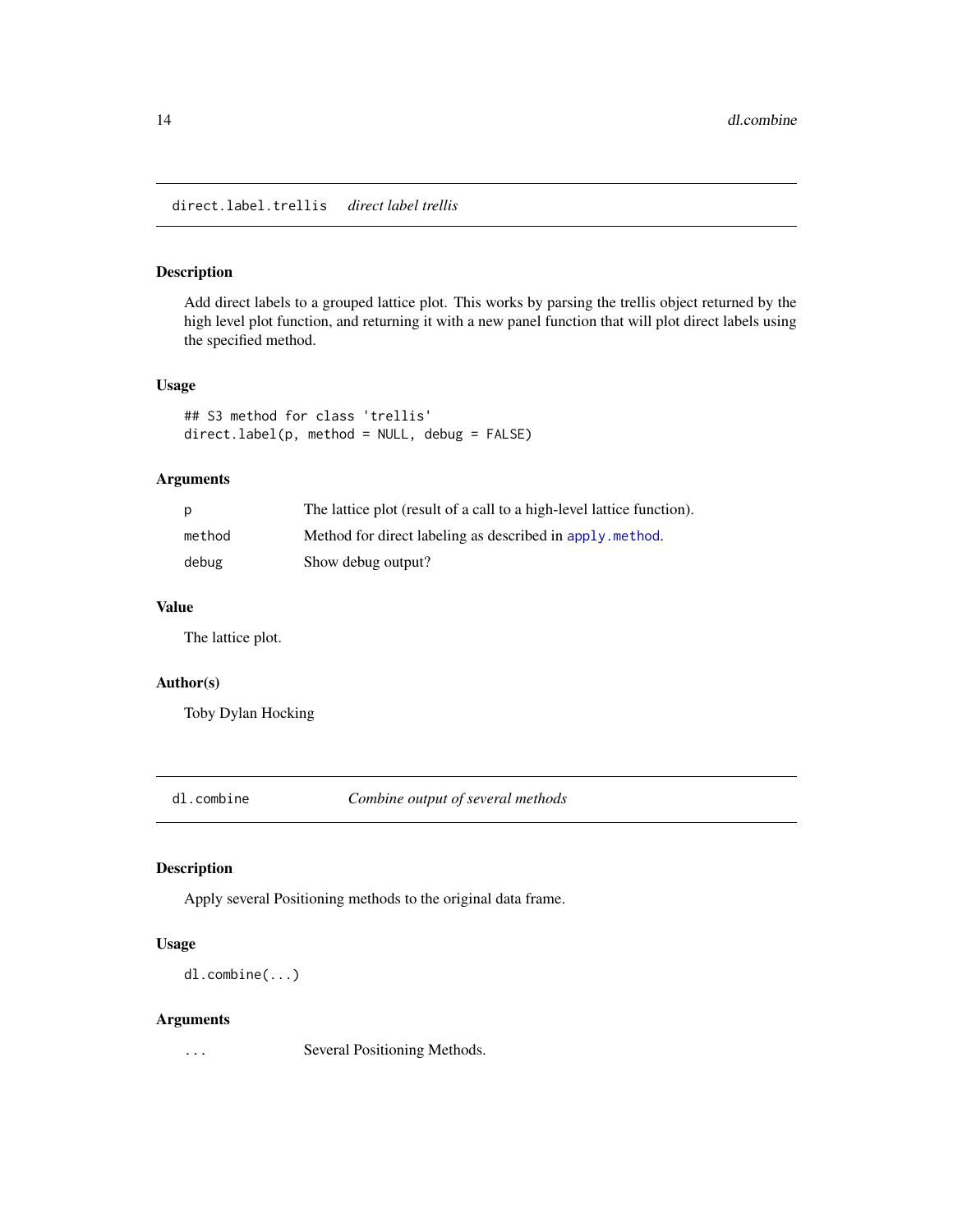#### dl.combine 15

### Value

A Positioning Method that returns the combined data frame after applying each specified Positioning Method.

### Author(s)

Toby Dylan Hocking

### Examples

```
## Simple example: label the start and endpoints
library(nlme)
library(lattice)
ratplot <- xyplot(weight~Time|Diet,BodyWeight,groups=Rat,type='l',layout=c(3,1))
##ratplot <- qplot(Time,weight,data=BodyWeight,group=Rat,colour=Rat,geom="line",facets=.~Diet)
both <- dl.combine("first.points","last.points")
rat.both <- direct.label(ratplot,"both")
print(rat.both)
## grid.edit(gPath("panel-3-3",".*","GRID.dlgrob"),
## method=list(cex=2,fontfamily="bold","both"),
## grep=TRUE)
## can also do this by repeatedly calling direct.label
rat.repeated <-
 direct.label(direct.label(ratplot,"last.points"),"first.points")
print(rat.repeated)
## grid.edit(gPath("panel-3-5",".*","GRID.dlgrob.first.points"),
## method=list(cex=2,fontfamily="bold","both"),
## grep=TRUE)
if(require(ggplot2)){
 rp2 <- qplot(Time,weight,data=BodyWeight,geom="line",facets=.~Diet,colour=Rat)
 print(direct.label(direct.label(rp2,"last.points"),"first.points"))
 print(direct.label(rp2,"both"))
}
mylars <- function
## Least angle regression algorithm for calculating lasso solutions.
(x,
## Matrix of predictor variables.
y,
## Vector of responses.
 epsilon=1e-6
 ## If correlation < epsilon, we are done.
 ){
 xscale \leftarrow scale(x) # need to work with standardized variables
 b \leq rep(0,ncol(x))# coef vector starts at 0
 names(b) <- collnames(x)ycor <- apply(xscale,2,function(xj)sum(xj*y))
  j <- which.max(ycor) # variables in active set, starts with most correlated
 alpha.total <- 0
 out <- data.frame()
 while(1){## lar loop
   xak <- xscale[,j] # current variables
```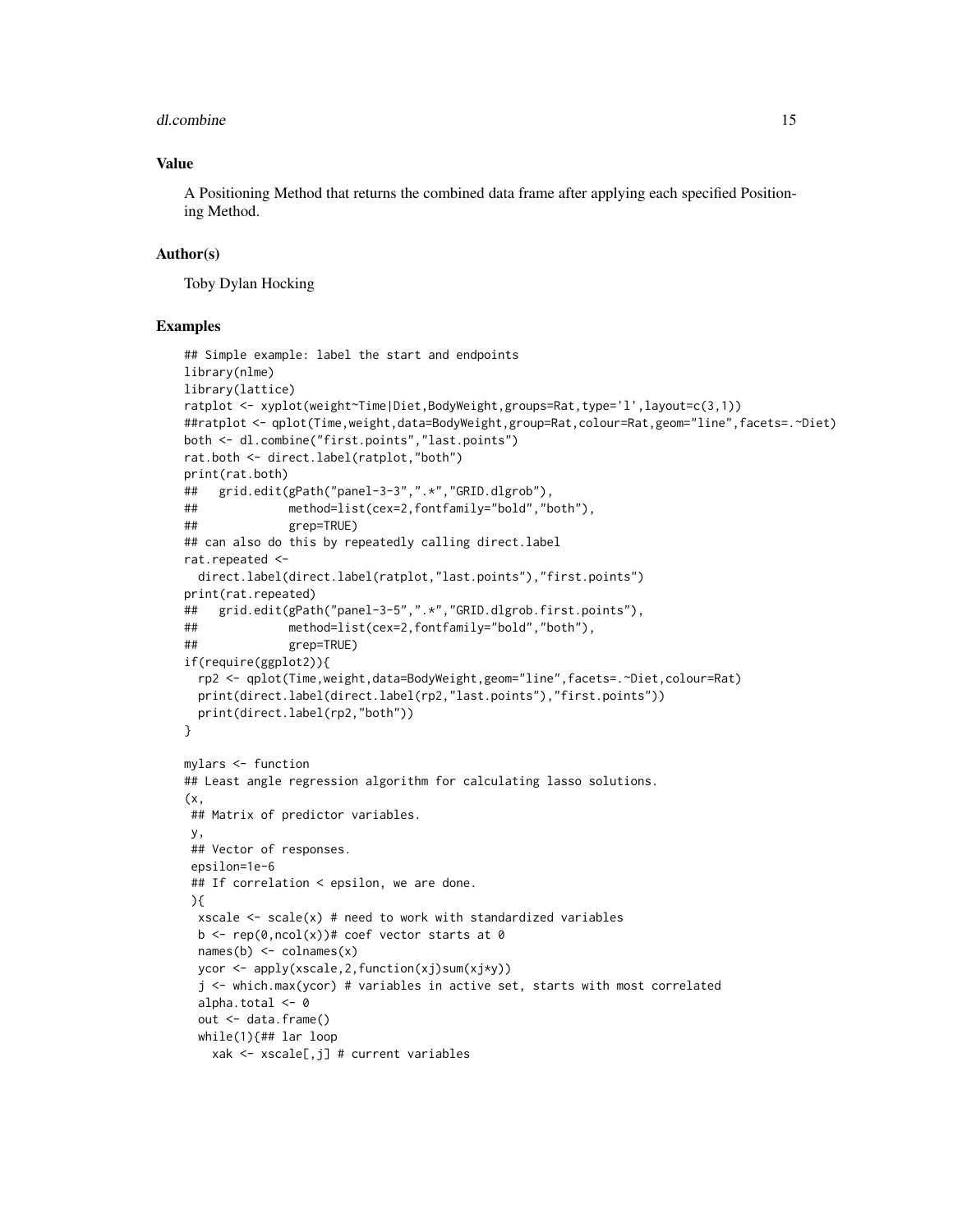```
r <- y-xscale%*%b # current residual
    ## direction of parameter evolution
    delta <- solve(t(xak)%*%xak)%*%t(xak)%*%r
    ## Current correlations (actually dot product)
    intercept <- apply(xscale,2,function(xk)sum(r*xk))
    ## current rate of change of correlations
    z <- xak%*%delta
    slope <- apply(xscale,2,function(xk)-sum(z*xk))
    ## store current values of parameters and correlation
    out <- rbind(out,data.frame(variable=colnames(x),
                                coef=b,
                                corr=abs(intercept),
                                alpha=alpha.total,
                                arclength=sum(abs(b)),
                                coef.unscaled=b/attr(xscale,"scaled:scale")))
    if(sum(abs(intercept)) < epsilon)#corr==0 so we are done
     return(transform(out,s=arclength/max(arclength)))
    ## If there are more variables we can enter into the regression,
    ## then see which one will cross the highest correlation line
    ## first, and record the alpha value of where the lines cross.
    d <- data.frame(slope,intercept)
    d[d$intercept<0,] <- d[d$intercept<0,]*-1
    d0 <- data.frame(d[j[1],])# highest correlation line
    d2 <- data.frame(rbind(d,-d),variable=names(slope))#reflected lines
    ## Calculation of alpha for where lines cross for each variable
    d2$alpha <- (d0$intercept-d2$intercept)/(d2$slope-d0$slope)
    subd <- d2[(!d2$variable%in%colnames(x)[j])&d2$alpha>epsilon,]
    subd <- subd[which.min(subd$alpha),]
    nextvar <- subd$variable
    alpha <- if(nrow(subd))subd$alpha else 1
    ## If one of the coefficients would hit 0 at a smaller alpha
    ## value, take it out of the regression and continue.
    hit0 <- xor(b[j]>0,delta>0)&b[j]!=0
    alpha0 <- -b[j][hit0]/delta[hit0]
    takeout <- length(alpha0)&&min(alpha0) < alpha
    if(takeout){
     i <- which.min(alpha0)
     alpha <- alpha0[i]
    }
    b[j] <- b[j]+alpha*delta ## evolve parameters
    alpha.total <- alpha.total+alpha
    ## add or remove a variable from the active set
    j <- if(takeout)j[j!=which(names(i)==colnames(x))]
         else c(j,which(nextvar==colnames(x)))
 }
## Calculate lasso path, plot and label
mylasso <- dl.combine(lasso.labels, last.qp)
if(require(ElemStatLearn)){
 pros <- subset(prostate,select=-train,train==TRUE)
 ycol <- which(names(pros)=="lpsa")
```
}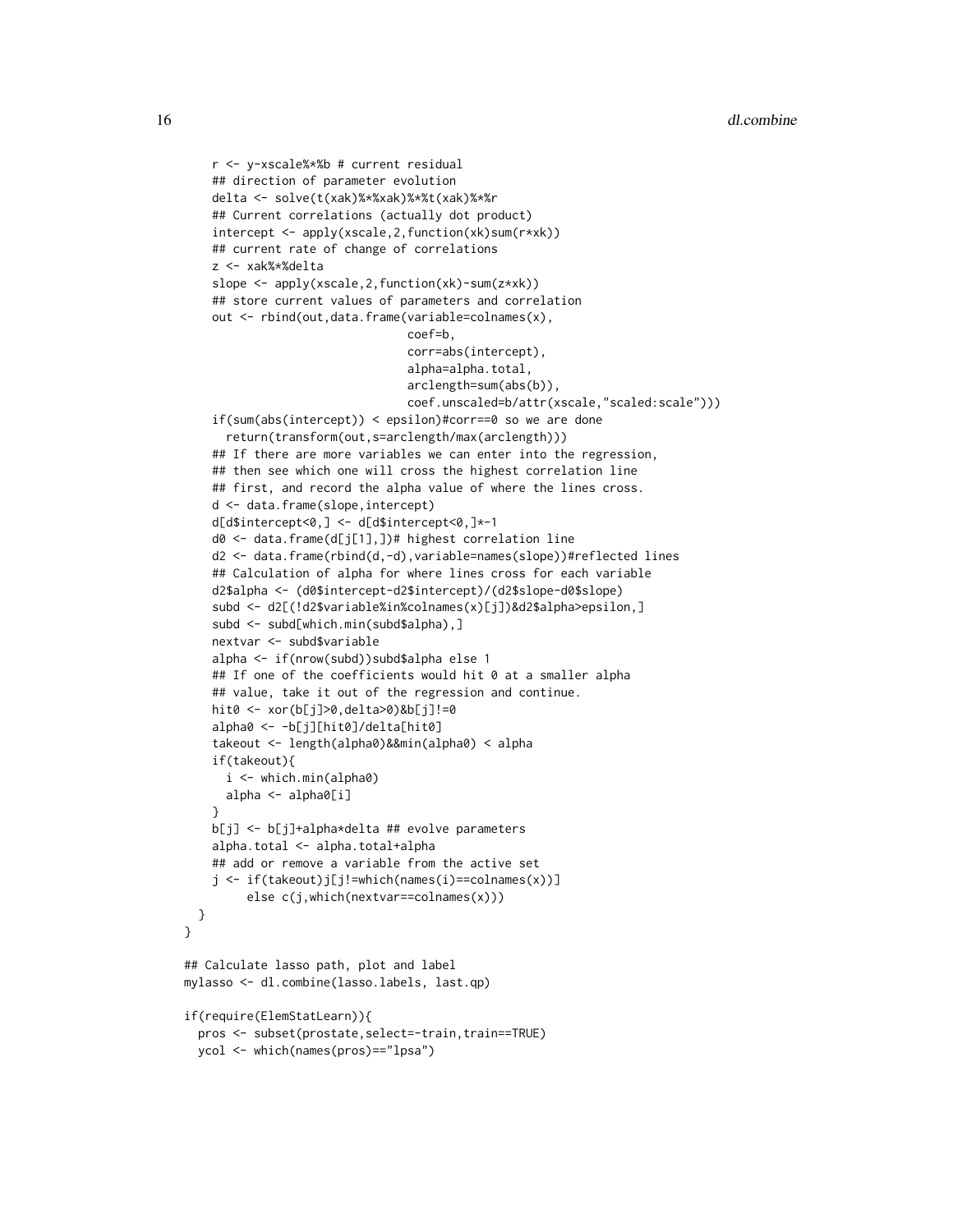#### <span id="page-16-0"></span>dl.jitter 17

```
x <- as.matrix(pros[-ycol])
  y <- unlist(pros[ycol])
  res <- mylars(x,y)
  P <- xyplot(coef~arclength,res,groups=variable,type="l")
  plot(direct.label(P,"mylasso"))
  if(require(ggplot2)){
    p <- ggplot(res,aes(arclength,coef,colour=variable))+
      geom_line(aes(group=variable))
    direct.label(p,"mylasso")
  }
}
if(require(lars)){
  data(diabetes,envir=environment())
  dres <- with(diabetes,mylars(x,y))
  P <- xyplot(coef~arclength,dres,groups=variable,type="l")
  plot(direct.label(P,"mylasso"))
}
```
dl.jitter *dl jitter*

### Description

Jitter the label positions.

### Usage

dl.jitter(d, ...)

### Arguments

```
d
...
```
### Author(s)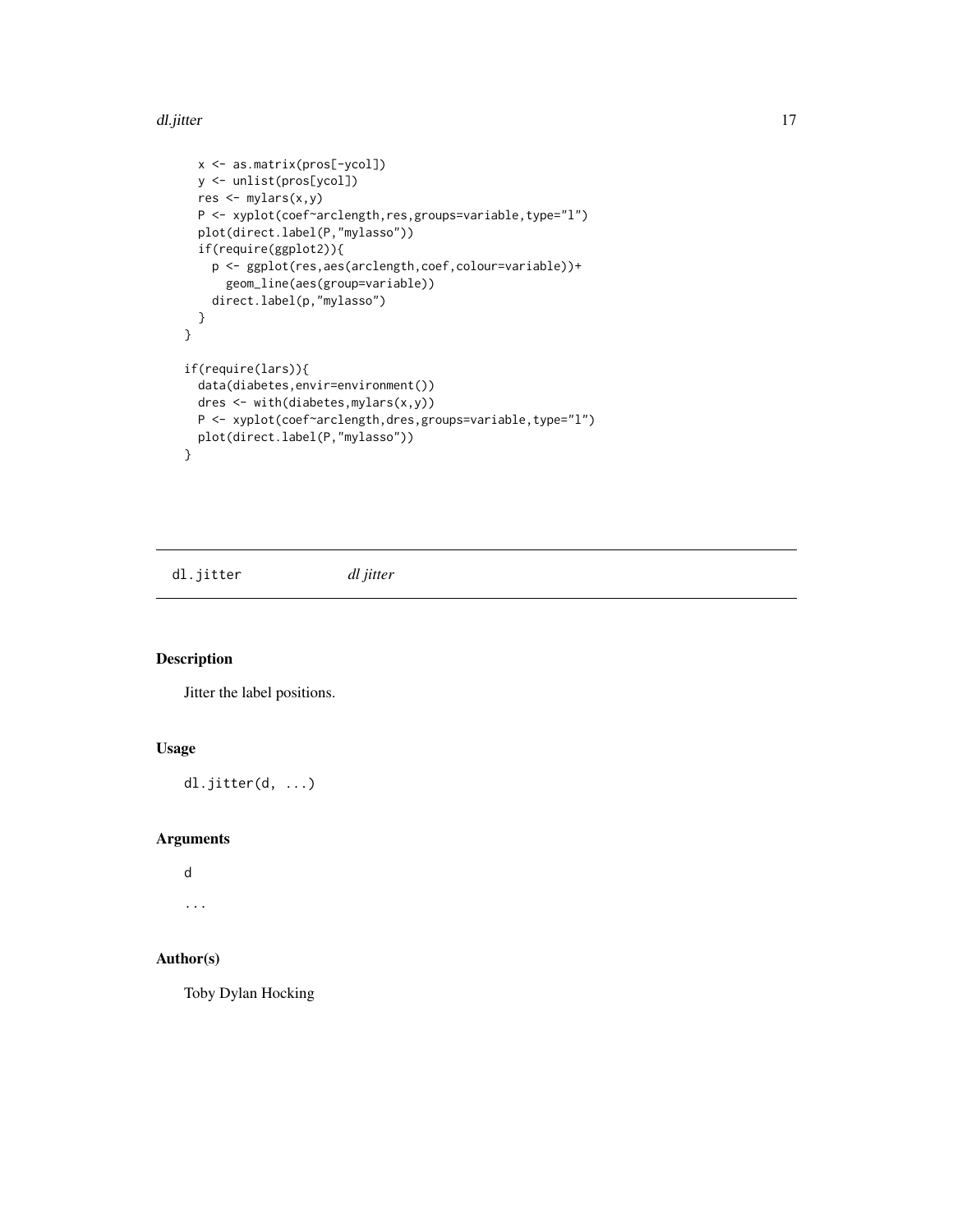<span id="page-17-0"></span>

#### Description

Sometimes there is 1 label that is placed oddly by another Positioning Function. This function can be used to manually place that label in a good spot.

#### Usage

dl.move(group, x, y, ...)

#### Arguments

| group     | Group to change.                                                                                                                      |
|-----------|---------------------------------------------------------------------------------------------------------------------------------------|
|           | Horizontal position of the new label.                                                                                                 |
|           | Vertical position of the new label. If missing(y) and !missing(x) then we will<br>calculate a new y value using linear interpolation. |
| $\ddotsc$ | Variables to change for the specified group                                                                                           |

#### Value

A Positioning Function that moves a label into a good spot.

#### Author(s)

Toby Dylan Hocking

### Examples

```
if(require(ggplot2)){
 library(lattice)
 scatter <- xyplot(jitter(cty)~jitter(hwy),mpg,groups=class,aspect=1)
 dlcompare(list(scatter),
            list("extreme.grid",
                 `+dl.move`=list(extreme.grid,dl.move("suv",15,15))))
 p <- qplot(log10(gamma),rate,data=svmtrain,group=data,colour=data,
             geom="line",facets=replicate~nu)
 adjust.kif <- dl.move("KIF11",-0.9,hjust=1,vjust=1)
 dlcompare(list(p+xlim(-8,7)),
            list("last.points",
                 `+dl.move`=list(last.points,adjust.kif)))
}
```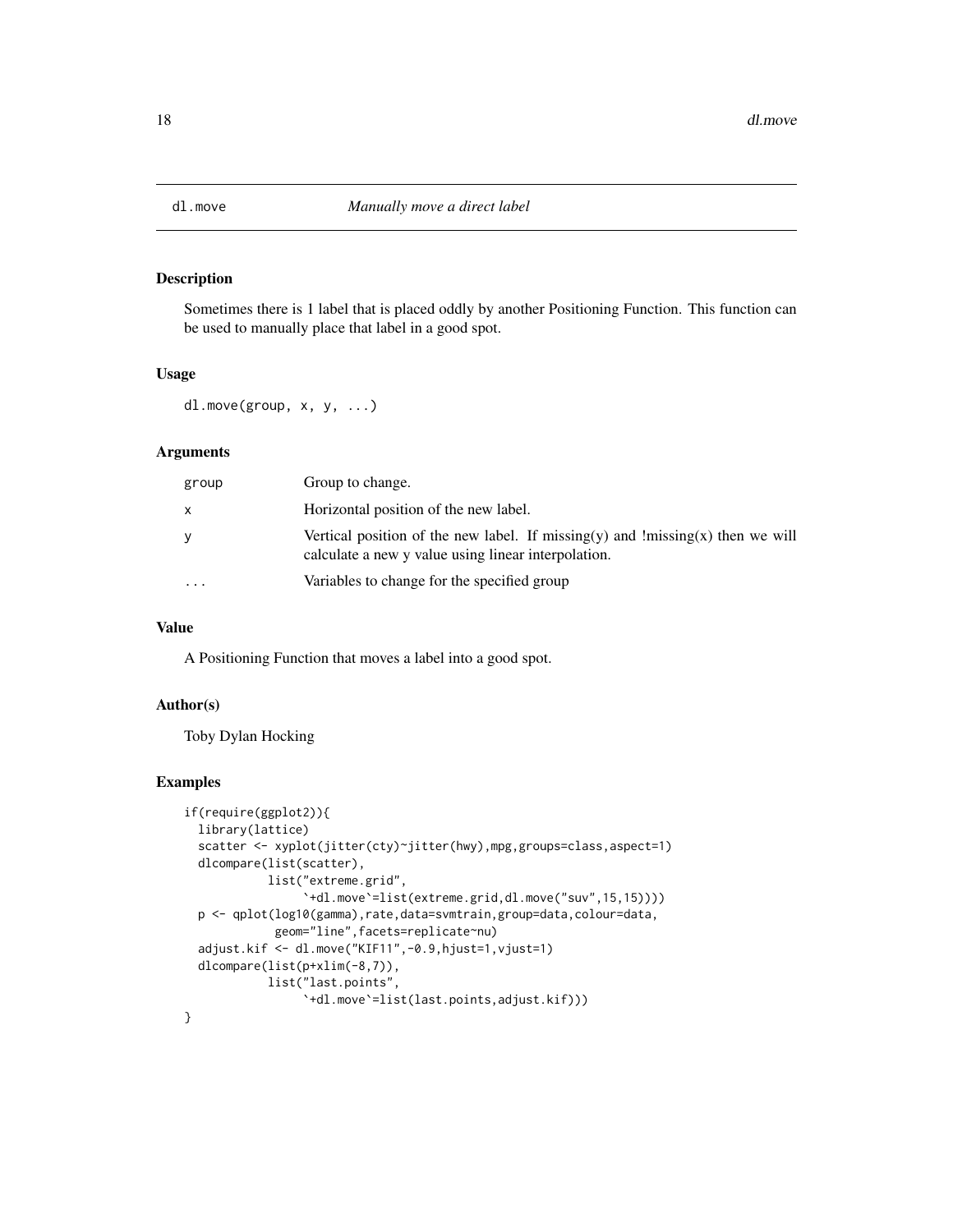<span id="page-18-0"></span>dl.summarize *dl summarize*

### Description

summarize which preserves important columns for direct labels.

### Usage

dl.summarize(OLD, ...)

### Arguments

OLD data frame ...

### Author(s)

Toby Dylan Hocking

dl.trans *Direct label data transform*

#### Description

Make a function that transforms the data. This is for conveniently making a function that calls transform on the data frame, with the arguments provided. See examples.

### Usage

dl.trans(...)

### Arguments

... Arguments to pass to transform.

### Value

A Positioning Function.

### Author(s)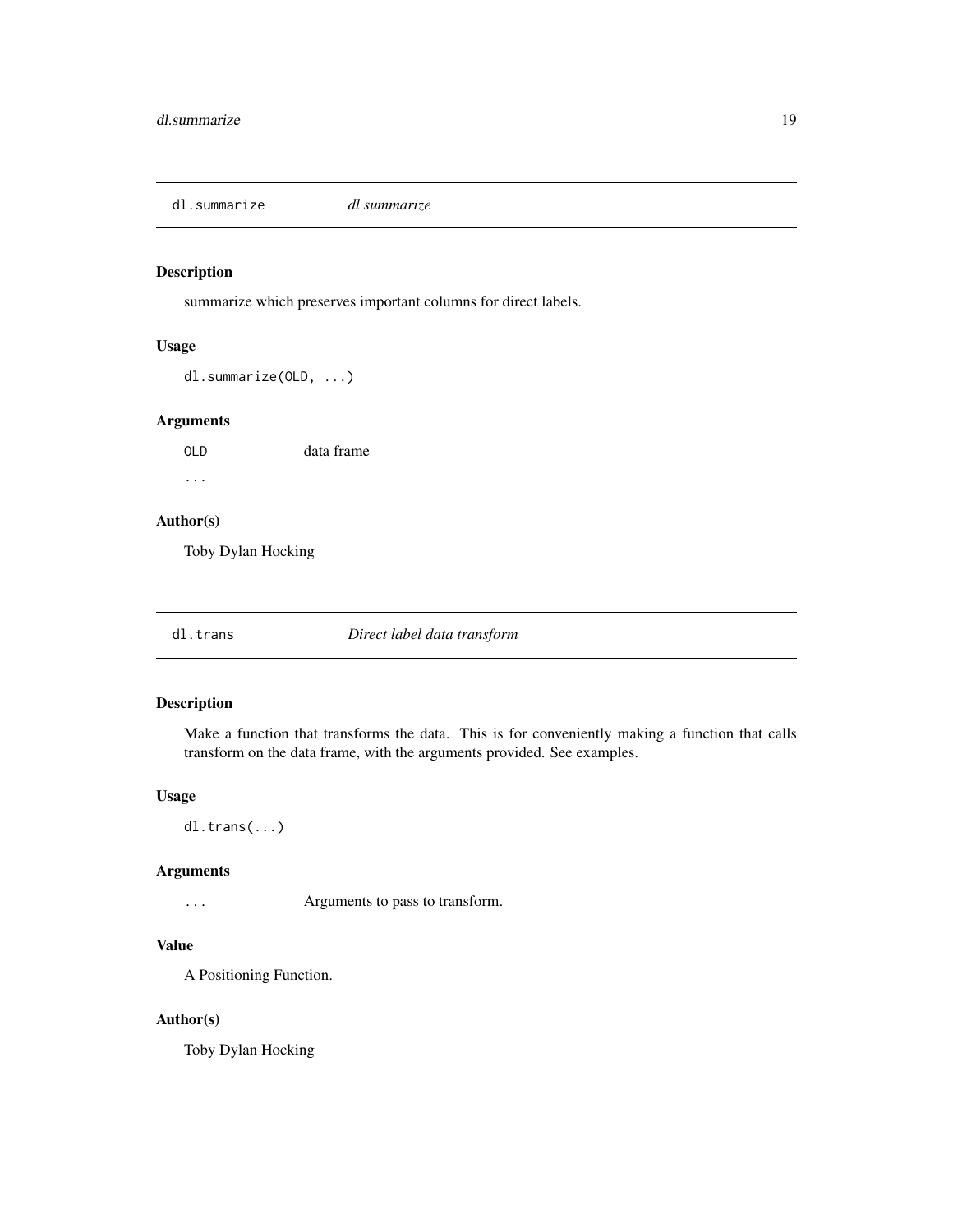### Examples

```
complicated <- list(dl.trans(x=x+10),
                    gapply.fun(d[-2,]),
                    rot=c(30,180))
library(lattice)
direct.label(dotplot(VADeaths,type="o"),complicated,TRUE)
```
dlcompare *Direct label comparison plot*

#### Description

Compare several plots and/or label placement methods. This creates a custom grid graphics display based on lattice and/or ggplot2 output. Plots will be on the columns and positioning methods will be on the rows.

### Usage

```
dlcompare(plots, pos.funs, rects = TRUE, row.items = "plots",
   debug = FALSE)
```
#### Arguments

| plots     | List of ggplot2 or lattice plots. List names will be used to annotate the plot.                                                                               |
|-----------|---------------------------------------------------------------------------------------------------------------------------------------------------------------|
| pos.funs  | List of label placement methods to apply to each plot. List names, or function<br>names if specified as character strings, will be used to annotate the plot. |
| rects     | Draw rectangles around each plot, creating a grid?                                                                                                            |
| row.items | If "plots" then put plots on the rows and method on the columns. Otherwise, do<br>the opposite.                                                               |
| debug     | Show debug output?                                                                                                                                            |

### Author(s)

Toby Dylan Hocking

### Examples

```
library(lattice)
oldopt <- lattice.options(panel.error=NULL)
```

```
## Compare two plots of the same data using lattice and ggplot2.
deaths.by.sex <- list(male=mdeaths, female=fdeaths)
deaths.list <- list()
for(sex in names(deaths.by.sex)){
 deaths.ts <- deaths.by.sex[[sex]]
 deaths.list[[sex]] <-
   data.frame(year=as.numeric(time(deaths.ts)),
```
<span id="page-19-0"></span>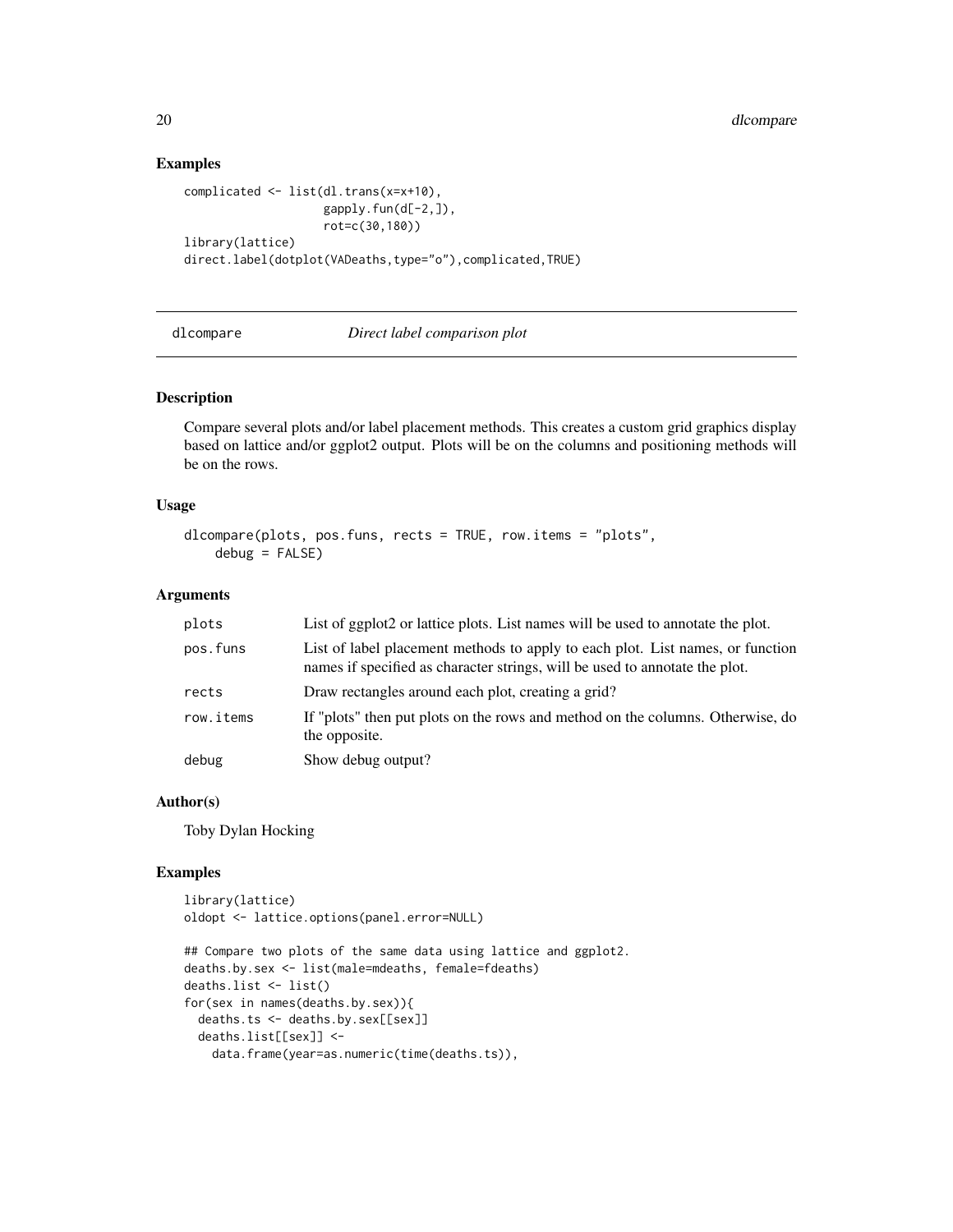<span id="page-20-0"></span>dldoc 21

```
sex,
               deaths=as.integer(deaths.ts))
}
deaths <- do.call(rbind, deaths.list)
death.plot.list <-
 list(lattice=xyplot(deaths~year,deaths,groups=sex,type="l"))
if(require(ggplot2)){
 death.plot.list$ggplot2 <-
    qplot(year,deaths,data=deaths,colour=sex,geom="line")
}
if(names(dev.cur())!="postscript"){##to avoid error on pkg check.
 ## Use some exotic labeling options with different rotation, font
 ## face, family, and alpha transparency.
 exotic <- list("last.points",
                 rot=c(0,180),
                 fontsize=c(10,20),
                 fontface=c("bold","italic"),
                 fontfamily=c("mono","serif"),
                 alpha=c(0.25,1))
 dlcompare(death.plot.list, list(exotic))
}
lattice.options(oldopt)
## Compare a legend with direct labels on the same plot.
library(nlme)
if(require(ggplot2)){
 ggrat <- qplot(Time,weight,data=BodyWeight,
                 colour=Rat,geom="line",facets=.~Diet)
 pfuns <- list("legend","direct labels"="last.qp")
 dlcompare(list(ggrat),pfuns,rects=FALSE,row.items="posfuns")
}
```
dldoc *Make directlabels documentation*

#### Description

Positioning Methods for direct labels are supposed to work with only certain plot types. Each Positioning Method is defined in R/file.R and plot examples are found in tests/doc/file/\*.R so that we can automatically assemble a database of example plots from the code.

### Usage

dldoc(pkgdir = "..")

#### Arguments

pkgdir Package directory root.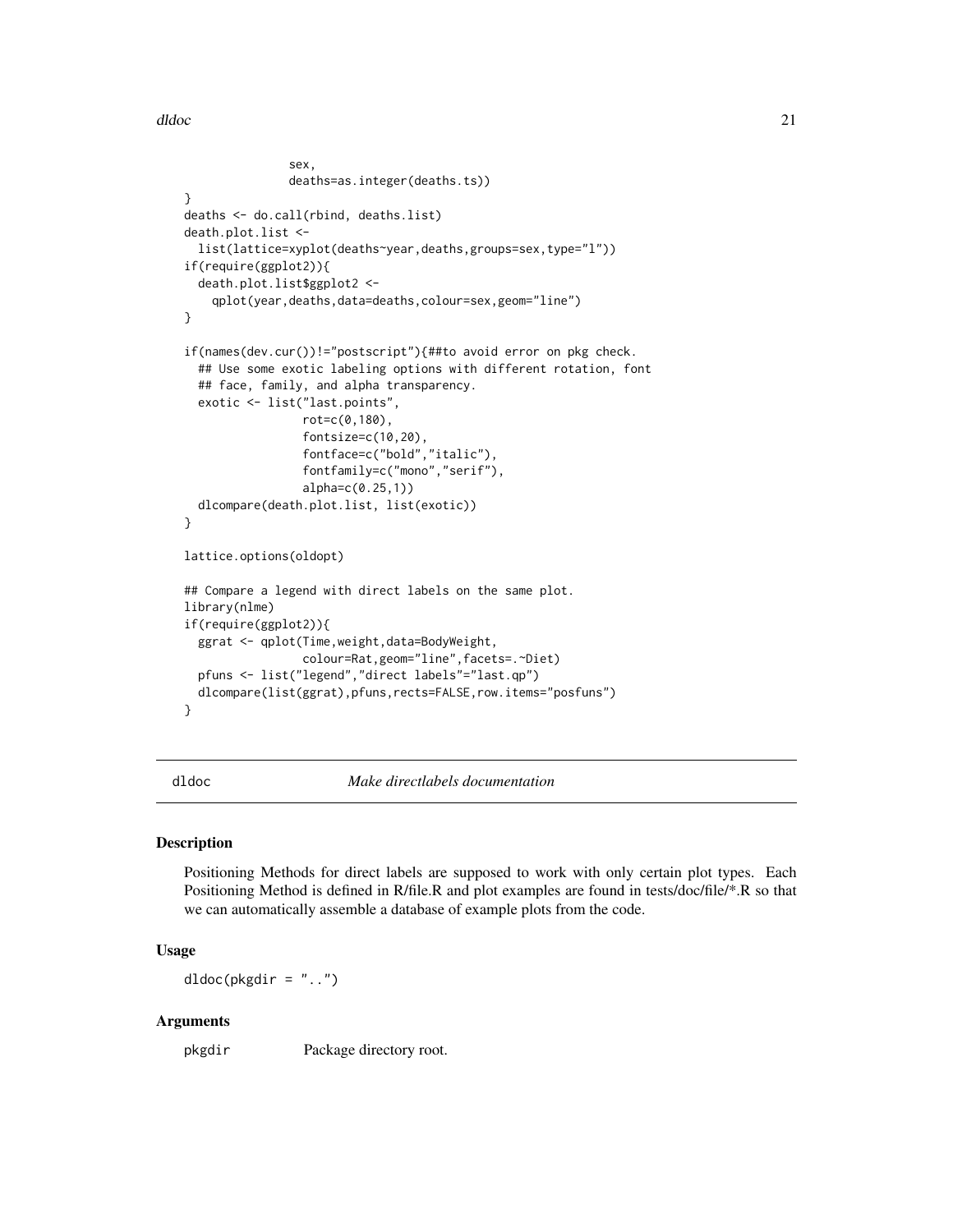### <span id="page-21-0"></span>Value

Matrix of lists describing example plots and matching builtin Positioning Methods.

### Author(s)

Toby Dylan Hocking

dlgrob *dlgrob*

### Description

Make a grid grob that will draw direct labels.

### Usage

```
dlgrob(data, method, debug = FALSE, axes2native = identity,
   ...)
```
### Arguments

| data        | Data frame including points to plot in native coordinates. |
|-------------|------------------------------------------------------------|
| method      | Positioning Method.                                        |
| debug       |                                                            |
| axes2native |                                                            |
|             |                                                            |

### Author(s)

Toby Dylan Hocking

|--|--|--|

### Description

Draw polygons around label positions.

### Usage

draw.polygons(d, ...)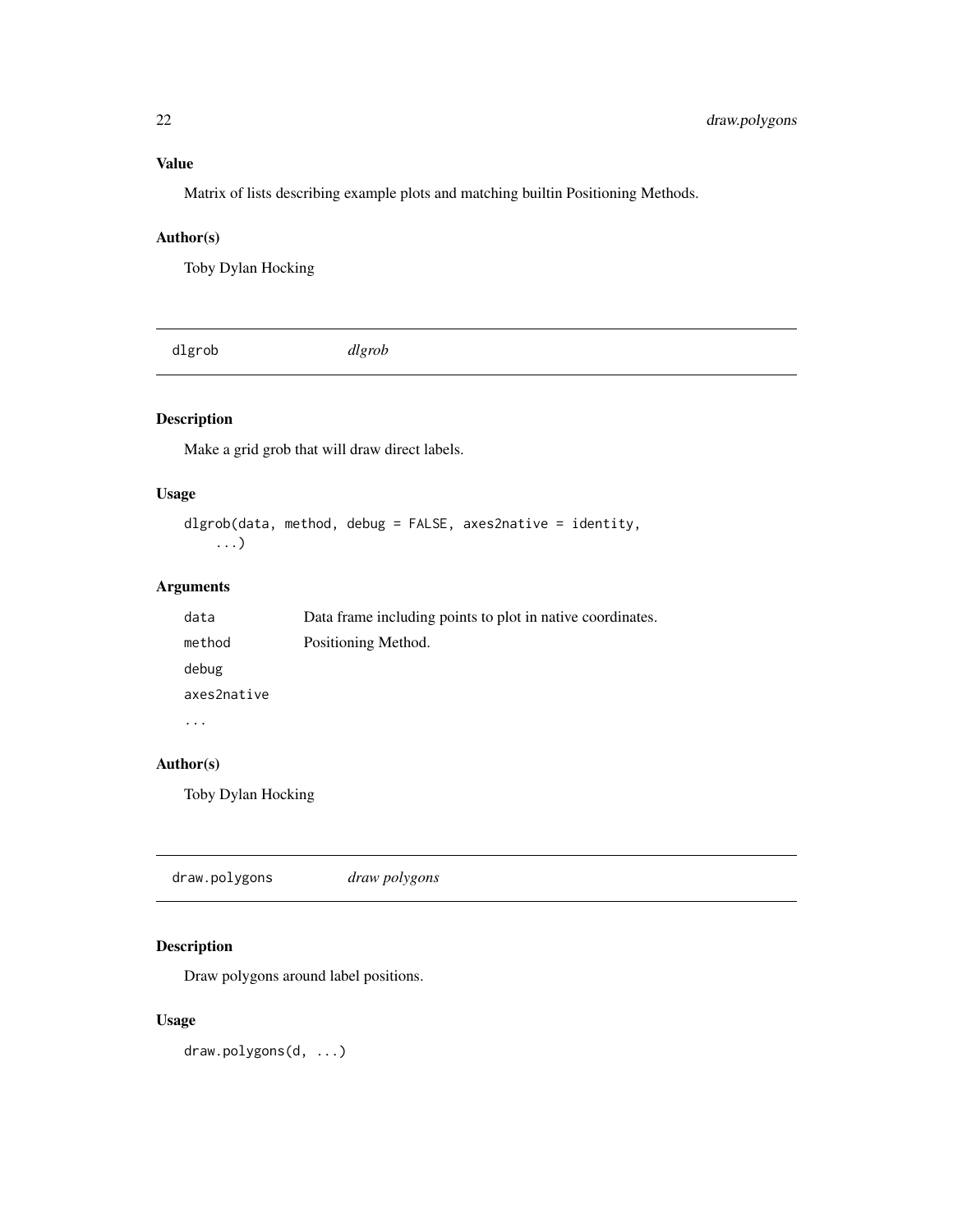#### <span id="page-22-0"></span>draw.rects 23

### Arguments

d ...

### Author(s)

Toby Dylan Hocking

draw.rects *draw rects*

### Description

Positioning Function that draws boxes around label positions. Need to have previously called calc.boxes. Does not edit the data frame.

### Usage

draw.rects(d, ...)

### Arguments

d

...

### Author(s)

Toby Dylan Hocking

<span id="page-22-1"></span>drawDetails.dlgrob *drawDetails dlgrob*

### Description

Process data points using the Positioning Method and draw the resulting direct labels. This is called for every panel with direct labels, every time the plot window is resized.

### Usage

```
## S3 method for class 'dlgrob'
drawDetails(x, recording)
```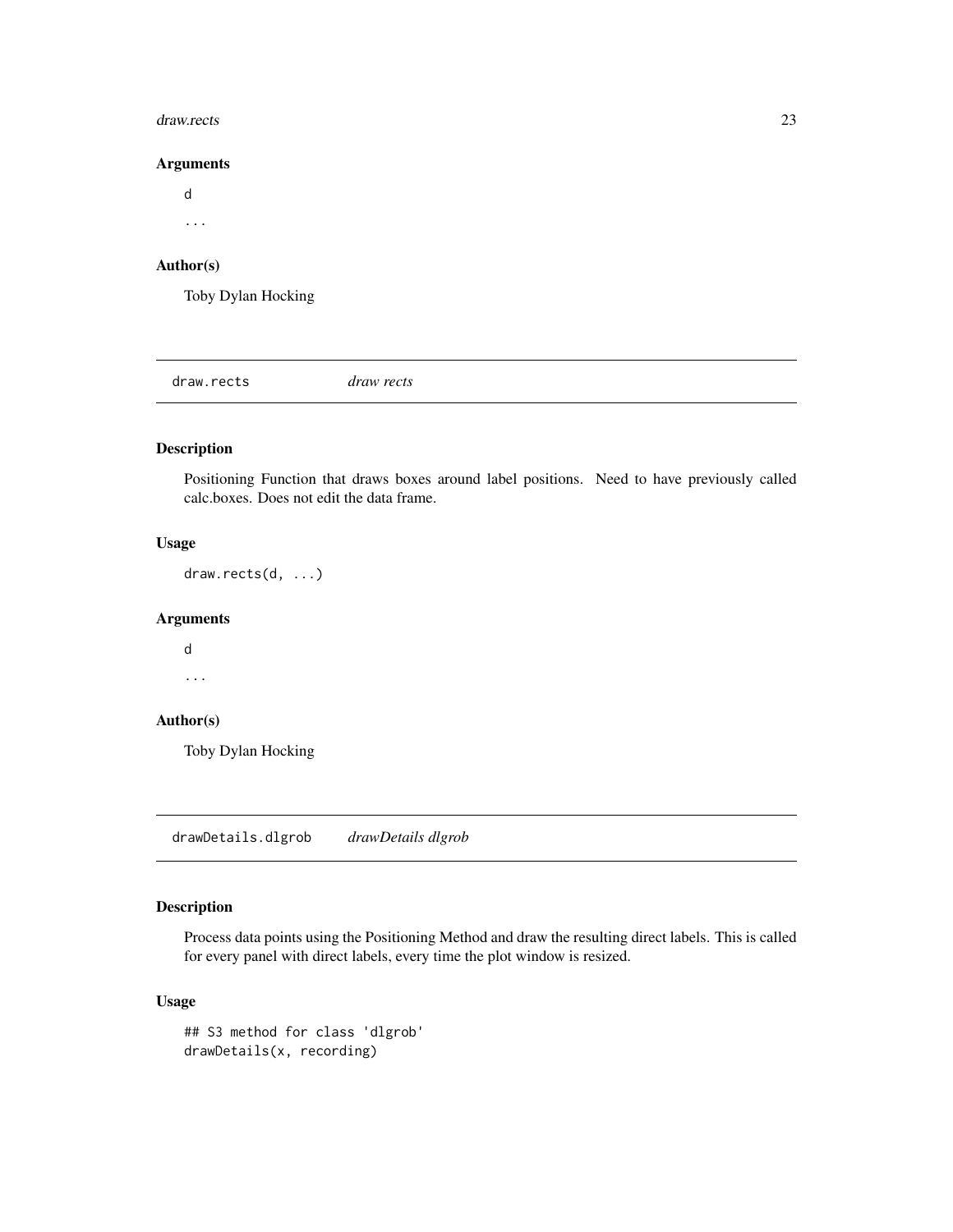### <span id="page-23-0"></span>Arguments

| $\mathsf{x}$ | The digrob list object. x\$method should be a Positioning Method list and x\$data<br>should be a data.frame with the following variables:                                                                                                                                 |
|--------------|---------------------------------------------------------------------------------------------------------------------------------------------------------------------------------------------------------------------------------------------------------------------------|
|              | x,y numeric horizontal and vertical positions of direct labels, in native units.<br>These are converted to cm units before applying the Positioning Method.<br>groups factor that indices the different groups, and colour indicates the corre-<br>sponding group colour. |
|              | <b>hjust and vjust</b> (optional) numeric values usually in $[0,1]$ that control the jus-<br>tification of the text label relative to the x,y position.                                                                                                                   |
|              | <b>rot</b> (optional) numeric value in [0,360] that specifies the degrees which the text<br>should be rotated.                                                                                                                                                            |
|              | cex, alpha, fontface, fontfamily (optional) passed to gpar.                                                                                                                                                                                                               |
|              | Additionally, x\$debug should be set to TRUE or FALSE, and x\$axestonative<br>should be a function that converts units shown on the axes to native units of<br>$x\$ {S}data[,c("x", "y")].                                                                                |
| recording    |                                                                                                                                                                                                                                                                           |
|              |                                                                                                                                                                                                                                                                           |

### Author(s)

Toby Dylan Hocking

edges.to.outside *edges to outside*

### Description

Given a list of edges from the convex or alpha hull, and a list of cluster centers, calculate a point near to each cluster on the outside of the hull.

#### Usage

edges.to.outside(edges, centers, debug = FALSE, ...)

### Arguments

edges centers debug ...

### Author(s)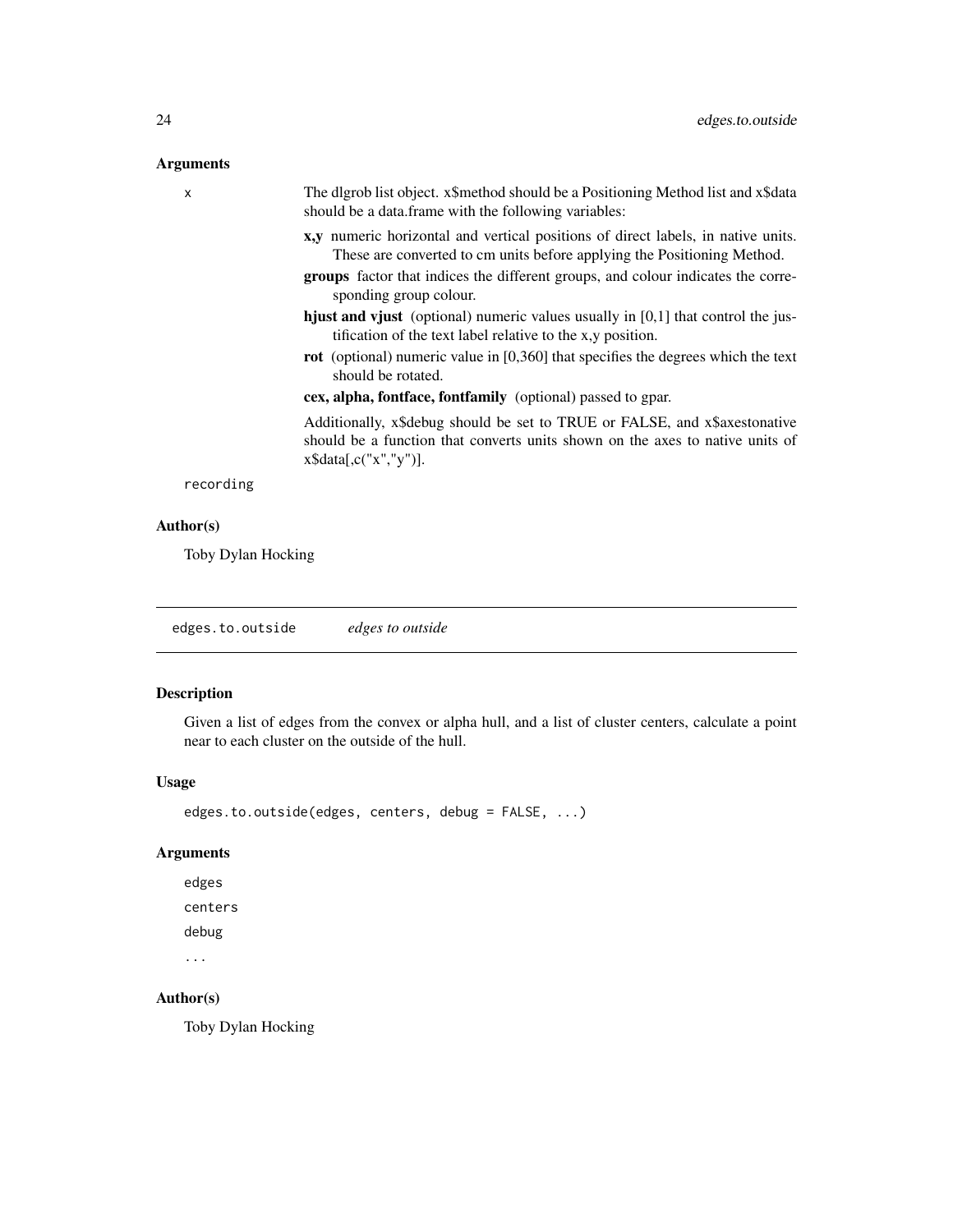<span id="page-24-0"></span>

### Description

Label placement method for scatterplots that ensures labels are placed in different places. A grid is drawn over the whole plot. Each cluster is considered in sequence and assigned to the point on this grid which is closest to the point given by the input data points. Makes use of attr(d,"orig.data").

### Usage

empty.grid(d, debug = FALSE, ...)

### Arguments

| d                       | Data frame of target points on the scatterplot for each label. |
|-------------------------|----------------------------------------------------------------|
| debug                   | Show debugging info on the plot?                               |
| $\cdot$ $\cdot$ $\cdot$ | ignored.                                                       |

### Value

Data frame with columns groups x y, 1 line for each group, giving the positions on the grid closest to each cluster.

### Author(s)

Toby Dylan Hocking

enlarge.box *enlarge box*

#### Description

Make text bounding box larger by some amount.

#### Usage

enlarge.box(d, ...)

### Arguments

d ...

### Author(s)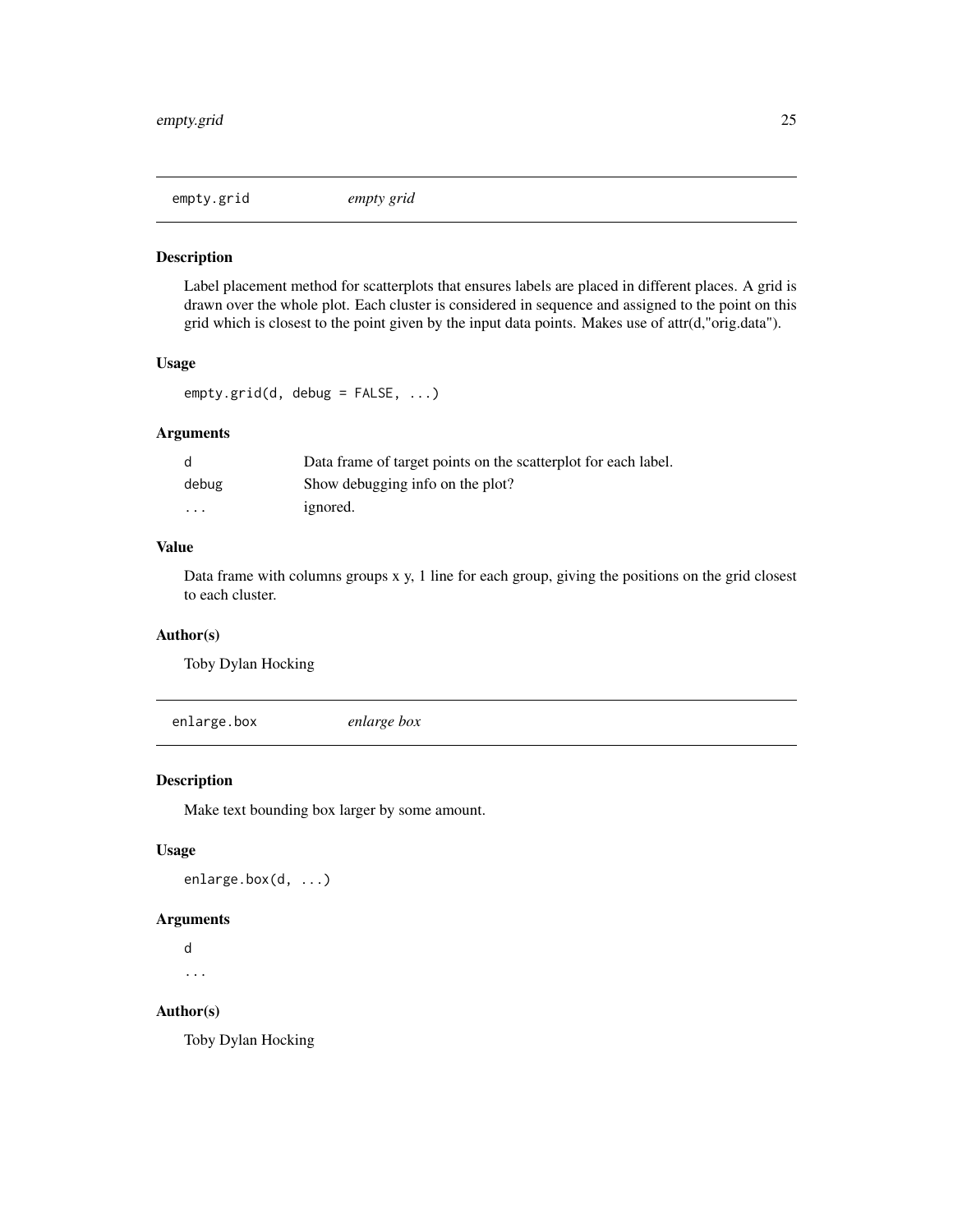<span id="page-25-0"></span>

#### Description

Given an R code file, execute it, store the definition, and save the resulting plot in a variable.

### Usage

extract.plot(f)

#### Arguments

f R code file with plot example.

### Author(s)

Toby Dylan Hocking

extract.posfun *Extract Positioning Method for documentation*

### Description

Use inlinedocs to extract comments and definitions from code, then for each item found add the value and its name to the list.

#### Usage

extract.posfun(f)

### Arguments

f R code file, which should contain only Positioning Methods that can be used with examples defined in the doc/ subdirectory with the same name.

### Value

List of lists, each of which describes one Positioning Method defined in f.

### Author(s)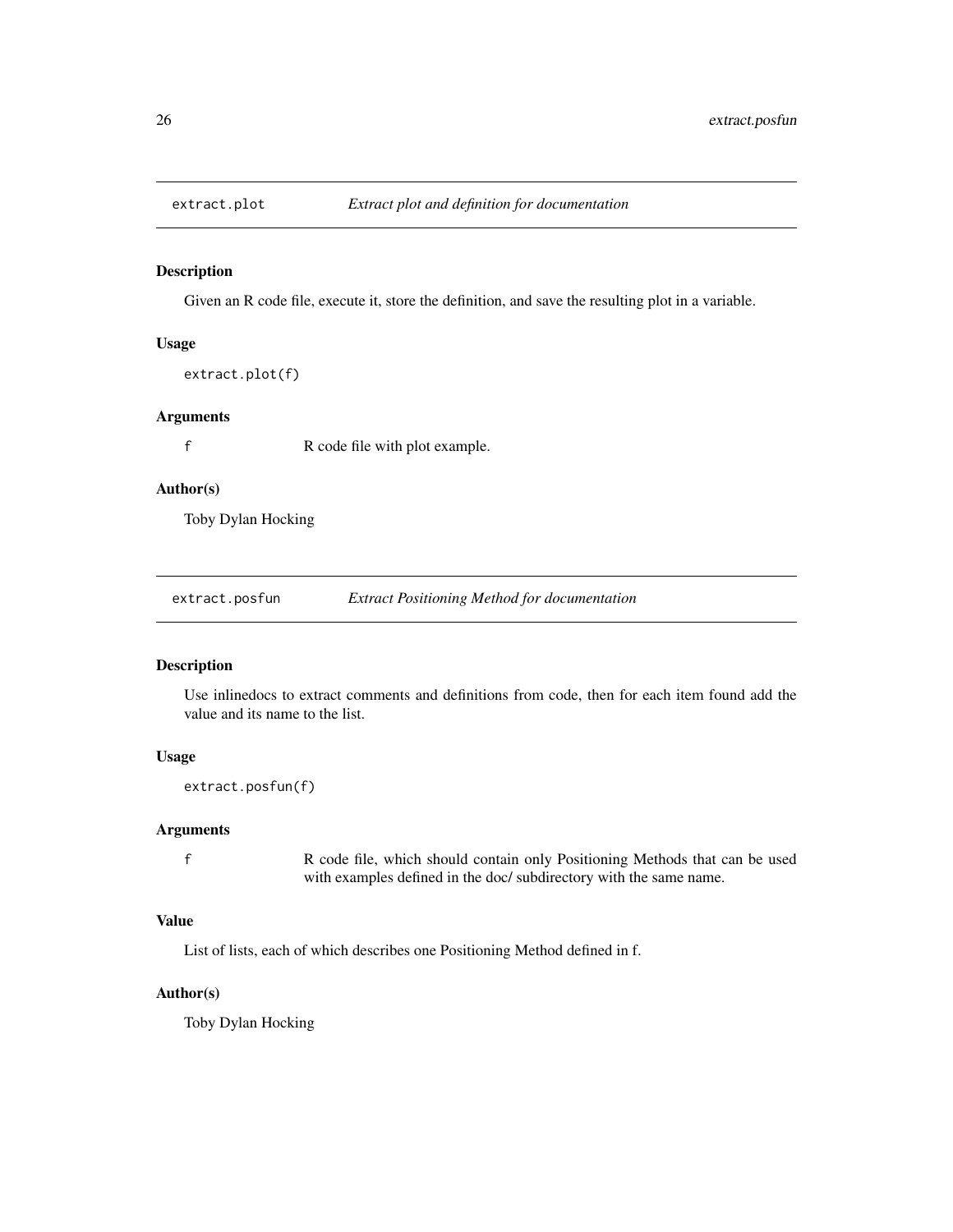<span id="page-26-0"></span>extreme.grid *extreme grid*

### Description

Label each point cloud near the extremities of the plot region.

### Usage

"extreme.grid"

extreme.points *extreme points*

### Description

Label the points furthest from the middle for each group.

### Usage

extreme.points(d, ...)

### Arguments

d

...

### Author(s)

Toby Dylan Hocking

far.from.others.borders

*far from others borders*

### Description

Find the point on each curve which maximizes the distance to the plot border or to another curve.

### Usage

```
far.from.others.borders(all.groups, ..., debug = FALSE)
```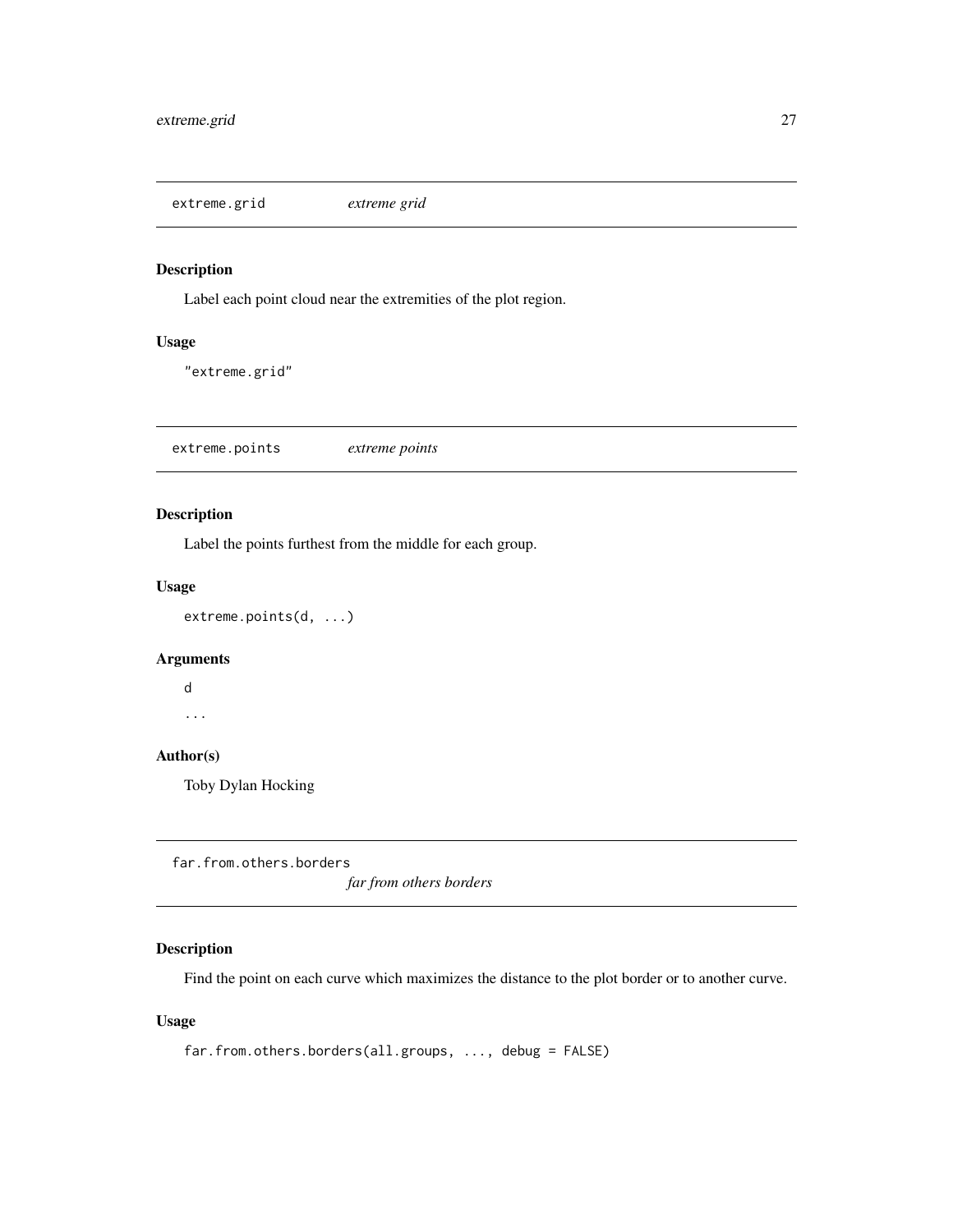### Arguments

all.groups

... debug

### Author(s)

Toby Dylan Hocking

filltemplate *filltemplate*

### Description

Fill in occurances of OBJ\$item in the file template with the value in R of L\$item.

### Usage

filltemplate(L, template)

### Arguments

L

template

### Author(s)

Toby Dylan Hocking

first.bumpup *first bumpup*

### Description

Label first points, bumping labels up if they collide.

### Usage

"first.bumpup"

<span id="page-27-0"></span>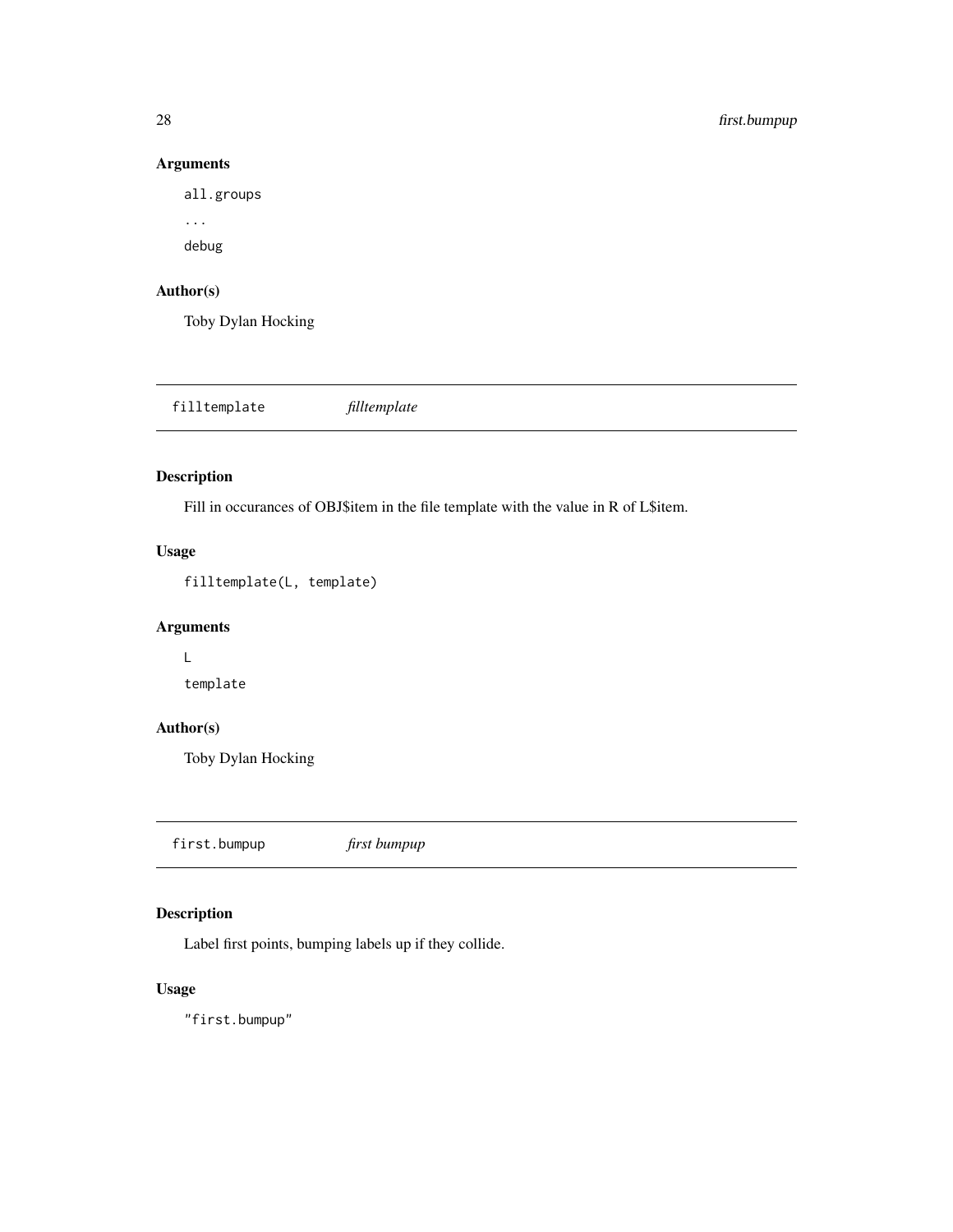<span id="page-28-0"></span>first.points *first points*

### Description

Positioning Method for the first of a group of points.

### Usage

```
first.points(d, ...)
```
### Arguments

d

...

### Author(s)

Toby Dylan Hocking

### Description

Draw a speech polygon to the first point.

### Usage

"first.polygons"

first.qp *first qp*

### Description

Label first points from QP solver that ensures labels do not collide.

### Usage

"first.qp"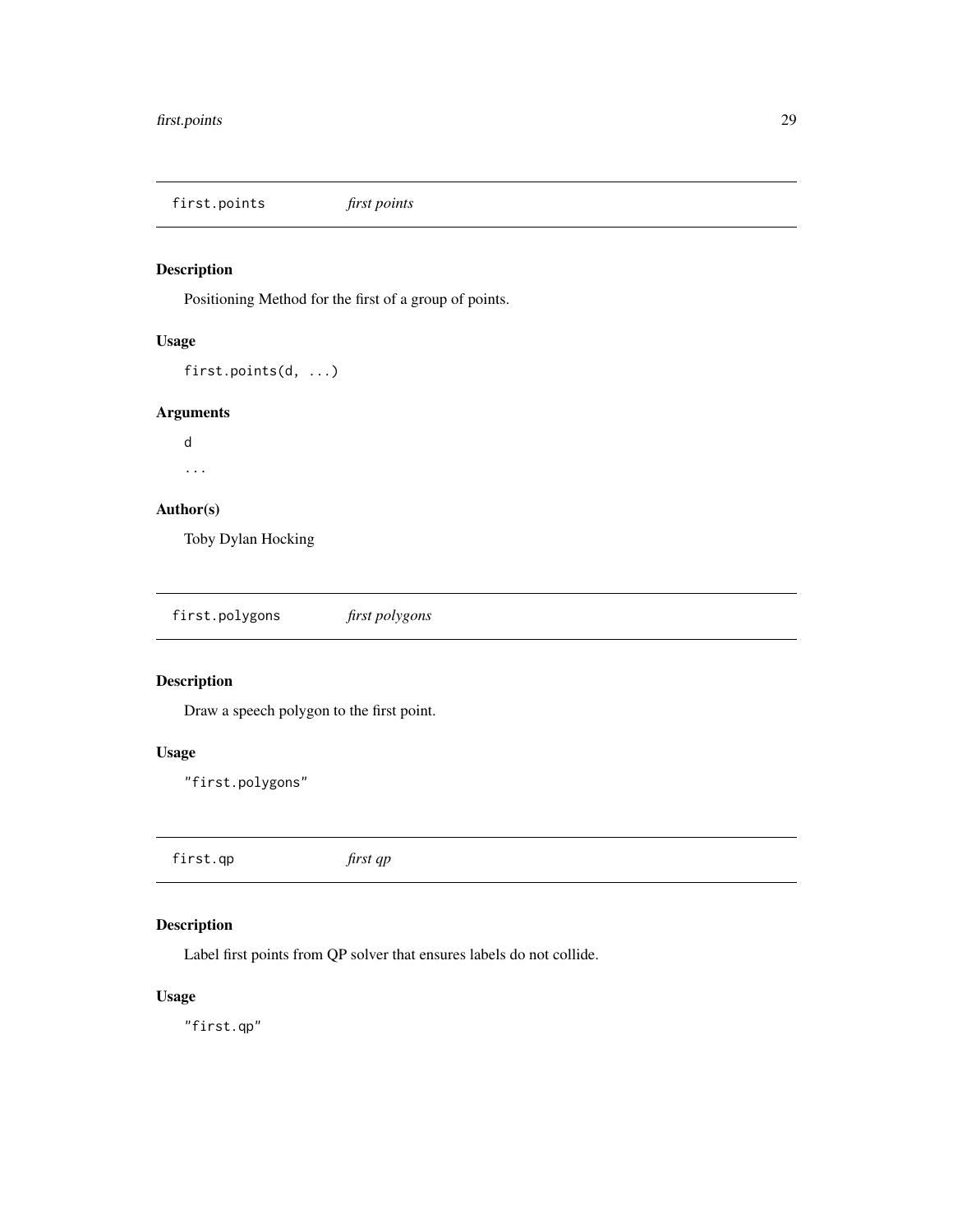<span id="page-29-0"></span>gapply *gapply*

#### Description

apply a Positioning Method to every group. works like ddply from plyr package, but the grouping column is always called groups, and the Positioning Method is not necessarily a function (but can be).

#### Usage

```
gapply(d, method, ..., groups = "groups")
```
### Arguments

| d                       | data frame with column groups.                         |
|-------------------------|--------------------------------------------------------|
| method                  | Positioning Method to apply to every group separately. |
| $\cdot$ $\cdot$ $\cdot$ | additional arguments, passed to Positioning Methods.   |
| groups                  | can also be useful for piece column.                   |

### Value

data frame of results after applying FUN to each group in d.

### Author(s)

Toby Dylan Hocking

gapply.fun *Direct label groups independently*

### Description

Makes a function you can use to specify the location of each group independently.

#### Usage

```
gapply.fun(expr)
```
### Arguments

expr Expression that takes a subset of the d data frame, with data from only a single group, and returns the direct label position.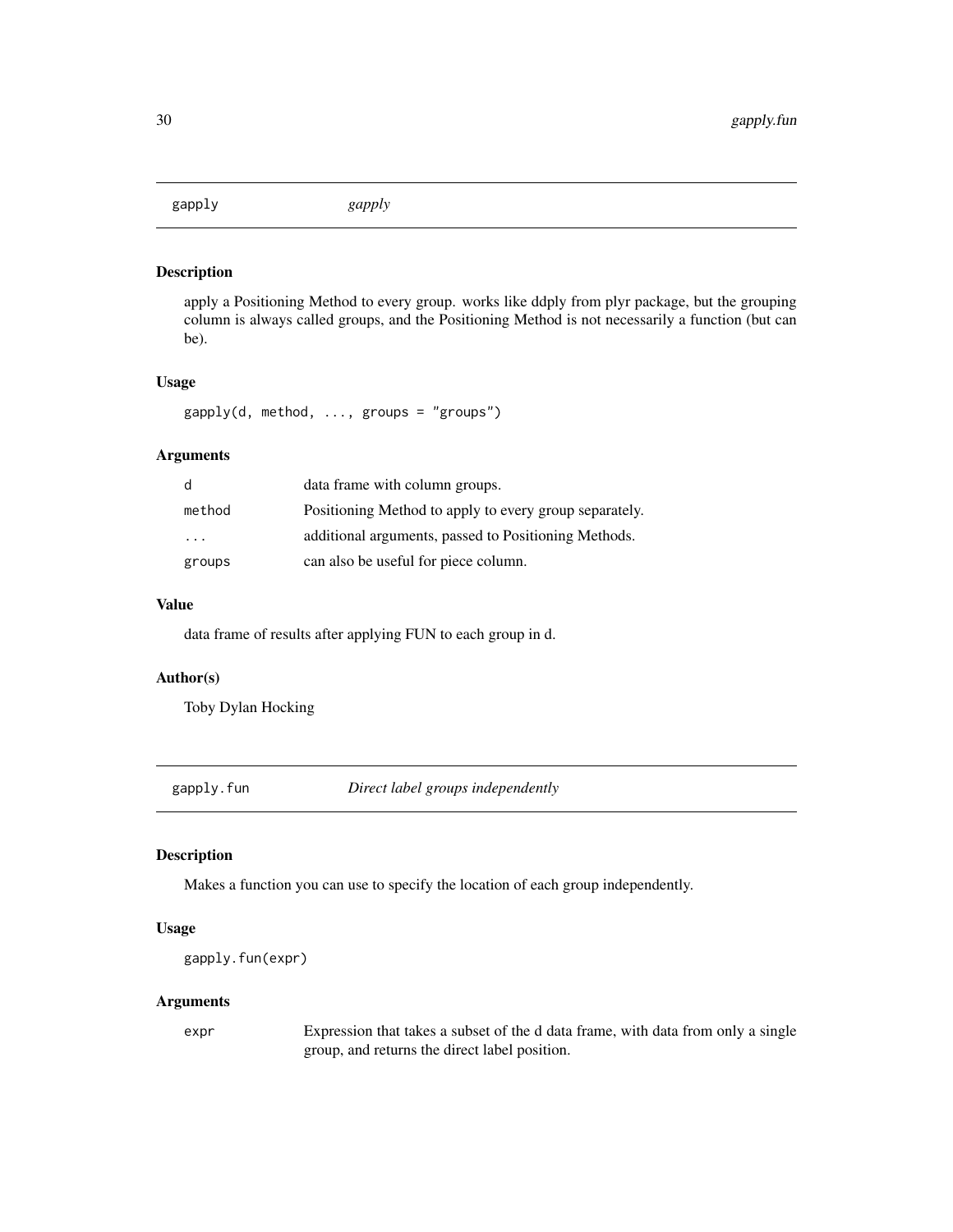#### <span id="page-30-0"></span>GeomDl 31

### Value

A Positioning Function.

### Author(s)

Toby Dylan Hocking

### Examples

```
complicated <- list(dl.trans(x=x+10),
                    gapply.fun(d[-2,]),
                    rot=c(30,180))
library(lattice)
direct.label(dotplot(VADeaths,type="o"),complicated,TRUE)
```
GeomDl *GeomDl*

### Description

ggproto object implementing direct labels.

### Usage

"GeomDl"

geom\_dl *geom dl*

### Description

Geom that will plot direct labels.

#### Usage

```
geom_dl(mapping = NULL, data = NULL, ..., method = stop("must specify method= argument"),
    debug = FALSE, na.rm = TRUE, parse = FALSE, stat = "identity",
   position = "identity", inherit.aes = TRUE)
```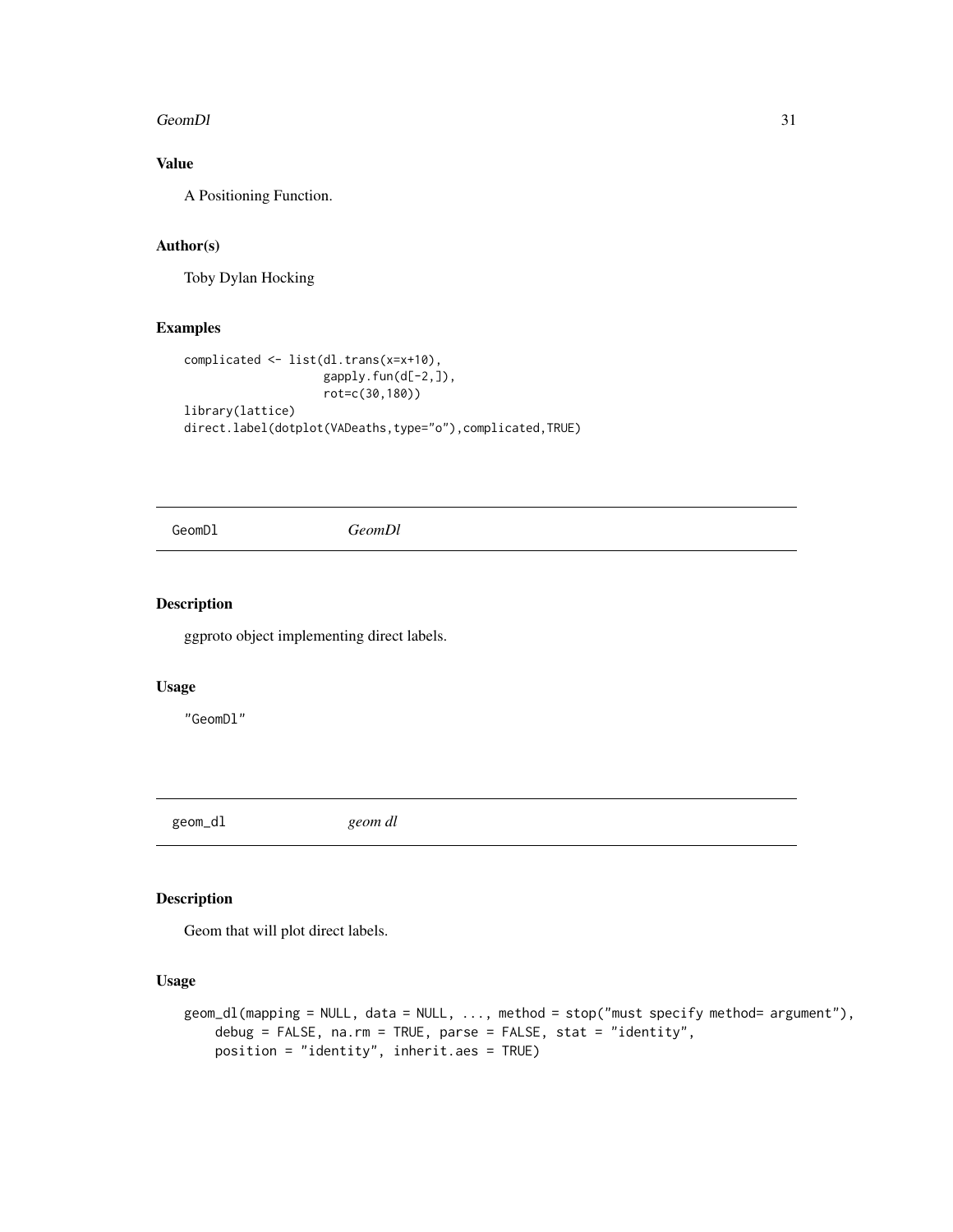### Arguments

| mapping     | aes(label=variable_that_will_be_used_as_groups_in_Positioning_Methods).                                                                     |
|-------------|---------------------------------------------------------------------------------------------------------------------------------------------|
| data        | data. frame to start with for direct label computation.                                                                                     |
| $\cdots$    | passed to params.                                                                                                                           |
| method      | Positioning Method for direct label placement, passed to apply method.                                                                      |
| debug       | Show directlabels debugging output?                                                                                                         |
| na.rm       | passed to params.                                                                                                                           |
| parse       | parse text labels as plotmath expressions? not yet supported, but I would be<br>open to accepting a PR if somebody wants to implement that. |
| stat        | passed to layer.                                                                                                                            |
| position    | passed to layer.                                                                                                                            |
| inherit.aes | inherit aes from global ggplot definition?                                                                                                  |

### Author(s)

Toby Dylan Hocking

### Examples

```
if(require(ggplot2)){
  vad <- as.data.frame.table(VADeaths)
  names(vad) <- c("age","demographic","deaths")
  ## color + legend
  leg <- ggplot(vad,aes(deaths,age,colour=demographic))+
   geom_line(aes(group=demographic))+
   xlim(8,80)
  print(direct.label(leg,list("last.points",rot=30)))
  ## this is what direct.label is doing internally:
  labeled <- leg+
    geom_dl(aes(label=demographic), method=list("last.points",rot=30))+
    scale_colour_discrete(guide="none")
  print(labeled)
  ## no color, just direct labels!
  p <- ggplot(vad,aes(deaths,age))+
    geom_line(aes(group=demographic))+
   geom_dl(aes(label=demographic),method="top.qp")
  print(p)
  ## add color:
  p+aes(colour=demographic)+
   scale_colour_discrete(guide="none")
  ## add linetype:
  p+aes(linetype=demographic)+
   scale_linetype(guide="none")
  ## no color, just direct labels
  library(nlme)
  bwbase <- ggplot(BodyWeight,aes(Time,weight,label=Rat))+
   geom_line(aes(group=Rat))+
    facet_grid(.~Diet)
```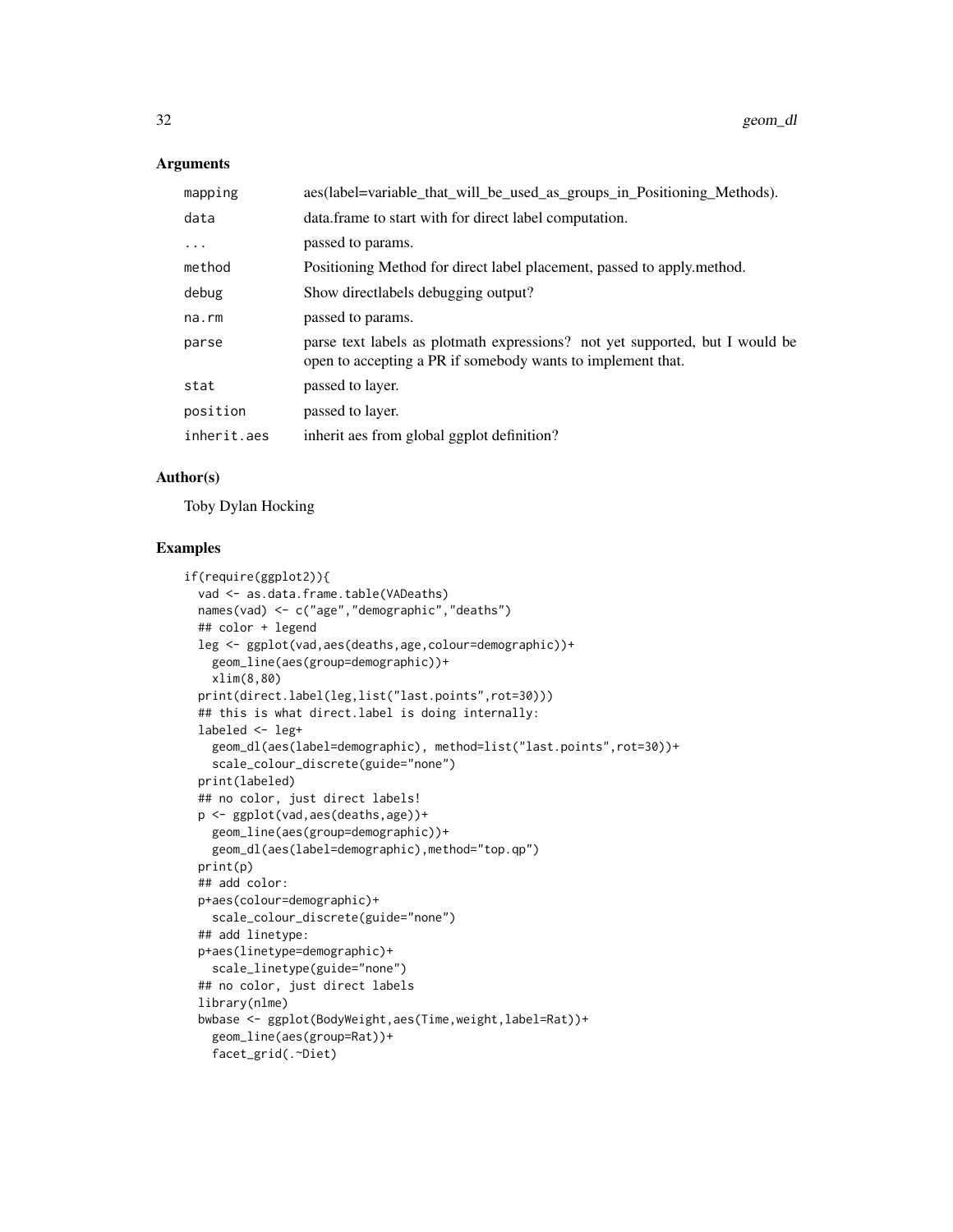#### <span id="page-32-0"></span>get.means 33

```
bw <- bwbase+geom_dl(method="last.qp")
print(bw)
## add some more direct labels
bw2 <- bw+geom_dl(method="first.qp")
print(bw2)
## add color
colored <- bw2+aes(colour=Rat)+
 scale_colour_discrete(guide="none")
print(colored)
## or just use direct.label if you use color:
direct.label(bwbase+aes(colour=Rat),dl.combine("first.qp","last.qp"))
## iris data example
giris <- ggplot(iris,aes(Petal.Length,Sepal.Length))+
  geom_point(aes(shape=Species))
giris.labeled <- giris+
  geom_dl(aes(label=Species),method="smart.grid")+
  scale_shape_manual(values=c(setosa=1,virginica=6,versicolor=3),
                     guide="none")
##png("~/R/directlabels/www/scatter-bw-ggplot2.png",h=503,w=503)
print(giris.labeled)
##dev.off()
```
get.means *get means*

### Description

}

Positioning Function for the mean of each cluster of points.

#### Usage

```
get.means(d, ...)
```
#### Arguments

```
d
```
...

### Author(s)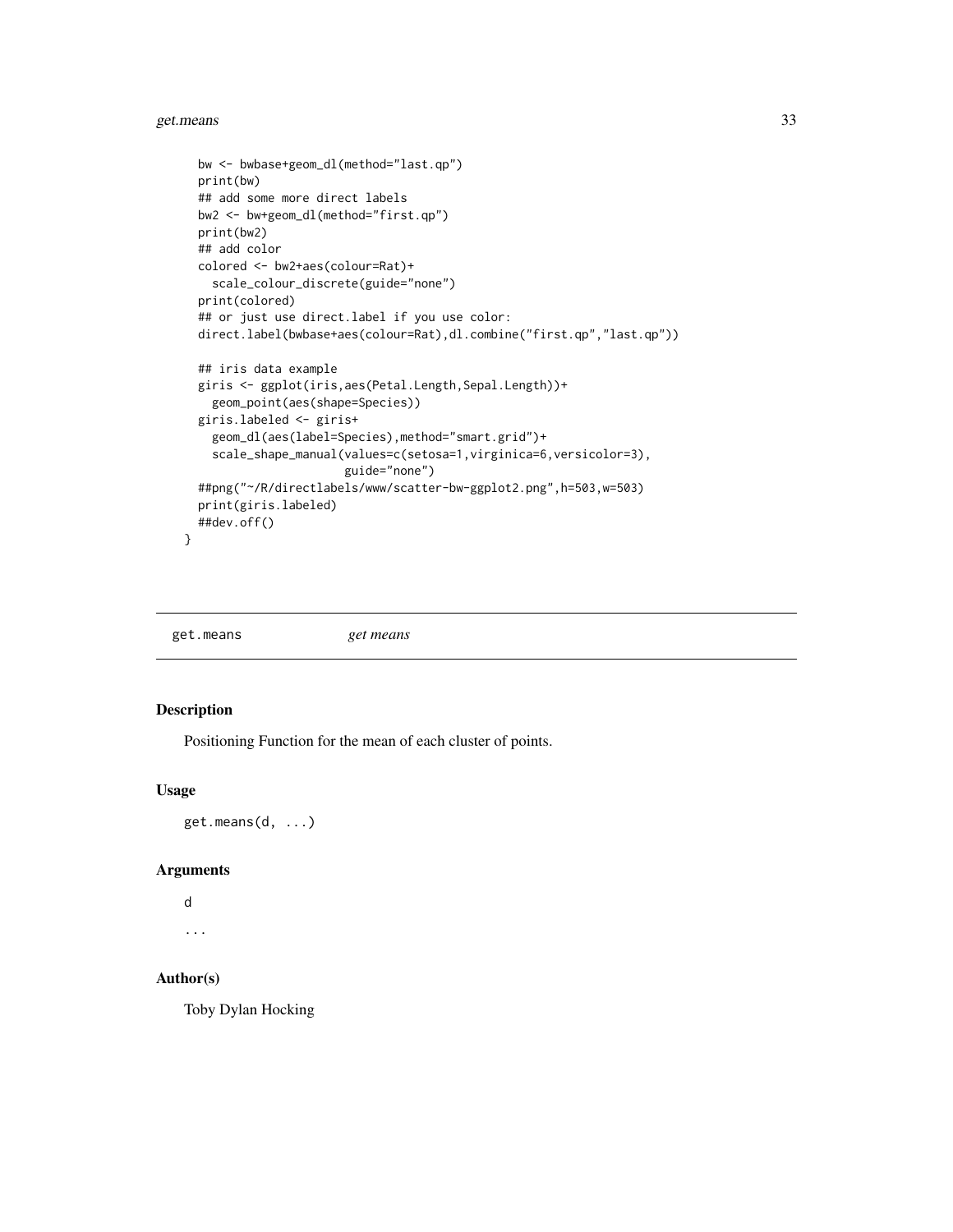<span id="page-33-0"></span>getLegendVariables *getLegendVariables*

### Description

get the aes which are variable in one legend.

### Usage

getLegendVariables(mb)

### Arguments

mb

### Author(s)

Toby Dylan Hocking

ignore.na *ignore na*

### Description

Remove rows for which either x or y is NA

### Usage

ignore.na(d, ...)

### Arguments

d

...

### Author(s)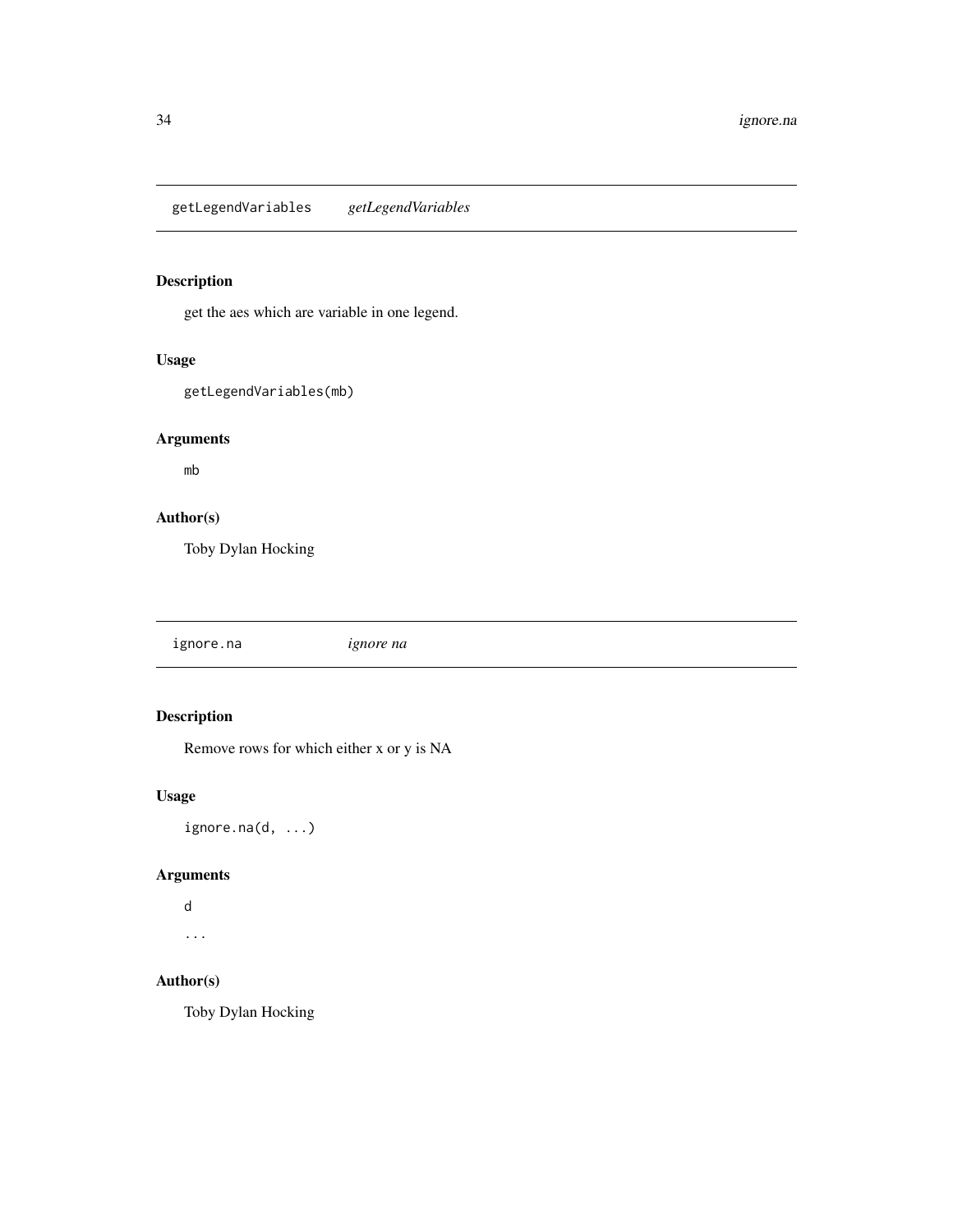<span id="page-34-0"></span>in1box *in1box*

### Description

Calculate how many points fall in a box.

### Usage

in1box(p, box)

### Arguments

p box

### Author(s)

Toby Dylan Hocking

in1which *in1which*

### Description

Calculate which points fall in a box.

### Usage

in1which(p, box)

### Arguments

|     | data frame of points with columns x and y and many rows. |
|-----|----------------------------------------------------------|
| box | data frame of 1 row with columns left right top bottom.  |

### Author(s)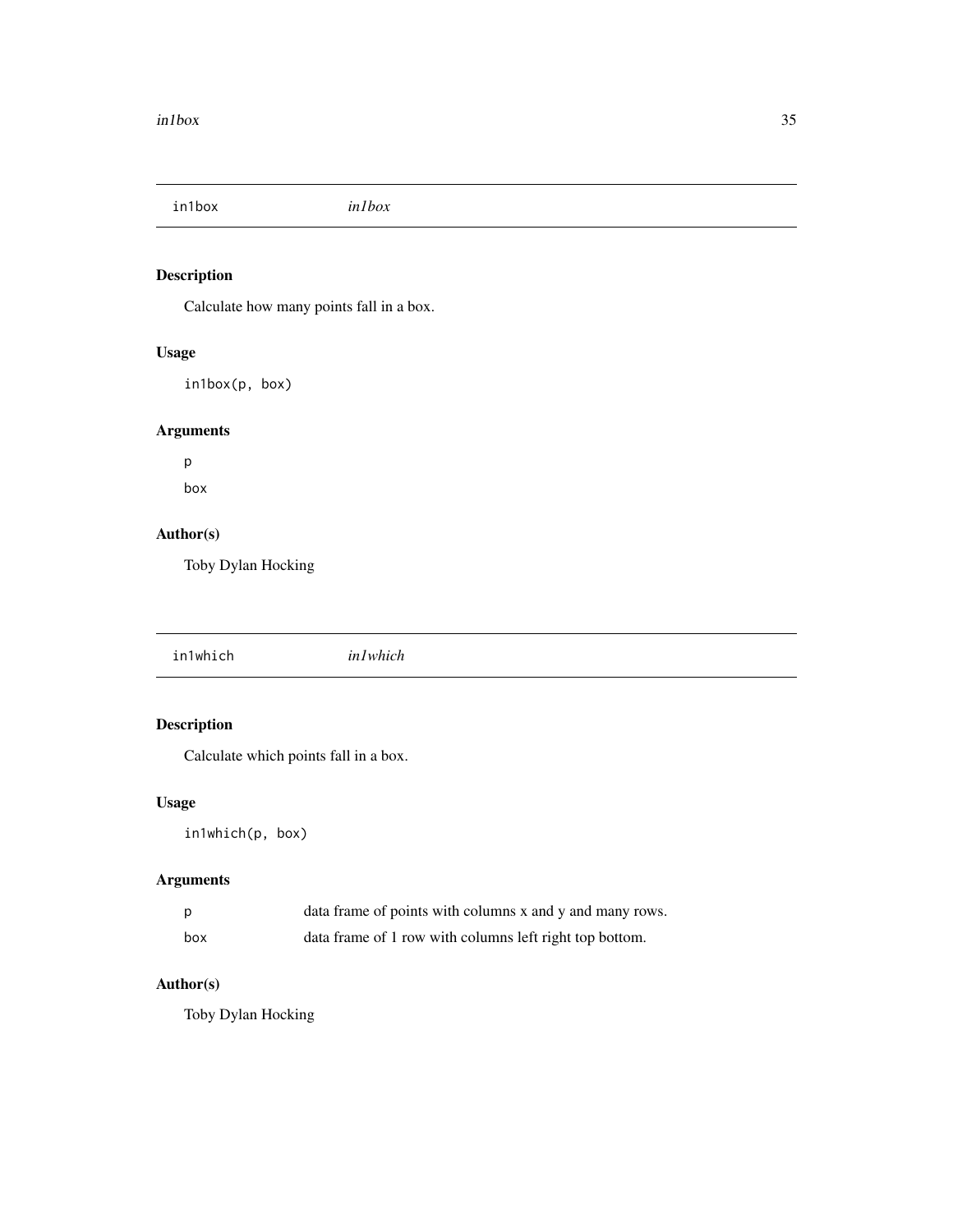<span id="page-35-0"></span>inside *inside*

### Description

Calculate for each box how many points are inside.

#### Usage

inside(boxes, points)

#### Arguments

| boxes  | Data frame of box descriptions, each row is 1 box, need columns left right top<br>bottom. |
|--------|-------------------------------------------------------------------------------------------|
| points | Data frame of points, each row is 1 point, need columns x y.                              |

#### Value

Vector of point counts for each box.

#### Author(s)

Toby Dylan Hocking

iris.l1.cluster *Clustering of the iris data with the l1 clusterpath*

### Description

The l1 clustering algorithm from the clusterpath package was applied to the iris dataset and the breakpoints in the solution path are stored in this data frame.

### Usage

```
data(iris.l1.cluster)
```
#### Format

A data frame with 9643 observations on the following 8 variables.

row a numeric vector: row of the original iris data matrix

Species a factor with levels setosa versicolor virginica: Species from corresponding row

alpha a numeric vector: the value of the optimal solution.

lambda a numeric vector: the regularization parameter (ie point in the path).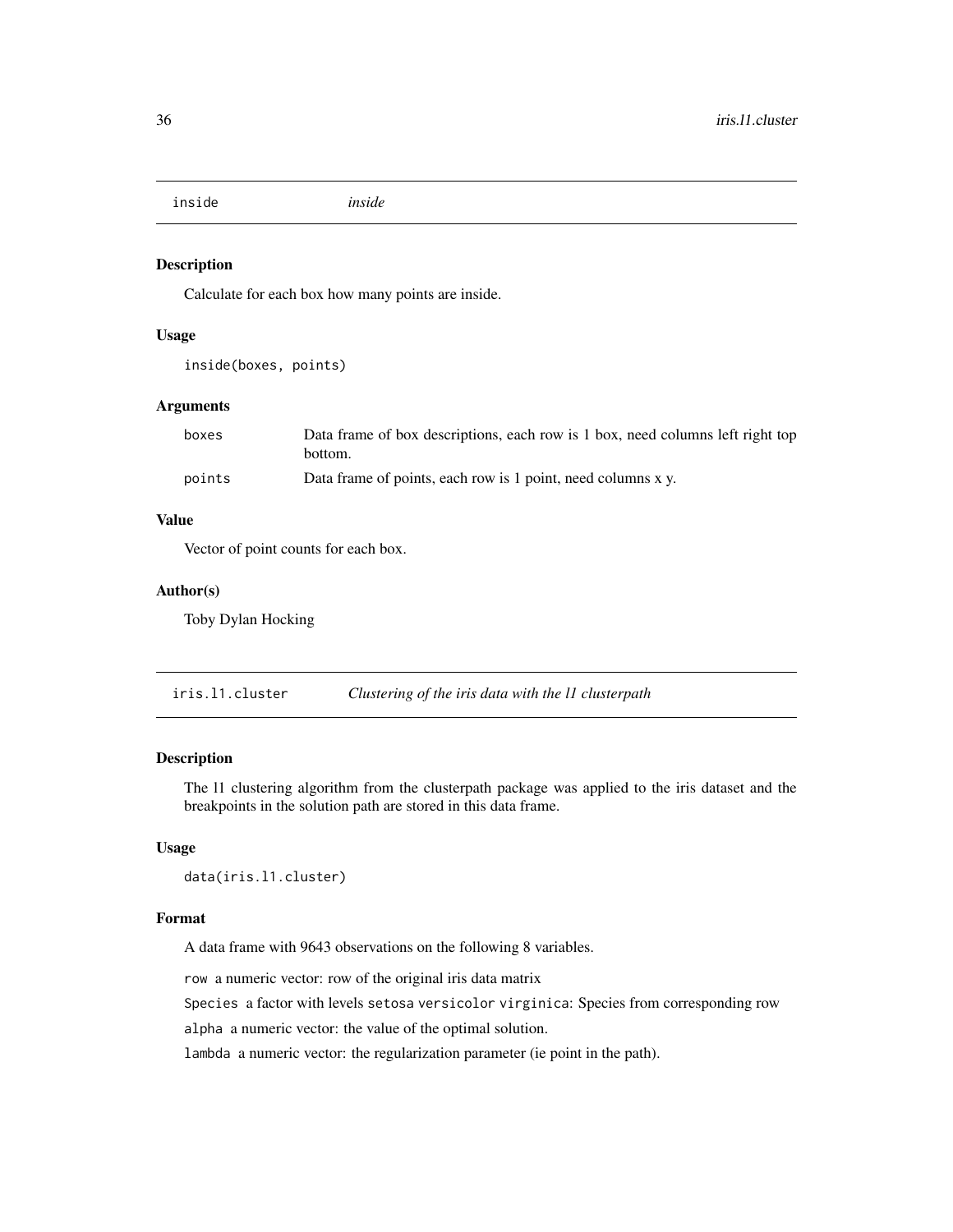### <span id="page-36-0"></span>label.endpoints 37

col a factor with levels Sepal.Length Sepal.Width Petal.Length Petal.Width: column from the original iris data.

gamma a factor with levels 0: parameter from clustering.

norm a factor with levels 1 parameter from clustering.

solver a factor with levels path algorithm used for clustering.

### Source

clusterpath package

#### References

clusterpath article

### Examples

```
data(iris.l1.cluster,package="directlabels")
iris.l1.cluster$y <- iris.l1.cluster$alpha
if(require(ggplot2)){
 p <- ggplot(iris.l1.cluster,aes(lambda,y,group=row,colour=Species))+
   geom_line(alpha=1/4)+
    facet_grid(col~.)
 p2 <- p+xlim(-0.0025,max(iris.l1.cluster$lambda))
 print(direct.label(p2,list(first.points,get.means)))
}
```
label.endpoints *label endpoints*

### Description

Make a Positioning Method that labels a certain x value.

### Usage

```
label.endpoints(FUN, HJUST)
```
### Arguments

| <b>FUN</b> | FUN(d\$x) should return an index of which point to label. for example you can |
|------------|-------------------------------------------------------------------------------|
|            | use which min or which max.                                                   |
| HJUST      | hiust of the labels.                                                          |

### Value

A Positioning Method like first.points or last.points.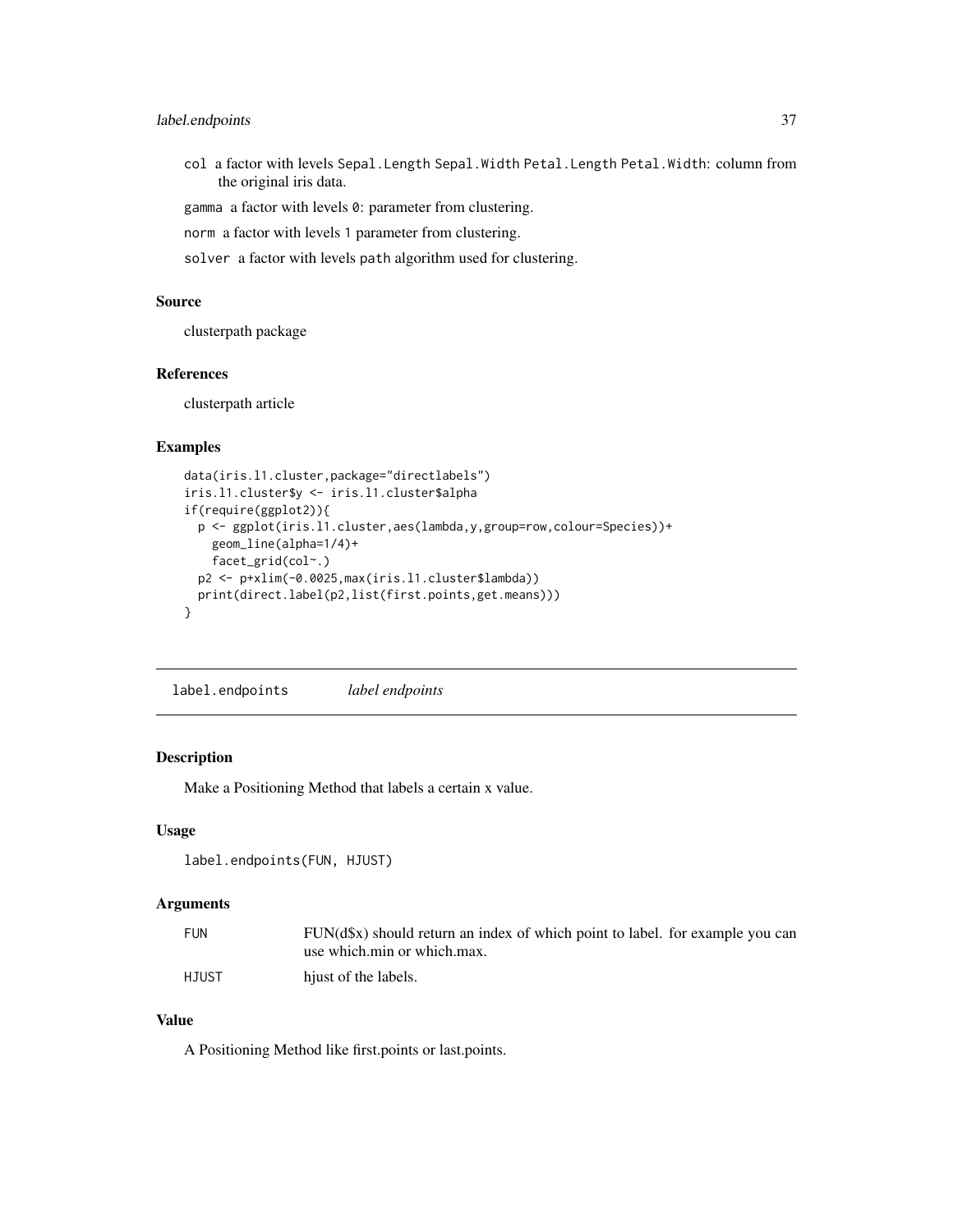### <span id="page-37-0"></span>Author(s)

Toby Dylan Hocking

| label pieces |
|--------------|
|              |

### Description

Make a Positioning Method that will, for every piece, select points and assign a vjust value.

### Usage

label.pieces(FUN, VJUST)

### Arguments

FUN VJUST

### Author(s)

Toby Dylan Hocking

lasso.labels *lasso labels*

### Description

Label points at the zero before the first nonzero y value.

#### Usage

"lasso.labels"

### Description

Label last points, bumping labels up if they collide.

### Usage

"last.bumpup"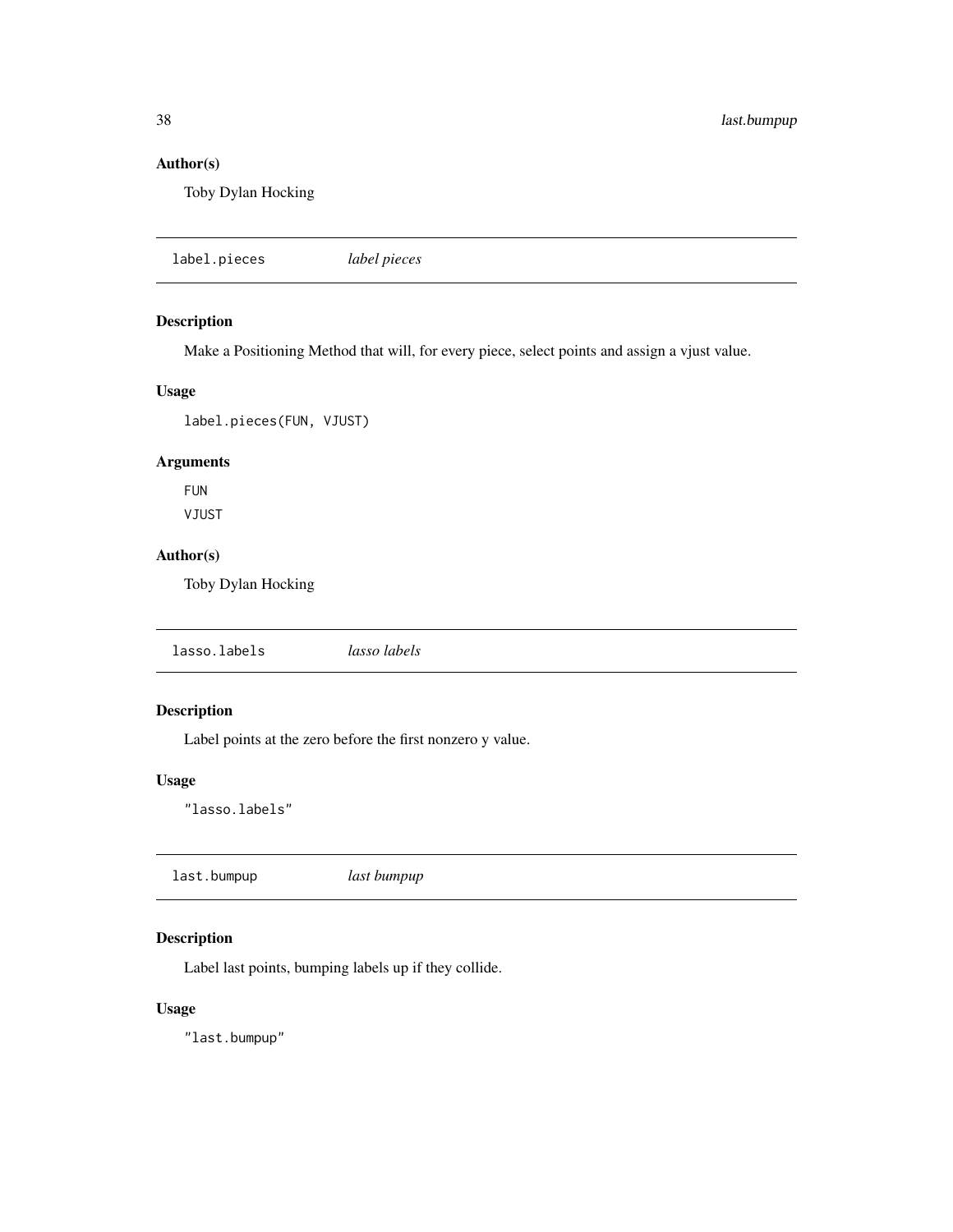<span id="page-38-0"></span>last.points *last points*

### Description

Positioning Method for the last of a group of points.

### Usage

last.points(d, ...)

### Arguments

d ...

## Author(s)

Toby Dylan Hocking

| last.polygons | last polygons |  |
|---------------|---------------|--|
|---------------|---------------|--|

### Description

Draw a speech polygon to the last point.

### Usage

"last.polygons"

last.qp *last qp*

### Description

Label last points from QP solver that ensures labels do not collide.

### Usage

"last.qp"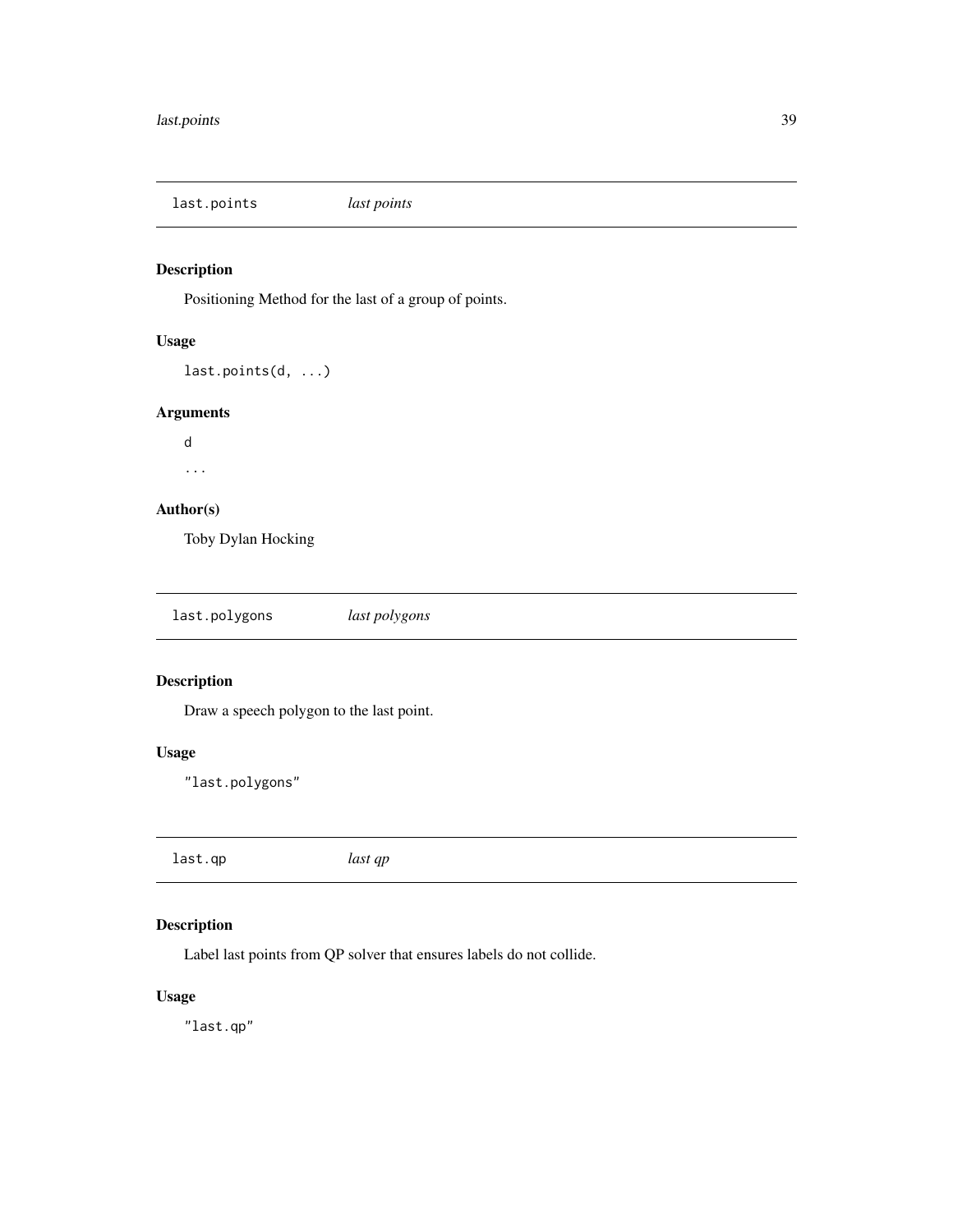### <span id="page-39-0"></span>Description

Some lattice plot functions do some magic in the background to translate the data you give them into the data points that are plotted onscreen. We have to replicate this magic in native coordinate space before applying the Positioning Method in cm space. These functions accomplish this translation.

### Usage

"lattice.translators"

legends2hide *legends2hide*

### Description

Extract guides to hide from a ggplot.

#### Usage

legends2hide(p)

#### Arguments

p

### Value

NULL if no legends with colour or fill to hide.

### Author(s)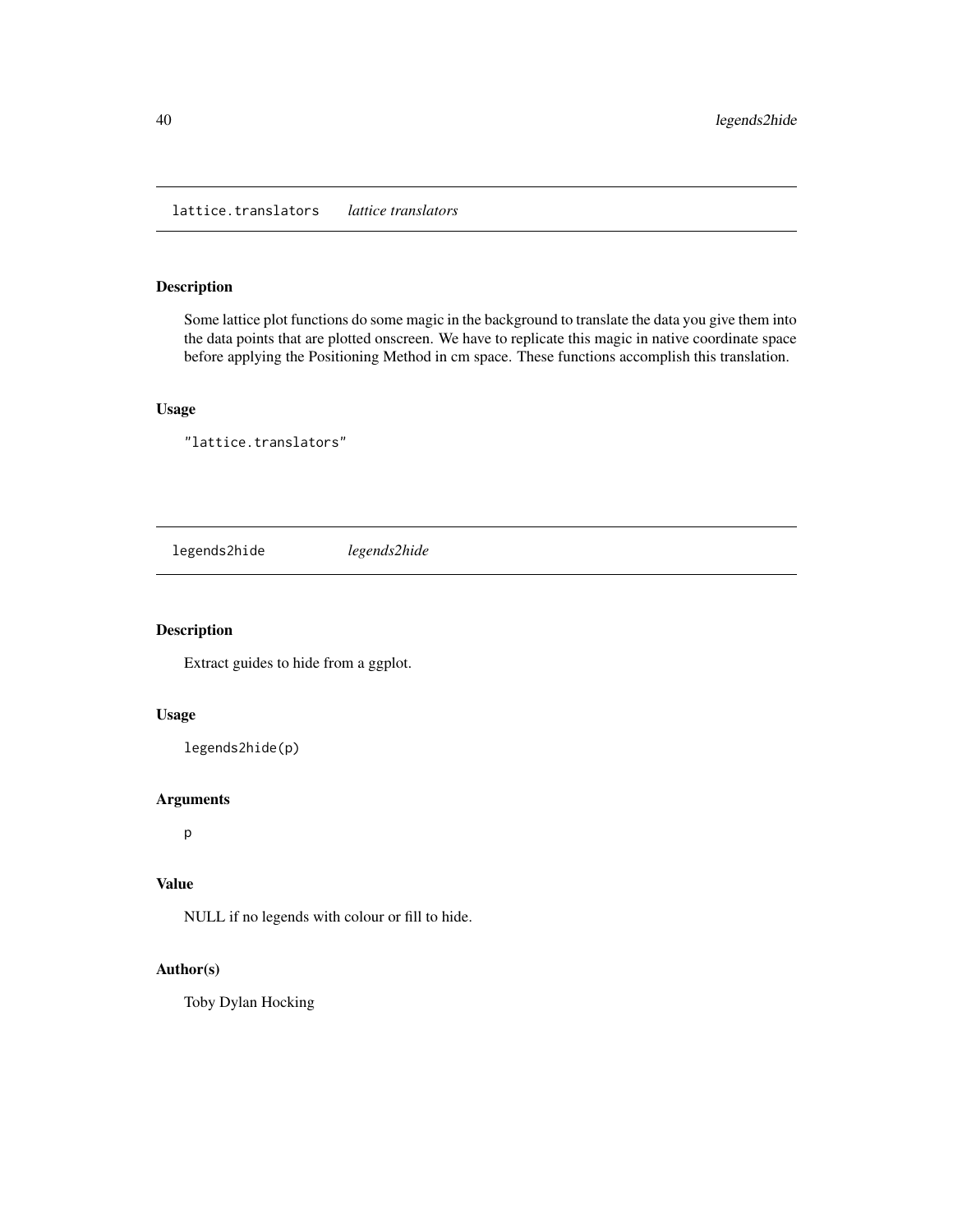<span id="page-40-0"></span>lines2 *lines2*

#### Description

Positioning Method for 2 groups of longitudinal data. One curve is on top of the other one (on average), so we label the top one at its maximal point, and the bottom one at its minimal point. Vertical justification is chosen to minimize collisions with the other line. This may not work so well for data with high variability, but then again lineplots may not be the best for these data either.

### Usage

lines2(d, offset =  $0.3, ...$ )

### Arguments

| d      | The data.                                |
|--------|------------------------------------------|
| offset | Offset from 0 or 1 for the viust values. |
| .      | ignored.                                 |

#### Author(s)

Toby Dylan Hocking

make.tiebreaker *make tiebreaker*

### Description

Make a tiebreaker function that can be used with qp.labels.

#### Usage

make.tiebreaker(x.var, tiebreak.var)

### Arguments

x.var

tiebreak.var

### Author(s)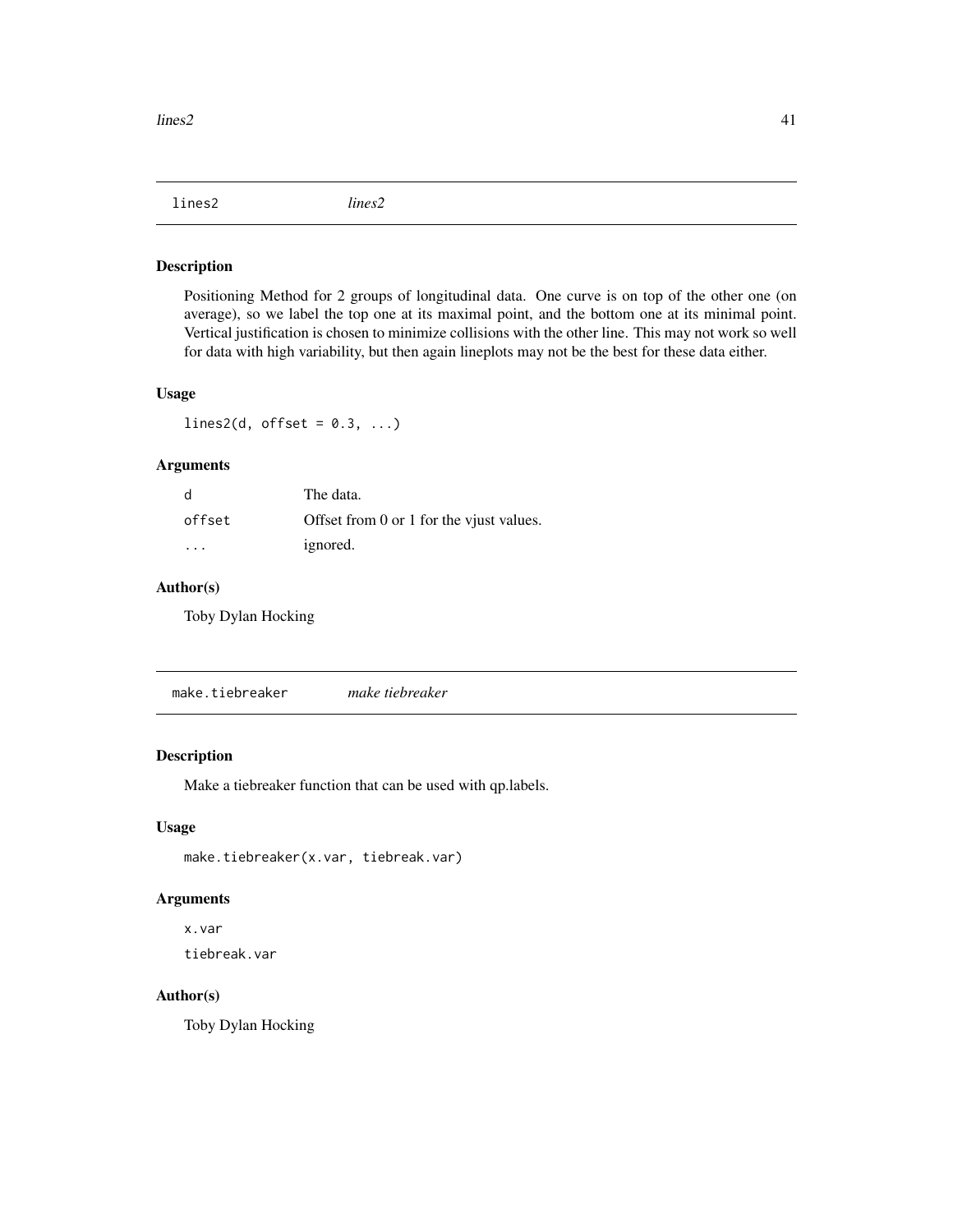<span id="page-41-0"></span>maxvar.points *maxvar points*

### Description

Do first or last, whichever has points most spread out.

### Usage

maxvar.points(d, ...)

### Arguments

d ...

### Author(s)

Toby Dylan Hocking

maxvar.qp *maxvar qp*

### Description

Label first or last points, whichever are more spread out, and use a QP solver to make sure the labels do not collide.

### Usage

"maxvar.qp"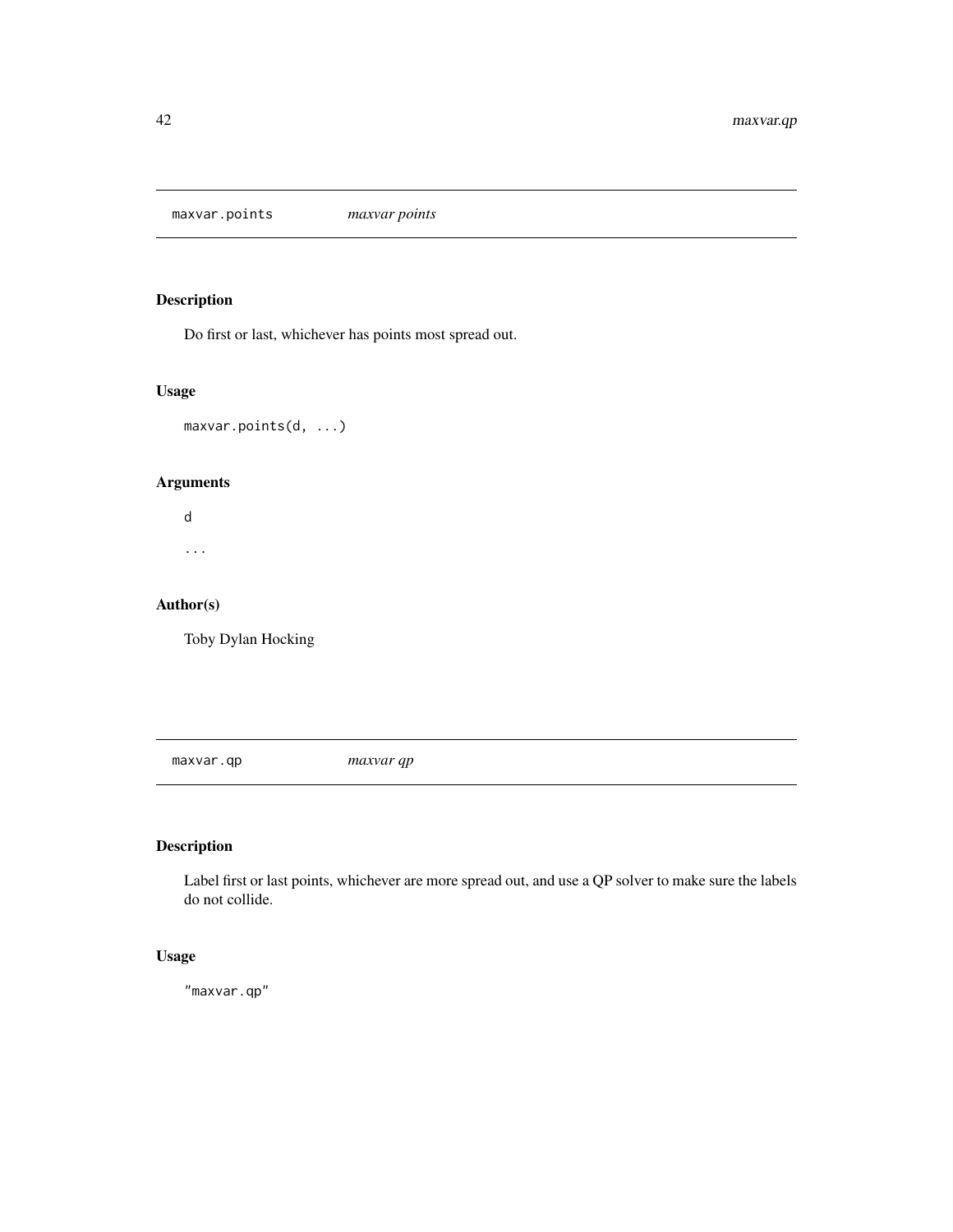<span id="page-42-0"></span>merge\_recurse *merge recurse*

### Description

Copied from reshape.

### Usage

merge\_recurse(dfs, ...)

### Arguments

dfs

...

### Author(s)

Toby Dylan Hocking

### Description

Point halfway between the min and max

### Usage

midrange(x)

### Arguments

x

### Author(s)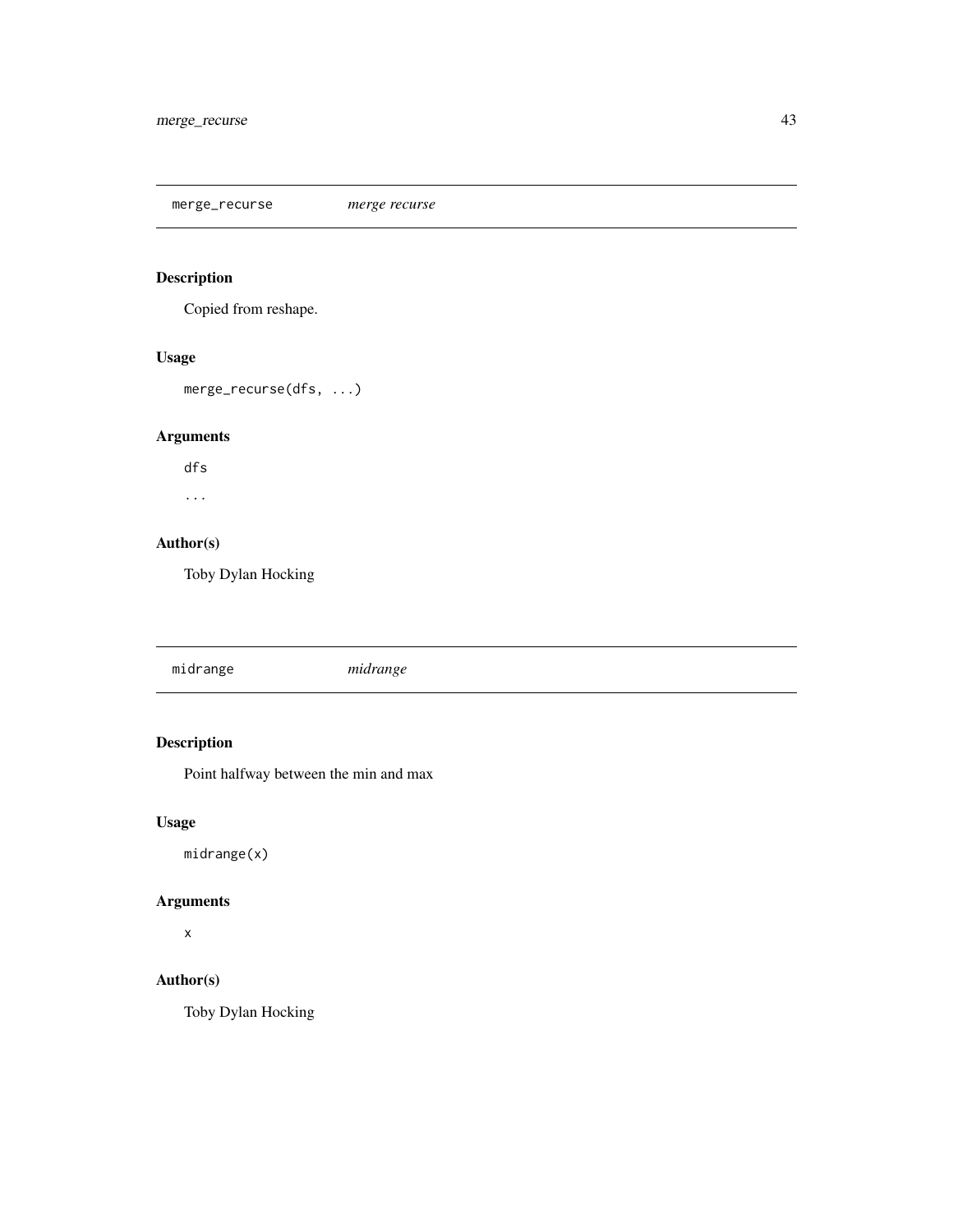<span id="page-43-0"></span>

#### Description

The l2 clustering algorithm from the clusterpath package was applied to some randomly generated data in 2 dimensions, and the solutions found using the descent algorithm are stored in this data frame.

#### Usage

data(normal.l2.cluster)

#### Format

The format is: List of 2 \$ pts :'data.frame': 320 obs. of 3 variables: ..\$ class: Factor w/ 8 levels  $"1", "2", "3", "4", \ldots 1 1 1 1 1 1 1 1 1 1 \ldots .$ \$ x : num [1:320] -2.73 -3.63 -2.13 -1.27 -2.98 ... ..\$ y : num [1:320] -3.89 -3.43 -3.42 -3.17 -2.75 ... \$ path:Classes 'l2', 'clusterpath' and 'data.frame': 21760 obs. of 7 variables: ..\$ x : num [1:21760] -2.73 -3.63 -2.13 -1.27 -2.98 ... ..\$ y : num  $[1:21760]$  -3.89 -3.43 -3.42 -3.17 -2.75 ... ..\$ lambda: num  $[1:21760]$  0 0 0 0 0 0 0 0 0 0 ... ..\$ row : Factor w/ 320 levels "1","2","3","4",..: 1 2 3 4 5 6 7 8 9 10 ... ..\$ gamma : Factor w/ 1 level "0.1": 1 1 1 1 1 1 1 1 1 1 ... ..\$ norm : Factor w/ 1 level "2": 1 1 1 1 1 1 1 1 1 1 ... ..\$ solver: Factor w/ 1 level "descent.nocheck": 1 1 1 1 1 1 1 1 1 1 ... ..- attr(\*, "data")= num [1:320, 1:2] -2.73 -3.63 -2.13 -1.27 -2.98 ... .. ..- attr(\*, "dimnames")=List of 2 .. .. ..\$ : NULL .. .. ..\$ : chr [1:2] "x" "y" ..- attr(\*, "alphacolnames")= chr [1:2] "x" "y" ..- attr(\*, "weight.pts")= num [1:320, 1:2] -2.73 -3.63 -2.13 -1.27 -2.98 ... .. ..- attr(\*, "dimnames")=List of 2 .. .. ..\$ : NULL .. .. ..\$ : chr [1:2] "x" "y"

#### Source

clusterpath package

### References

clusterpath article

#### Examples

```
data(normal.l2.cluster)
if(require(ggplot2)){
 p <- ggplot(normal.l2.cluster$path,aes(x,y))+
    geom_path(aes(group=row),colour="grey")+
    geom_point(aes(size=lambda),colour="grey")+
    geom_point(aes(colour=class),data=normal.l2.cluster$pts)+
    coord_equal()
 print(direct.label(p))
}
```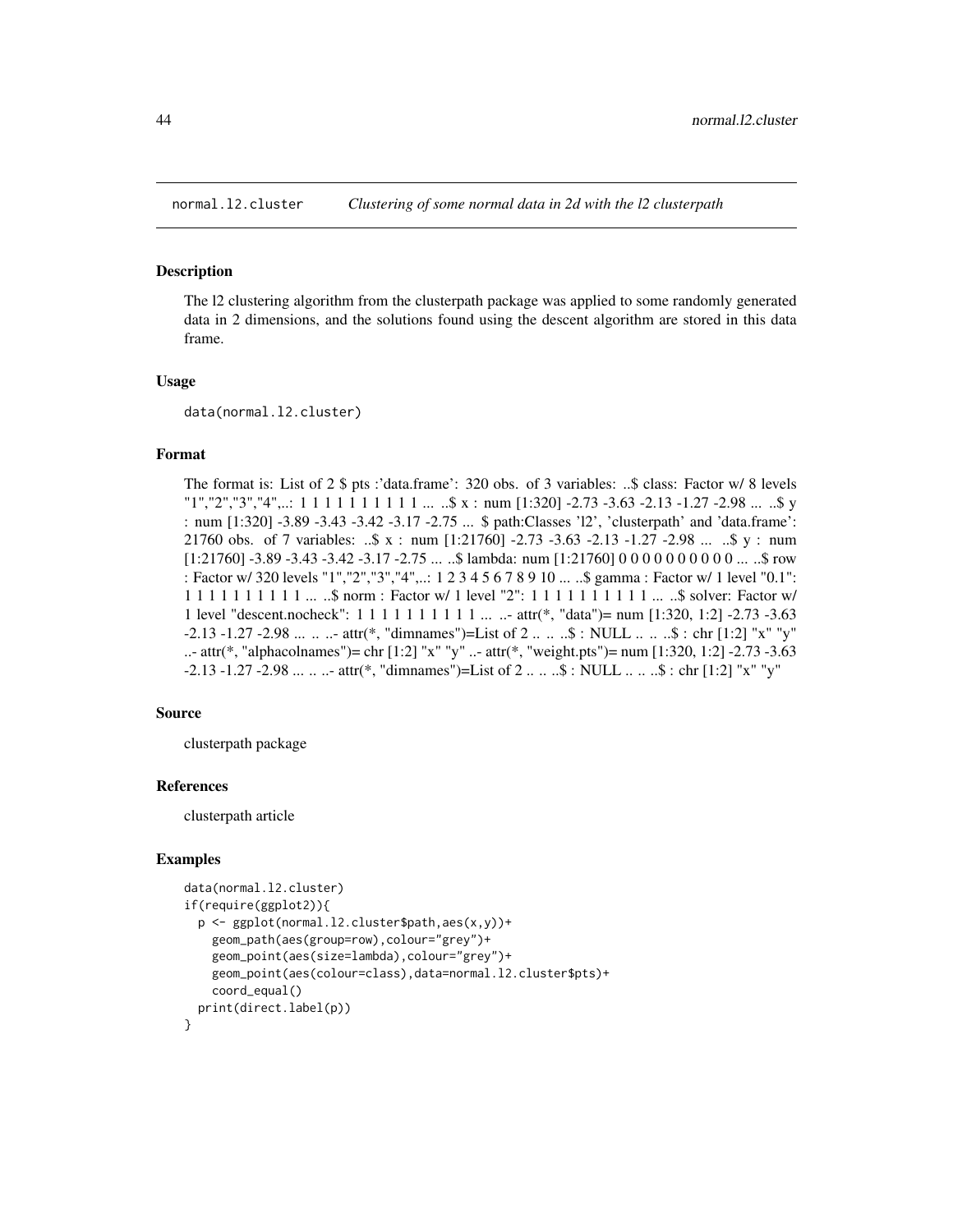### <span id="page-44-0"></span>Description

Create a 1-row data.frame consisting of only the columns for which there is only 1 unique value.

### Usage

```
only.unique.vals(d, ...)
```
### Arguments

d ...

### Author(s)

Toby Dylan Hocking

outside.ahull *outside ahull*

### Description

Calculate closest point on the alpha hull with size of the boxes, and put it outside that point.

### Usage

```
outside.ahull(d, ...)
```
### Arguments

```
d
```
...

### Author(s)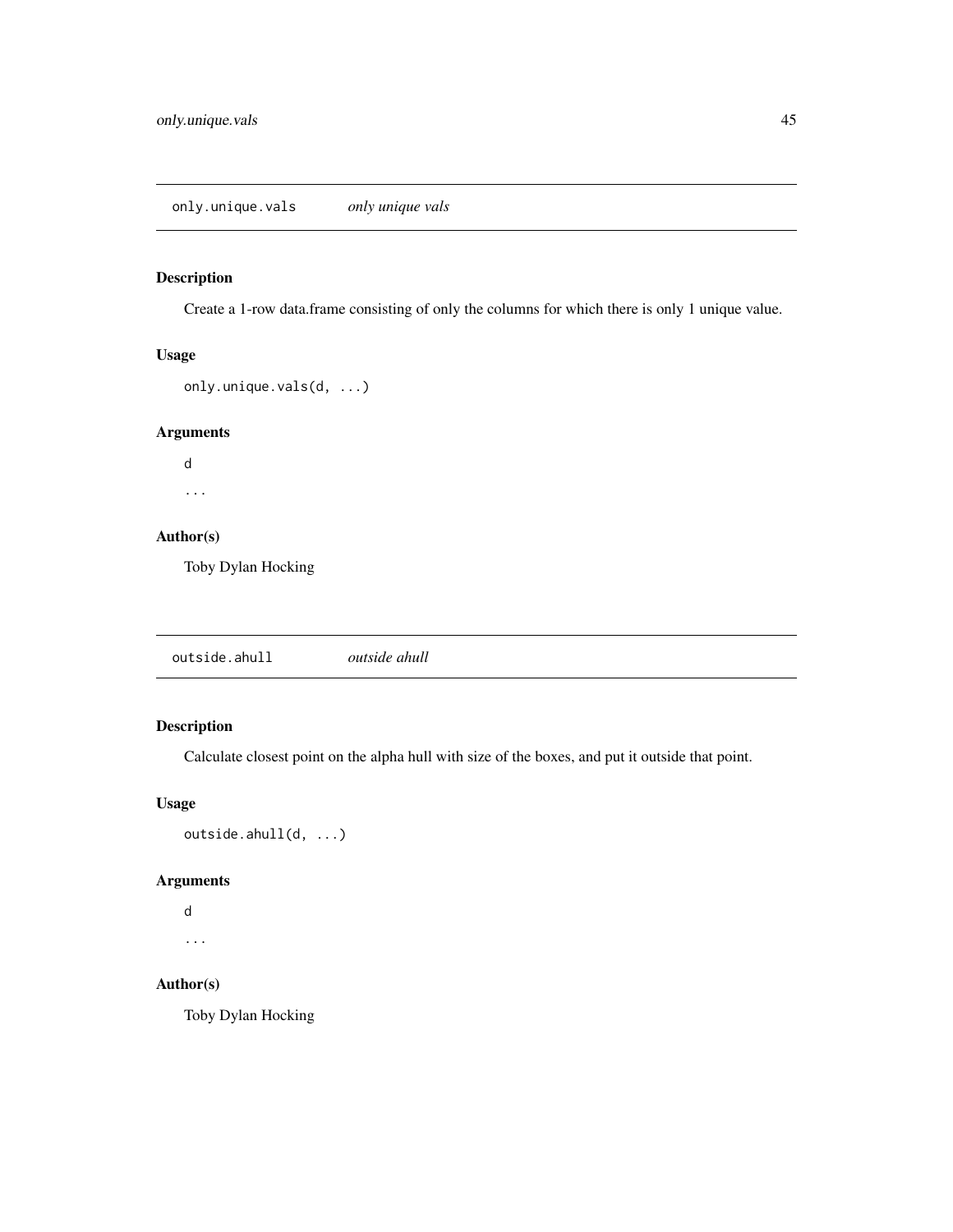<span id="page-45-0"></span>outside.chull *outside chull*

### Description

Calculate closest point on the convex hull and put it outside that point. Assume d is the center for each point cloud and then use orig.data to calculate hull.

#### Usage

```
outside.chull(d, ...)
```
#### Arguments

d

...

### Author(s)

Toby Dylan Hocking

panel.superpose.dl *panel superpose dl*

### Description

Call panel.superpose for the data points and then for the direct labels. This is a proper lattice panel function that behaves much like panel.superpose.

#### Usage

```
panel.\nsuperpose.dl(x, y = NULL, \nsubscripts, \ngroups,panel.groups, method = NULL, .panel.superpose = lattice::panel.superpose,
    type = "p", debug = FALSE, ...)
```
### Arguments

| $\mathsf{x}$ | Vector of x values.                                                                                                          |
|--------------|------------------------------------------------------------------------------------------------------------------------------|
| y            | Vector of y values.                                                                                                          |
| subscripts   | Subscripts of x,y, groups.                                                                                                   |
| groups       | Vector of group ids.                                                                                                         |
| panel.groups | To be parsed for default labeling method, and passed to panel superpose.                                                     |
| method       | Positioning Method for direct labeling. NULL indicates to choose a Positioning<br>Method based on the panel.groups function. |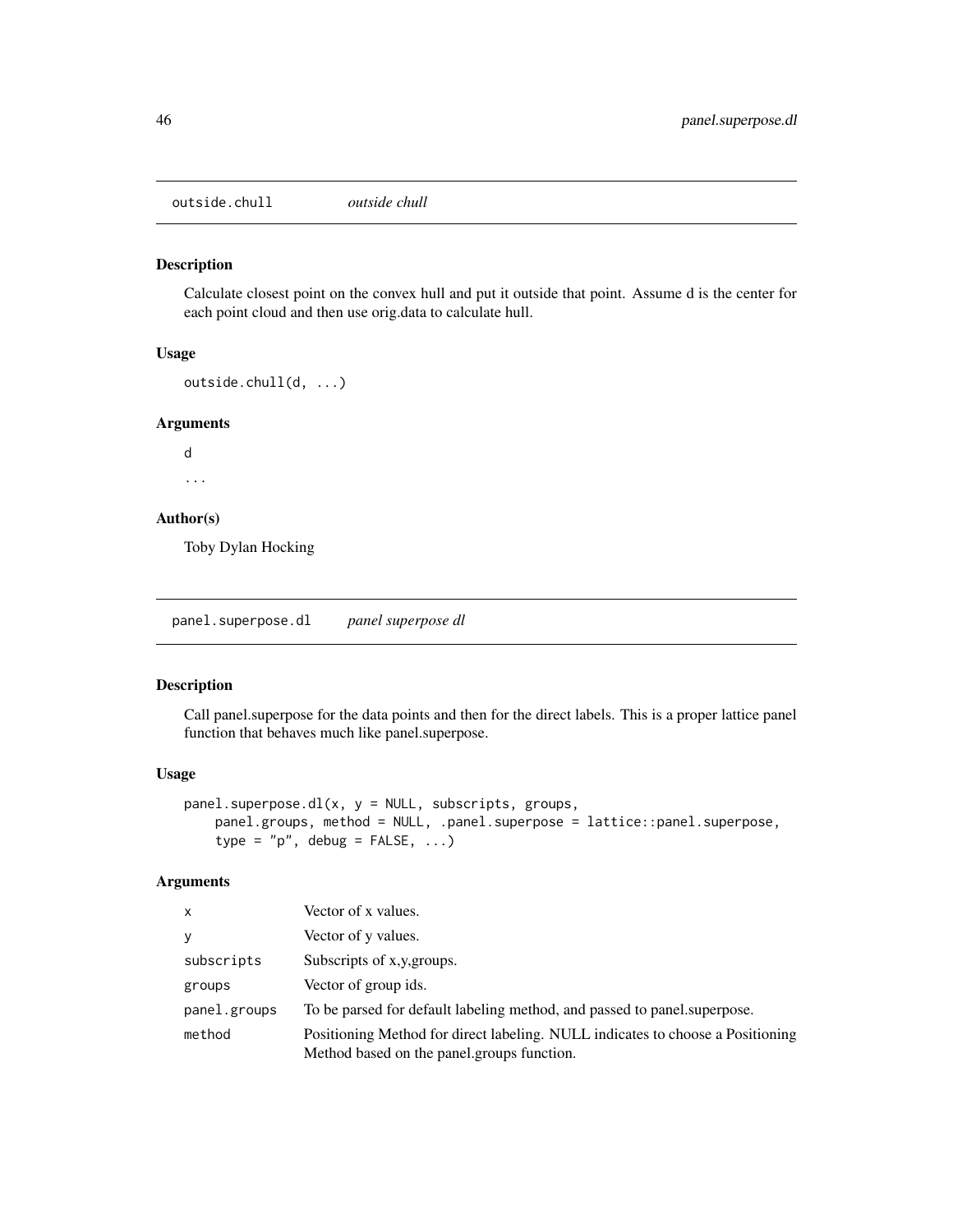### panel.superpose.dl 47

| .panel.superpose |                                                    |  |
|------------------|----------------------------------------------------|--|
|                  | The panel function to use for drawing data points. |  |
| type             | Plot type, used for default method dispatch.       |  |
| debug            | passed to digrob.                                  |  |
| .                | passed to real panel function, and to translator.  |  |

### Author(s)

Toby Dylan Hocking

#### Examples

```
loci <- data.frame(ppp=c(rbeta(800,10,10),rbeta(100,0.15,1),rbeta(100,1,0.15)),
                   type=factor(c(rep("NEU",800),rep("POS",100),rep("BAL",100))))
## 3 equivalent ways to make the same plot:
library(lattice)
print(direct.label( ## most user-friendly
                   densityplot(~ppp,loci,groups=type,n=500)
                   ))
print(direct.label( ## exactly the same as above but with specific panel fns
                   densityplot(~ppp,loci,groups=type,n=500,
                               panel=lattice::panel.superpose,
                               panel.groups="panel.densityplot")
                   ))
## using panel.superpose.dl as the panel function automatically adds
## direct labels
print(densityplot(~ppp,loci,groups=type,n=500,
                  panel=panel.superpose.dl,panel.groups="panel.densityplot"))
## Exploring custom panel and panel.groups functions
library(nlme)
## Say we want to use a simple linear model to explain rat body weight:
fit <- lm(weight~Time+Diet+Rat,BodyWeight)
bw <- BodyWeight
bw$.fitted <- predict(fit,BodyWeight)
## lots of examples to come, all with these arguments:
ratxy \leq function(...){
 xyplot(weight~Time|Diet,bw,groups=Rat,type="l",layout=c(3,1),...)
}
## No custom panel functions:
##regular <- ratxy(par.settings=simpleTheme(col=c("red","black")))
regular <- ratxy()
print(regular) ## normal lattice plot
print(direct.label(regular)) ## with direct labels
## The direct label panel function panel.superpose.dl can be used to
## display direct labels as well:
print(ratxy(panel=panel.superpose.dl,panel.groups="panel.xyplot"))
print(ratxy(panel=function(...)
            panel.superpose.dl(panel.groups="panel.xyplot",...)))
## Not very user-friendly, since default label placement is
```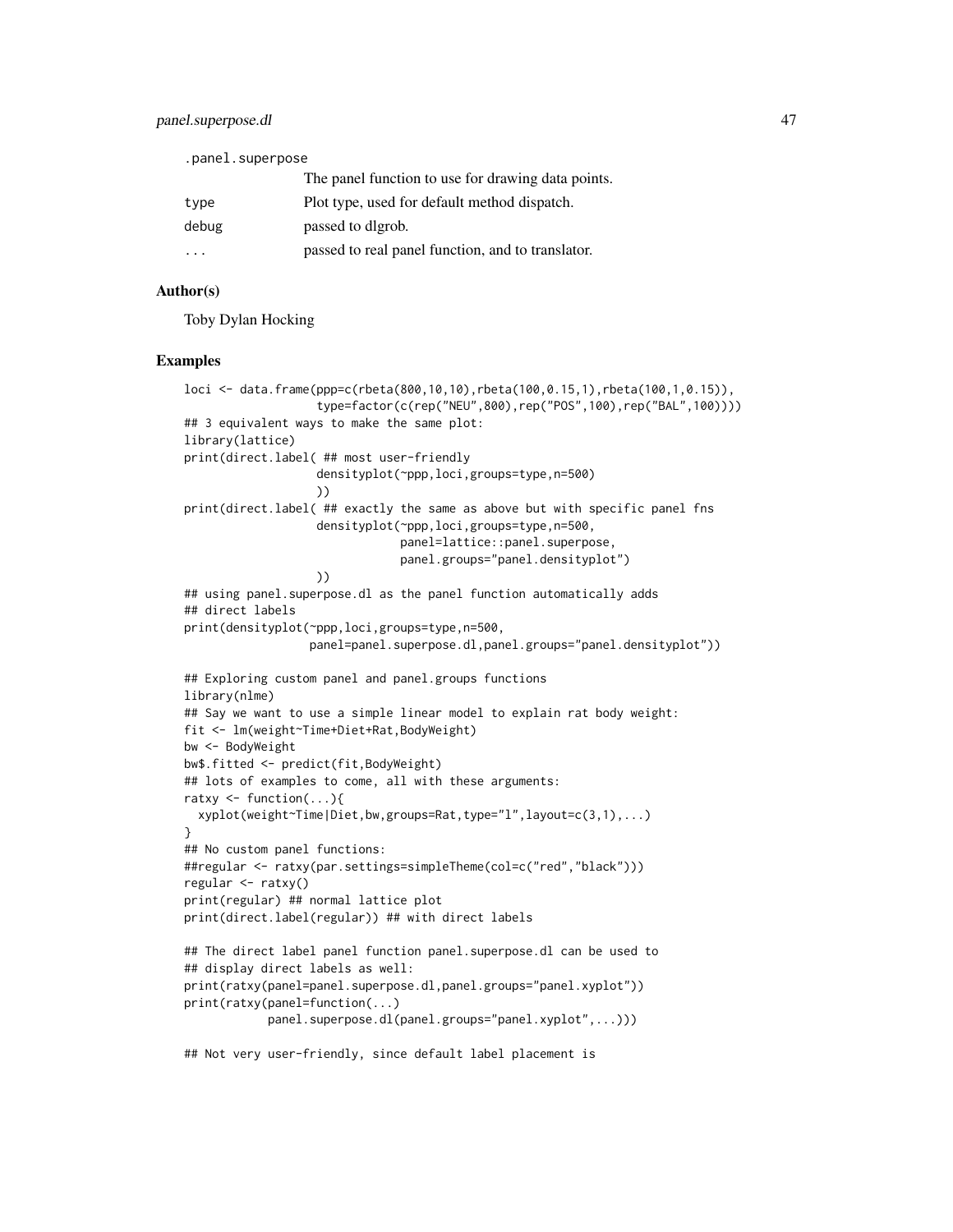```
## impossible, but these should work:
print(ratxy(panel=panel.superpose.dl,panel.groups=panel.xyplot,
            method=first.points))
print(ratxy(panel=function(...)
            panel.superpose.dl(panel.groups=panel.xyplot,...),
            method=first.points))
## Custom panel.groups functions:
## This panel.groups function will display the model fits:
panel.model <- function(x,subscripts,col.line,...){
 panel.xyplot(x=x,subscripts=subscripts,col.line=col.line,...)
 llines(x,bw[subscripts,".fitted"],col=col.line,lty=2)
}
pg <- ratxy(panel=lattice::panel.superpose,panel.groups=panel.model)
print(pg)
## If you use panel.superpose.dl with a custom panel.groups function,
## you need to manually specify the Positioning Method, since the
## name of panel.groups is used to infer a default:
print(direct.label(pg,method="first.qp"))
print(ratxy(panel=panel.superpose.dl,panel.groups="panel.model",
            method="first.qp"))
## Custom panel function that draws a box around values:
panel.line1 <- function(ps=lattice::panel.superpose){
 function(y,...){
   panel.abline(h=range(y))
    ps(y=y,...)}
}
custom <- ratxy(panel=panel.line1())
print(custom)
print(direct.label(custom))
## Alternate method, producing the same results, but using
## panel.superpose.dl in the panel function. This is useful for direct
## label plots where you use several datasets.
print(ratxy(panel=panel.line1(panel.superpose.dl),panel.groups="panel.xyplot"))
## Lattice plot with custom panel and panel.groups functions:
both <- ratxy(panel=panel.line1(),panel.groups="panel.model")
print(both)
print(direct.label(both,method="first.qp"))
print(ratxy(panel=panel.line1(panel.superpose.dl),
            panel.groups=panel.model,method="first.qp"))
```

```
pkgFun pkgFun
```
#### **Description**

https://github.com/tdhock/directlabels/issues/2 CRAN won't complain about this version of :::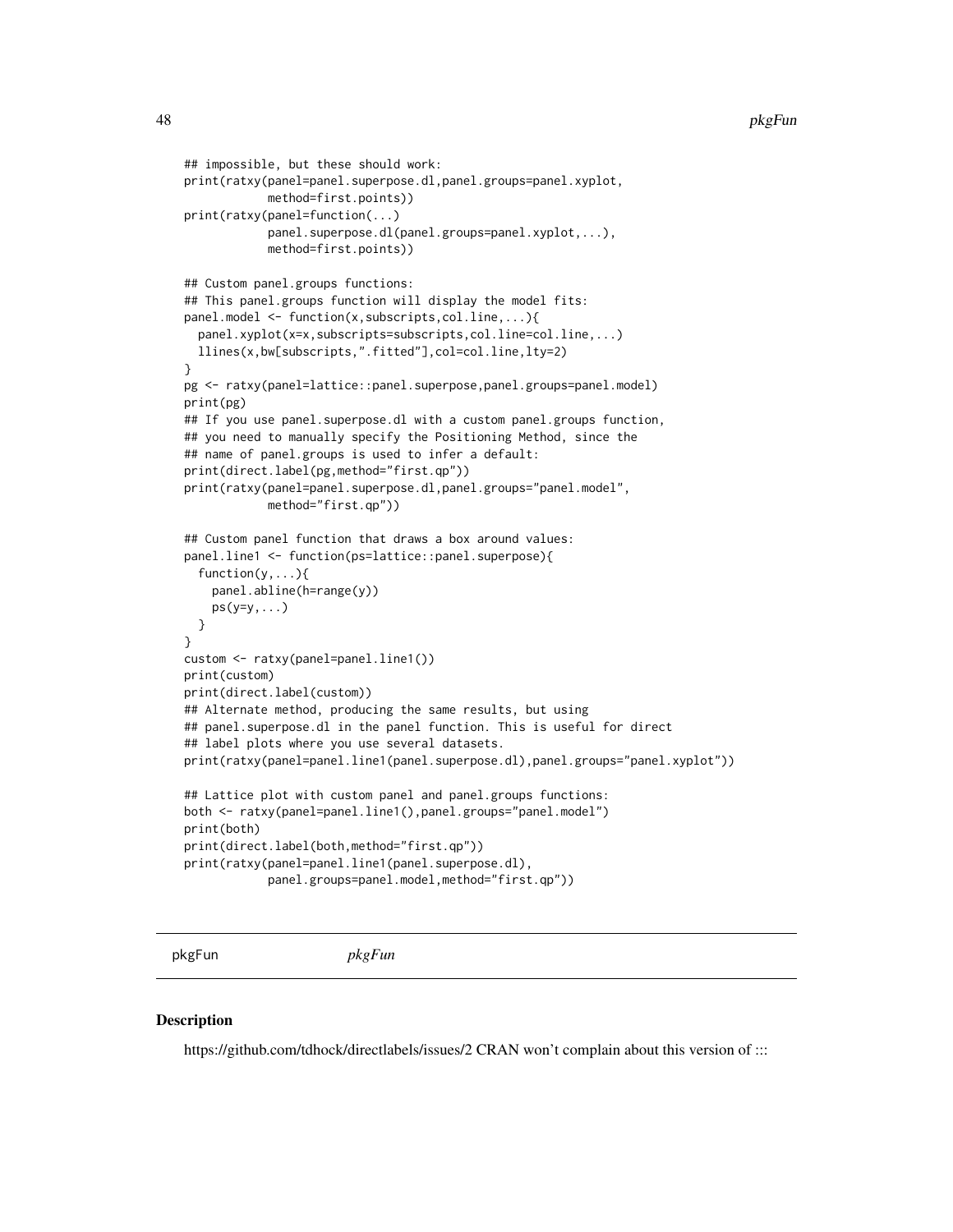### <span id="page-48-0"></span>polygon.method 49

### Usage

pkgFun(fun, pkg = "ggplot2")

### Arguments

fun

pkg

### Author(s)

Toby Dylan Hocking

polygon.method *polygon method*

### Description

Make a Positioning Method that places non-overlapping speech polygons at the first or last points.

### Usage

polygon.method(method, space, data.col, na.col)

### Arguments

method

space

data.col

na.col

### Author(s)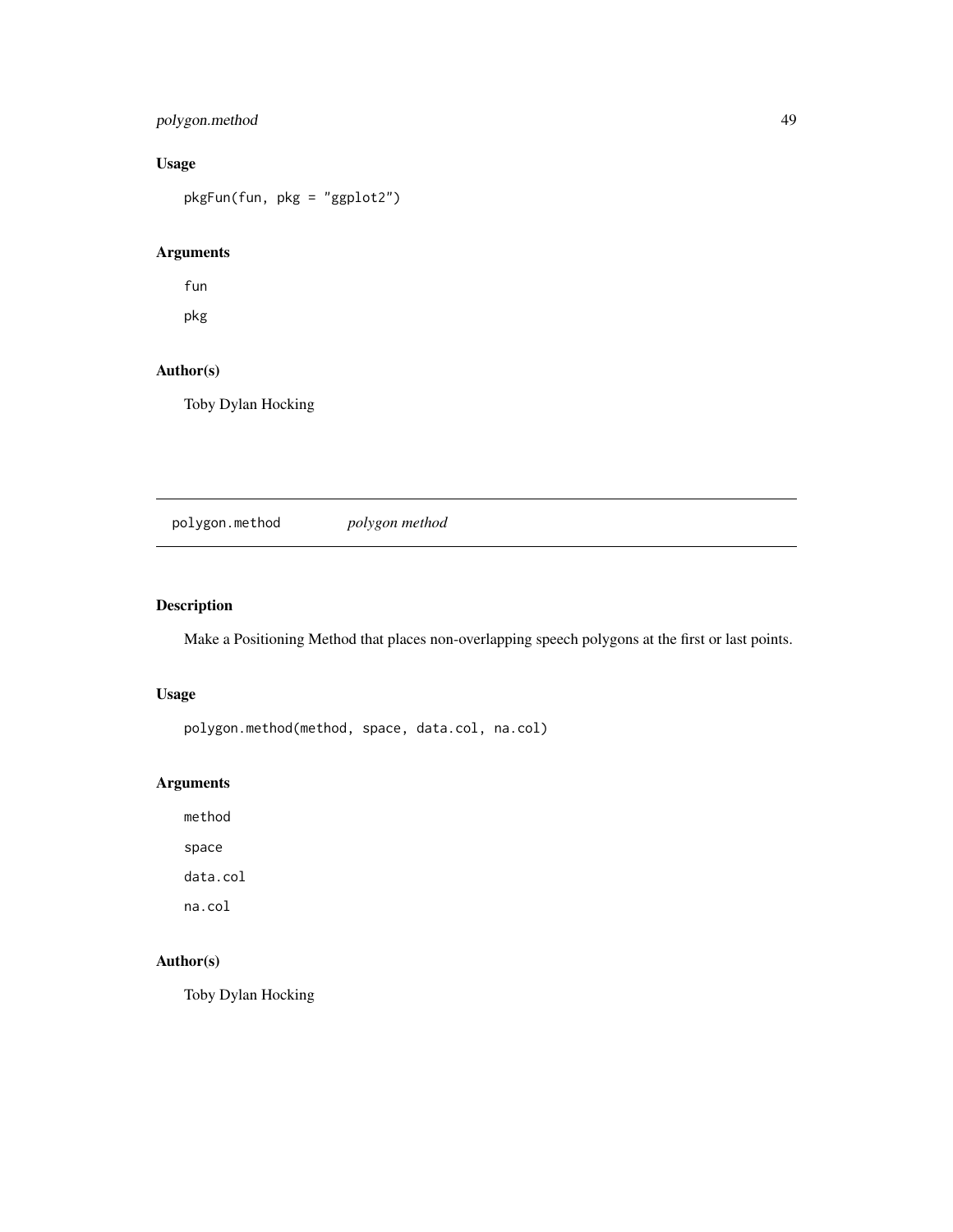<span id="page-49-0"></span>positioning.functions *Built-in Positioning Methods for direct label placement*

#### **Description**

When adding direct labels to a grouped plot, label placement can be specified using a Positioning Method (or a list of them), of the form function $(d,...)$ , where d is a data frame of the points to plot, with columns x y groups. The job of the Positioning Method(s) is to return the position of each direct label you want to plot as a data frame, with 1 row for each label. Thus normally a Positioning Method will return 1 row for each group. Several built-in Positioning Methods are discussed below, but you can also create your own, either from scratch or by using dl.indep and dl.trans.

#### Author(s)

Toby Dylan Hocking <toby.hocking@inria.fr>

### Examples

```
## Not run:
### contourplot Positioning Methods
for(p in list({
## Example from help(contourplot)
require(stats)
require(lattice)
attach(environmental)
ozo.m <- loess((ozone(1/3)) ~ wind * temperature * radiation,
               parametric = c("radiation", "wind"), span = 1, degree = 2)w.marginal <- seq(min(wind), max(wind), length.out = 50)
t.marginal <- seq(min(temperature), max(temperature), length.out = 50)
r.marginal \leq seq(min(radiation), max(radiation), length.out = 4)
wtr.marginal <- list(wind = w.marginal, temperature = t.marginal,
                      radiation = r.marginal)
grid <- expand.grid(wtr.marginal)
grid[, "fit"] <- c(predict(ozo.m, grid))
detach(environmental)
library(ggplot2)
p <- ggplot(grid,aes(wind,temperature,z=fit))+
  stat_contour(aes(colour=..level..))+
  facet_wrap(~radiation)
},
{
## example from help(stat_contour)
library(reshape2)
volcano3d <- melt(volcano)
names(volcano3d) <- c("x", "y", "z")
library(ggplot2)
p \leftarrow \text{ggplot}(\text{volcano3d}, \text{aes}(x, y, z = z)) +stat_contour(aes(colour = ..level..))
})){
```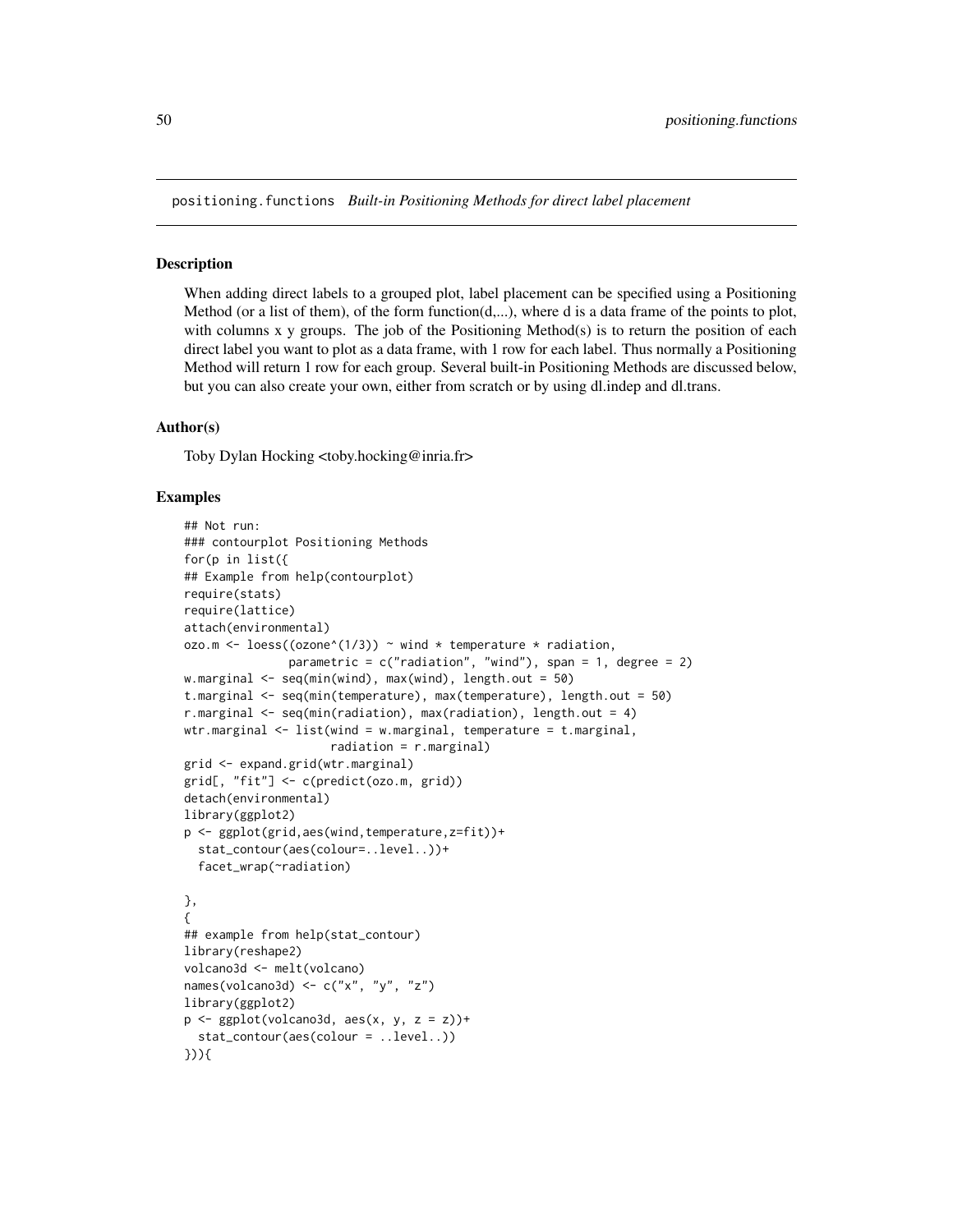```
print(direct.label(p,"bottom.pieces"))
  print(direct.label(p,"top.pieces"))
}
### densityplot Positioning Methods
for(p in list({
data(Chem97,package="mlmRev")
library(lattice)
p <- densityplot(~gcsescore|gender,Chem97,
            groups=factor(score),layout=c(1,2),
            n=500,plot.points=FALSE)
},
{
library(reshape2)
iris2 <- melt(iris,id="Species")
library(lattice)
p <- densityplot(~value|variable,iris2,groups=Species,scales="free")
},
{
loci <- data.frame(ppp=c(rbeta(800,10,10),rbeta(100,0.15,1),rbeta(100,1,0.15)),
                   type=factor(c(rep("NEU",800),rep("POS",100),rep("BAL",100))))
library(ggplot2)
p <- qplot(ppp,data=loci,colour=type,geom="density")
})){
  print(direct.label(p,"top.bumptwice"))
  print(direct.label(p,"top.bumpup"))
  print(direct.label(p,"top.points"))
}
### dotplot Positioning Methods
for(p in list({
library(lattice)
p <- dotplot(VADeaths,xlim=c(8,85),type="o")
},
{
vad <- as.data.frame.table(VADeaths)
names(vad) <- c("age","demographic","deaths")
library(ggplot2)
p <- qplot(deaths,age,data=vad,group=demographic,geom="line",colour=demographic)+
  xlim(8,80)
})){
  print(direct.label(p,"angled.endpoints"))
  print(direct.label(p,"top.qp"))
}
### lineplot Positioning Methods
for(p in list({
data(BodyWeight,package="nlme")
library(lattice)
p <- xyplot(weight~Time|Diet,BodyWeight,groups=Rat,type='l',
       layout=c(3,1),xlim=c(-10,75))
},
{
```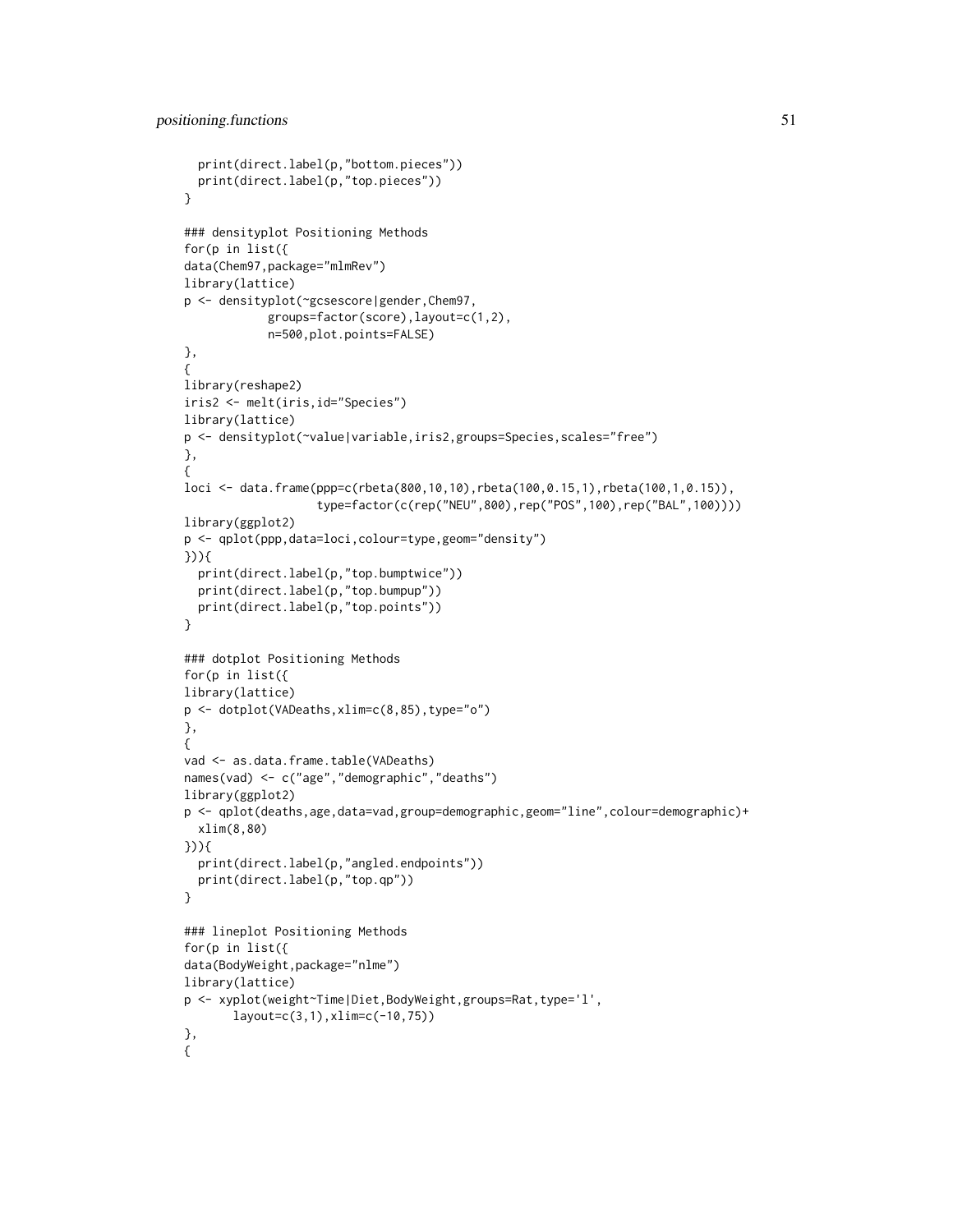```
data(Chem97,package="mlmRev")
library(lattice)
p <- qqmath(~gcsescore|gender,Chem97,groups=factor(score),
       type=c('l','g'),f.value=ppoints(100))
},
{
data(Chem97,package="mlmRev")
library(lattice)
p <- qqmath(~gcsescore,Chem97,groups=gender,
       type=c("l","g"),f.value=ppoints(100))
},
{
data(prostate,package="ElemStatLearn")
pros <- subset(prostate,select=-train,train==TRUE)
ycol <- which(names(pros)=="lpsa")
x <- as.matrix(pros[-ycol])
y <- pros[[ycol]]
library(lars)
fit <- lars(x,y,type="lasso")
beta <- scale(coef(fit),FALSE,1/fit$normx)
arclength <- rowSums(abs(beta))
library(reshape2)
path <- data.frame(melt(beta),arclength)
names(path)[1:3] <- c("step","variable","standardized.coef")
library(ggplot2)
p <- ggplot(path,aes(arclength,standardized.coef,colour=variable))+
  geom_line(aes(group=variable))+
  ggtitle("LASSO path for prostate cancer data calculated using the LARS")+
  xlim(0,20)
},
{
data(projectionSeconds, package="directlabels")
p <- ggplot(projectionSeconds, aes(vector.length/1e6))+
  geom_ribbon(aes(ymin=min, ymax=max,
                  fill=method, group=method), alpha=1/2)+
  geom_line(aes(y=mean, group=method, colour=method))+
  ggtitle("Projection Time against Vector Length (Sparsity = 10
  guides(fill="none")+
  ylab("Runtime (s)")
},
{
## complicated ridge regression lineplot ex. fig 3.8 from Elements of
## Statistical Learning, Hastie et al.
myridge <- function(f,data,lambda=c(exp(-seq(-15,15,l=200)),0)){
  require(MASS)
  require(reshape2)
  fit <- lm.ridge(f,data,lambda=lambda)
  X <- data[-which(names(data)==as.character(f[[2]]))]
  Xs \leq svd(scale(X)) ## my d's should come from the scaled matrix
  dsq <- Xs$d^2
  ## make the x axis degrees of freedom
  df <- sapply(lambda,function(l)sum(dsq/(dsq+l)))
  D <- data.frame(t(fit$coef),lambda,df) # scaled coefs
```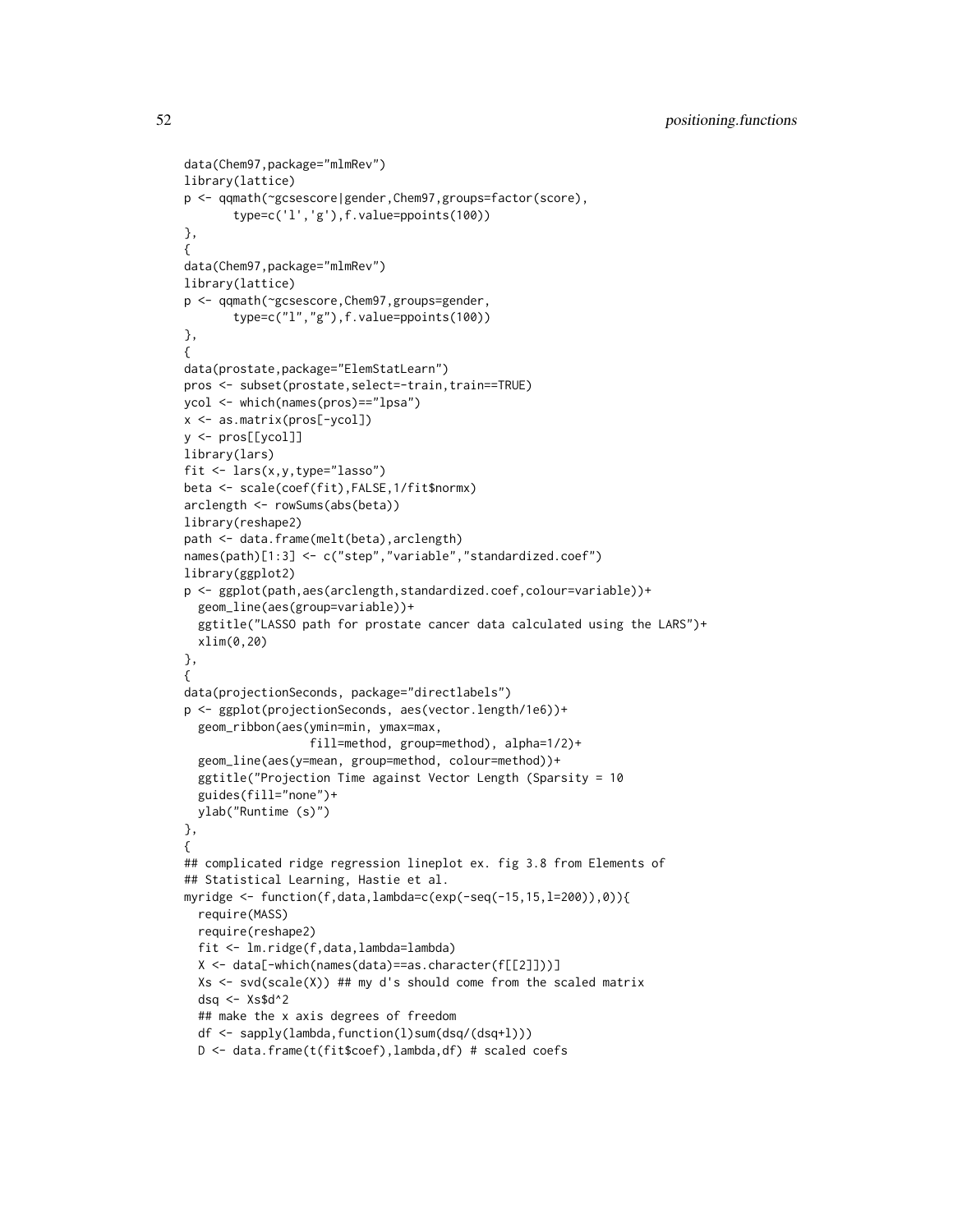```
molt <- melt(D,id=c("lambda","df"))
  ## add in the points for df=0
  limpts <- transform(subset(molt,lambda==0),lambda=Inf,df=0,value=0)
  rbind(limpts,molt)
}
data(prostate,package="ElemStatLearn")
pros <- subset(prostate,train==TRUE,select=-train)
m <- myridge(lpsa~.,pros)
library(lattice)
p <- xyplot(value~df,m,groups=variable,type="o",pch="+",
       panel=function(...){
         panel.xyplot(...)
         panel.abline(h=0)
         panel.abline(v=5,col="grey")
       },
       xlim=c(-1,9),
       main="Ridge regression shrinks least squares coefficients",
       ylab="scaled coefficients",
       sub="grey line shows coefficients chosen by cross-validation",
       xlab=expression(df(lambda)))
},
{
library(ggplot2)
tx <- time(mdeaths)
Time <- ISOdate(floor(tx),round(tx
uk.lung <- rbind(data.frame(Time,sex="male",deaths=as.integer(mdeaths)),
                 data.frame(Time,sex="female",deaths=as.integer(fdeaths)))
p <- qplot(Time,deaths,data=uk.lung,colour=sex,geom="line")+
  xlim(ISOdate(1973,9,1),ISOdate(1980,4,1))
})){
  print(direct.label(p,"angled.boxes"))
  print(direct.label(p,"first.bumpup"))
  print(direct.label(p,"first.points"))
  print(direct.label(p,"first.polygons"))
  print(direct.label(p,"first.qp"))
  print(direct.label(p,"lasso.labels"))
  print(direct.label(p,"last.bumpup"))
  print(direct.label(p,"last.points"))
  print(direct.label(p,"last.polygons"))
  print(direct.label(p,"last.qp"))
  print(direct.label(p,"lines2"))
  print(direct.label(p,"maxvar.points"))
  print(direct.label(p,"maxvar.qp"))
}
### scatterplot Positioning Methods
for(p in list({
data(mpg,package="ggplot2")
m <- lm(cty~displ,data=mpg)
mpgf <- fortify(m,mpg)
library(lattice)
library(latticeExtra)
p <- xyplot(cty~hwy|manufacturer,mpgf,groups=class,aspect="iso",
```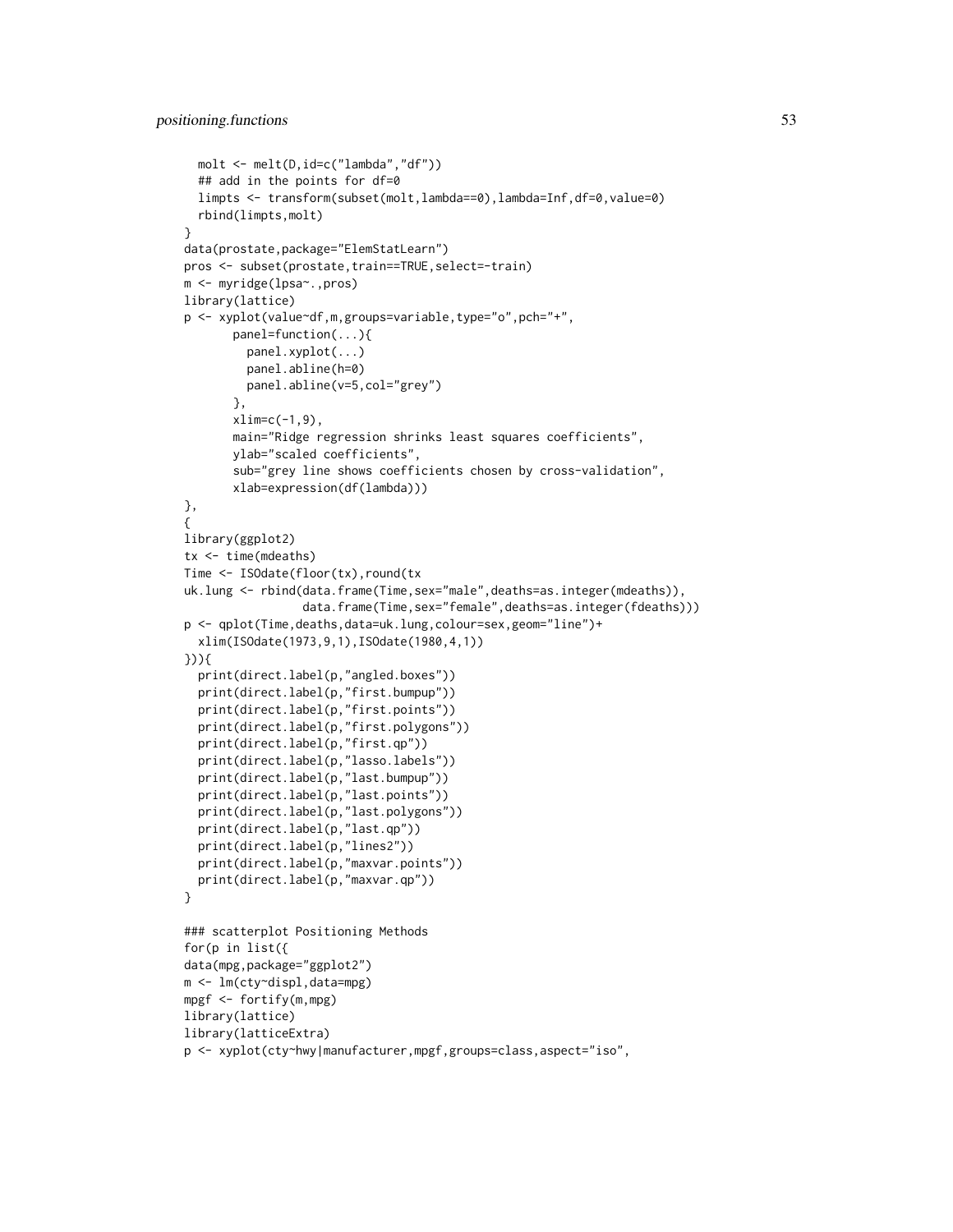```
main="City and highway fuel efficiency by car class and manufacturer")+
  layer_(panel.abline(0,1,col="grey90"))
},
{
data(mpg,package="ggplot2")
m <- lm(cty~displ,data=mpg)
mpgf <- fortify(m,mpg)
library(lattice)
p <- xyplot(jitter(.resid)~jitter(.fitted),mpgf,groups=factor(cyl))
},
{
library(lattice)
p <- xyplot(jitter(Sepal.Length)~jitter(Petal.Length),iris,groups=Species)
},
{
data(mpg,package="ggplot2")
library(lattice)
p <- xyplot(jitter(cty)~jitter(hwy),mpg,groups=class,
       main="Fuel efficiency depends on car size")
},
{
library(ggplot2)
data(mpg,package="ggplot2")
p <- qplot(jitter(hwy),jitter(cty),data=mpg,colour=class,
      main="Fuel efficiency depends on car size")
},
{
data(normal.l2.cluster,package="directlabels")
library(ggplot2)
p <- ggplot(normal.l2.cluster$path,aes(x,y))+
  geom_path(aes(group=row),colour="grey")+
  geom_point(aes(size=lambda),colour="grey")+
  geom_point(aes(colour=class),data=normal.l2.cluster$pts,pch=21,fill="white")+
  coord_equal()
})){
  print(direct.label(p,"ahull.grid"))
  print(direct.label(p,"chull.grid"))
  print(direct.label(p,"extreme.grid"))
  print(direct.label(p,"smart.grid"))
}
```
## End(Not run)

project.onto.segments *project onto segments*

### **Description**

Given a point and a set of line segments representing a convex or alpha hull, calculate the closest point on the segments.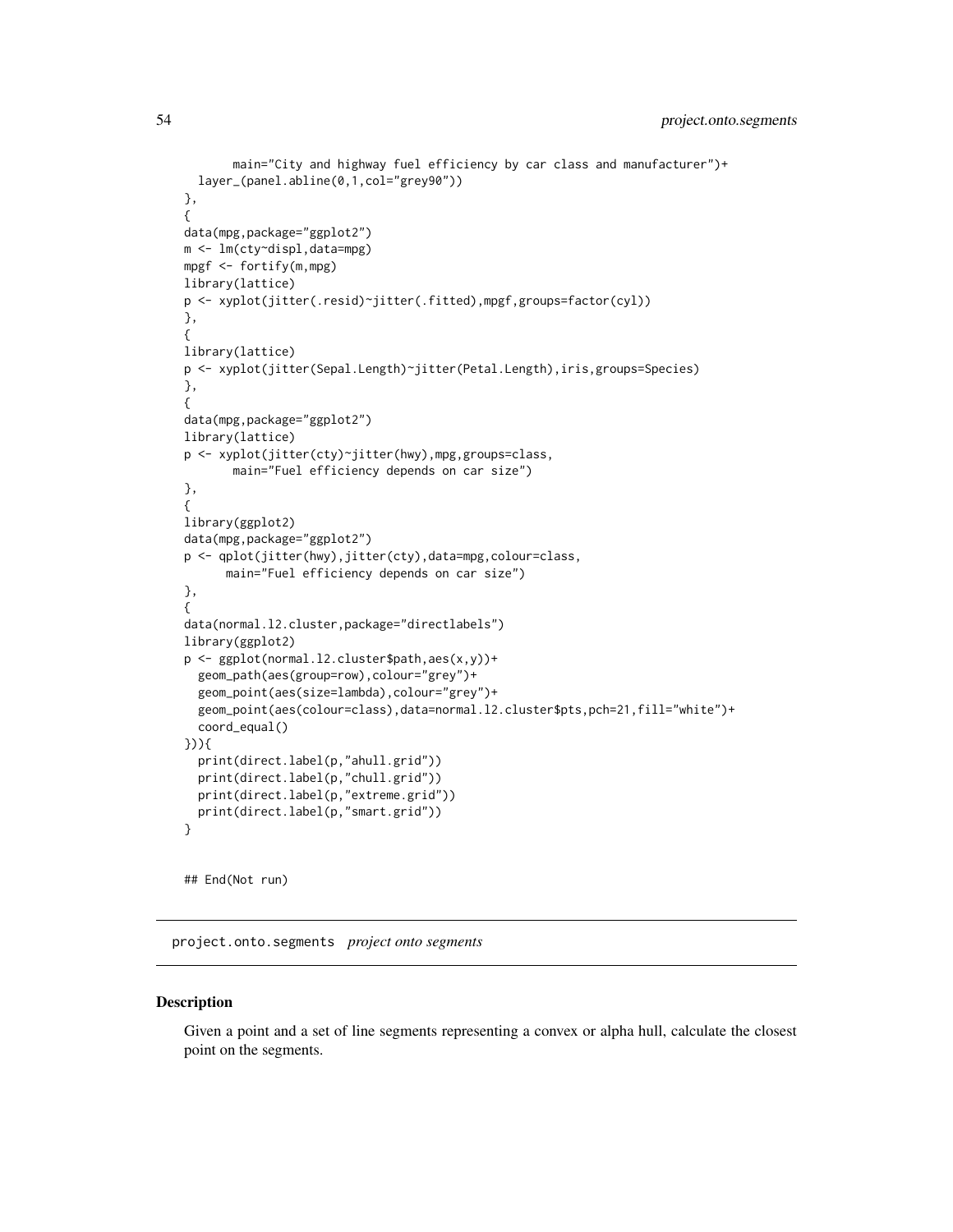### <span id="page-54-0"></span>projectionSeconds 55

### Usage

project.onto.segments(m, h, debug = FALSE, ...)

### Arguments

| m        | m is 1 row, a center of a point cloud, we need to find the distance to the closest<br>point on each segment of the convex hull. |
|----------|---------------------------------------------------------------------------------------------------------------------------------|
| h        | Data frame describing the line segments of the convex or alpha hull.                                                            |
| debug    |                                                                                                                                 |
| $\cdots$ | ignored                                                                                                                         |

### Author(s)

Toby Dylan Hocking

projectionSeconds *Timings of projection algorithms*

### **Description**

Timings of seconds for 3 projection algorithms.

#### Usage

data(projectionSeconds)

### Format

A data frame with 603 observations on the following 6 variables.

vector.length a numeric vector

method a factor with levels Heap Random Sort

mean a numeric vector

sd a numeric vector

- min a numeric vector
- max a numeric vector

### Source

Mark Schmidt's prettyPlot code for MATLAB http://www.di.ens.fr/~mschmidt/Software/prettyPlot.html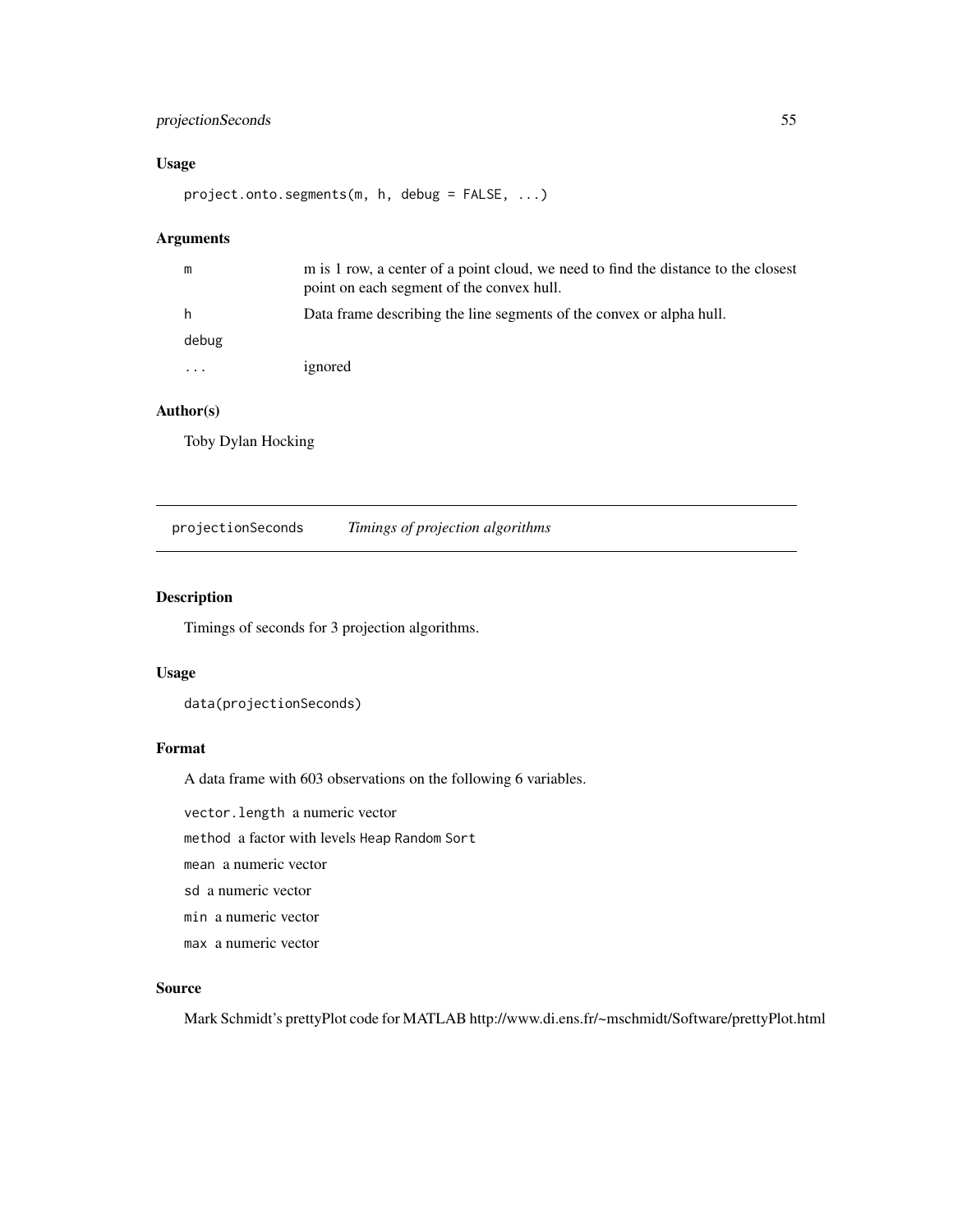#### Description

Use a QP solver to find the best places to put the points on a line, subject to the constraint that they should not overlap.

### Usage

```
qp.labels(target.var, lower.var, upper.var, order.labels = function(d) order(d[,
    target.var]), limits = NULL)
```
### **Arguments**

| target.var   | Variable name of the label target.                                                                                                                                                                                                                                                                                         |
|--------------|----------------------------------------------------------------------------------------------------------------------------------------------------------------------------------------------------------------------------------------------------------------------------------------------------------------------------|
| lower.var    | Variable name of the lower limit of each label bounding box.                                                                                                                                                                                                                                                               |
| upper.var    | Variable name of the upper limit of each label bounding box.                                                                                                                                                                                                                                                               |
| order.labels | Function that takes the data.frame of labels and returns an ordering, like from<br>the order function. That ordering will be used to reorder the rows. This is useful<br>to e.g. break ties when two groups have exactly the same value at the endpoint<br>near the label.                                                 |
| limits       | Function that takes the data.frame of labels an returns a numeric vector of length<br>2. If finite, these values will be used to add constraints to the QP: limits [1] is the<br>lower limit for the first label's lower var, and limits [2] is the upper limit for the<br>last labels's upper.var. Or NULL for no limits. |

### Value

Positioning Method that adjusts target.var so there is no overlap of the label bounding boxes, as specified by upper.var and lower.var.

#### Author(s)

Toby Dylan Hocking

#### Examples

```
SegCost$error <- factor(SegCost$error,c("FP","FN","E","I"))
if(require(ggplot2)){
 fp.fn.colors <- c(FP="skyblue",FN="#E41A1C",I="black",E="black")
 fp.fn.sizes <- c(FP=2.5,FN=2.5,I=1,E=1)
 fp.fn.linetypes <- c(FP="solid",FN="solid",I="dashed",E="solid")
 err.df <- subset(SegCost,type!="Signal")
 kplot <- ggplot(err.df,aes(segments,cost))+
   geom_line(aes(colour=error,size=error,linetype=error))+
```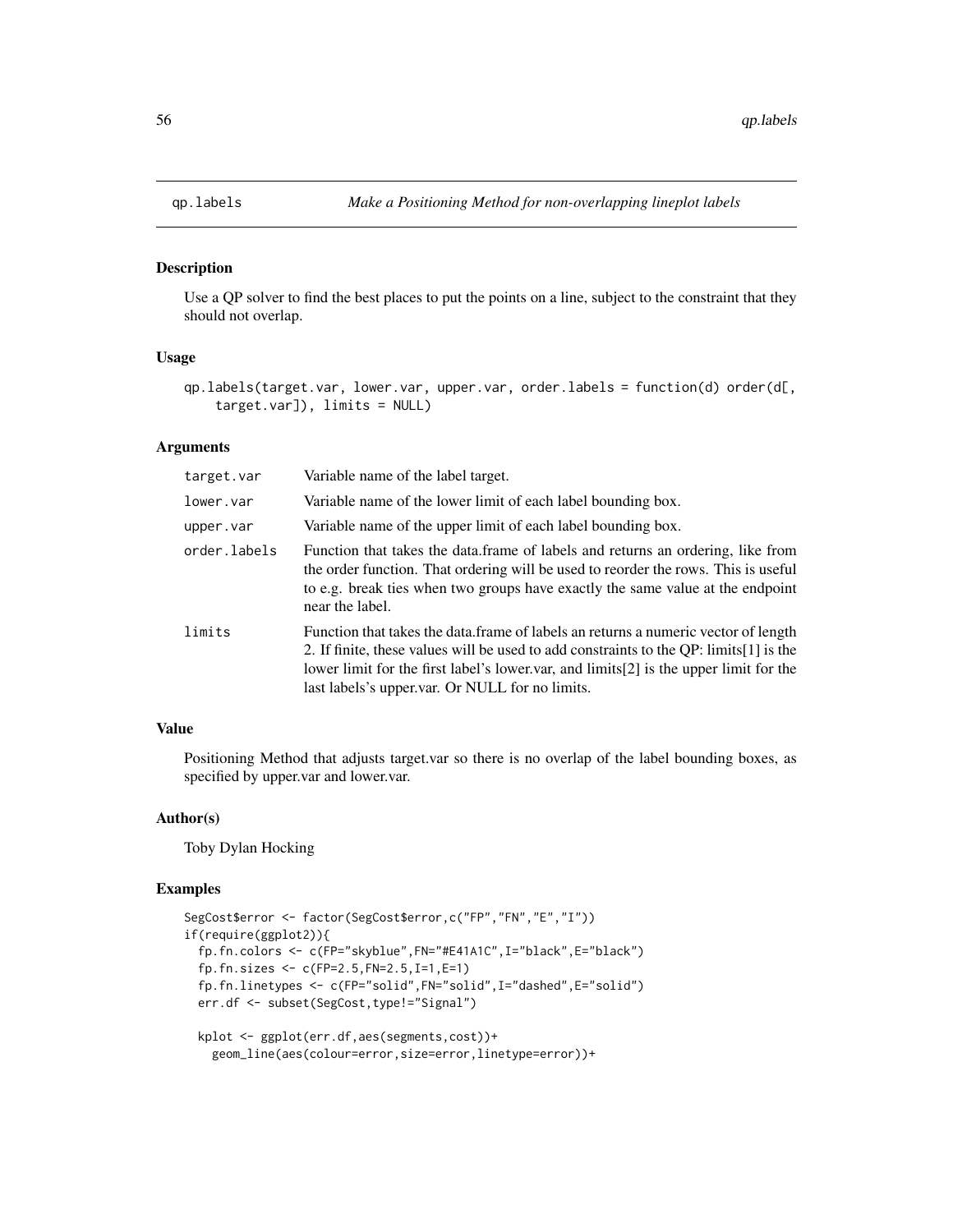#### qp.labels 57

```
facet_grid(type~bases.per.probe)+
  scale_linetype_manual(values=fp.fn.linetypes)+
  scale_colour_manual(values=fp.fn.colors)+
  scale_size_manual(values=fp.fn.sizes)+
  scale_x_continuous(limits=c(0,20),breaks=c(1,7,20),minor_breaks=NULL)+
  theme_bw()+theme(panel.margin=grid::unit(0,"lines"))
## The usual ggplot without direct labels.
print(kplot)
## Get rid of legend for direct labels.
no.leg <- kplot+guides(colour="none",linetype="none",size="none")
## Default direct labels.
direct.label(no.leg)
## Explore several options for tiebreaking and limits. First let's
## make a qp.labels Positioning Method that does not tiebreak.
no.tiebreak <- list("first.points",
                    "calc.boxes",
                    qp.labels("y","bottom","top"))
direct.label(no.leg, no.tiebreak)
## Look at the weird labels in the upper left panel. The E curve is
## above the FN curve, but the labels are the opposite! This is
## because they have the same y value on the first points, which are
## the targets for qp.labels. We need to tiebreak.
qp.break <- qp.labels("y","bottom","top",make.tiebreaker("x","y"))
tiebreak <- list("first.points",
                 "calc.boxes",
                 "qp.break")
direct.label(no.leg, tiebreak)
## Enlarge the text size and spacing.
tiebreak.big <- list("first.points",
                     cex=2,
                     "calc.boxes",
                     dl.trans(h=1.25*h),
                     "calc.borders",
                     "qp.break")
direct.label(no.leg, tiebreak.big)
## Even on my big monitor, the FP runs off the bottom of the screen
## in the top panels. To avoid that you can specify a limits
## function.
## Below, the ylimits function uses the limits of each panel, so
## labels appear inside the plot region. Also, if you resize your
## window so that it is small, you can see that the text size of the
## labels is decreased until they all fit in the plotting region.
qp.limited <- qp.labels("y","bottom","top",make.tiebreaker("x","y"),ylimits)
tiebreak.lim <- list("first.points",
                     cex=2,
```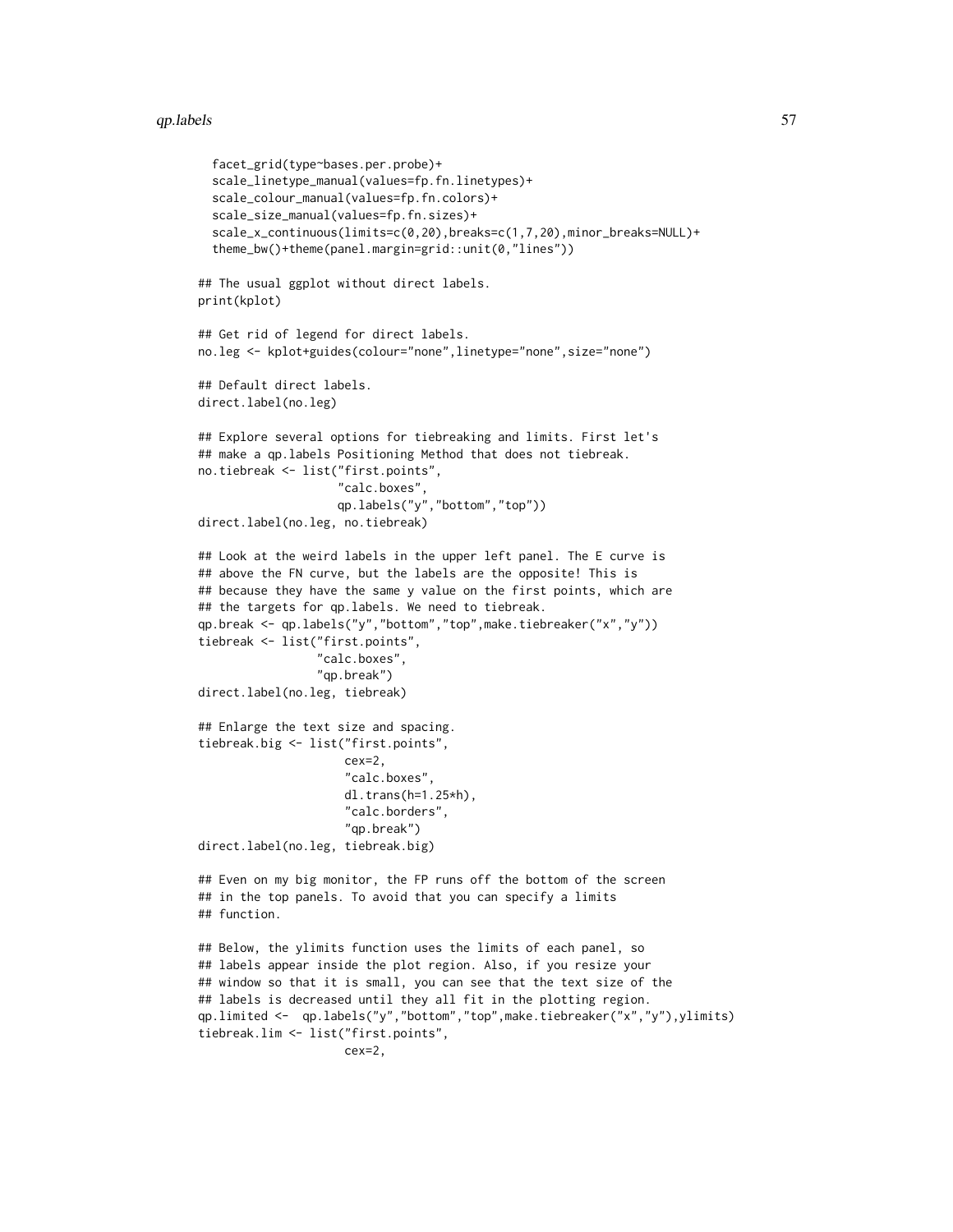```
"calc.boxes",
                       dl.trans(h=1.25*h),
                       "calc.borders",
                       "qp.limited")
 direct.label(no.leg, tiebreak.lim)
}
```
reduce.cex.lr *reduce cex lr*

### Description

If left or right edges of the text are going out of the plotting region, then decrease cex until it fits. We call calc.boxes inside, so you should set cex before using this.

### Usage

reduce.cex.lr(d, ...)

#### Arguments

d ...

#### Author(s)

Toby Dylan Hocking

### Examples

```
if(require(ElemStatLearn) && require(lars) && require(ggplot2)){
 pros <- subset(prostate,select=-train,train==TRUE)
 ycol <- which(names(pros)=="lpsa")
 x <- as.matrix(pros[-ycol])
 y <- pros[[ycol]]
 fit <- lars(x,y,type="lasso")
 beta <- scale(coef(fit),FALSE,1/fit$normx)
 arclength <- rowSums(abs(beta))
 path.list <- list()
 for(variable in colnames(beta)){
   standardized.coef <- beta[, variable]
   path.list[[variable]] <-
     data.frame(step=seq_along(standardized.coef),
                 arclength,
                 variable,
                 standardized.coef)
 }
 path <- do.call(rbind, path.list)
```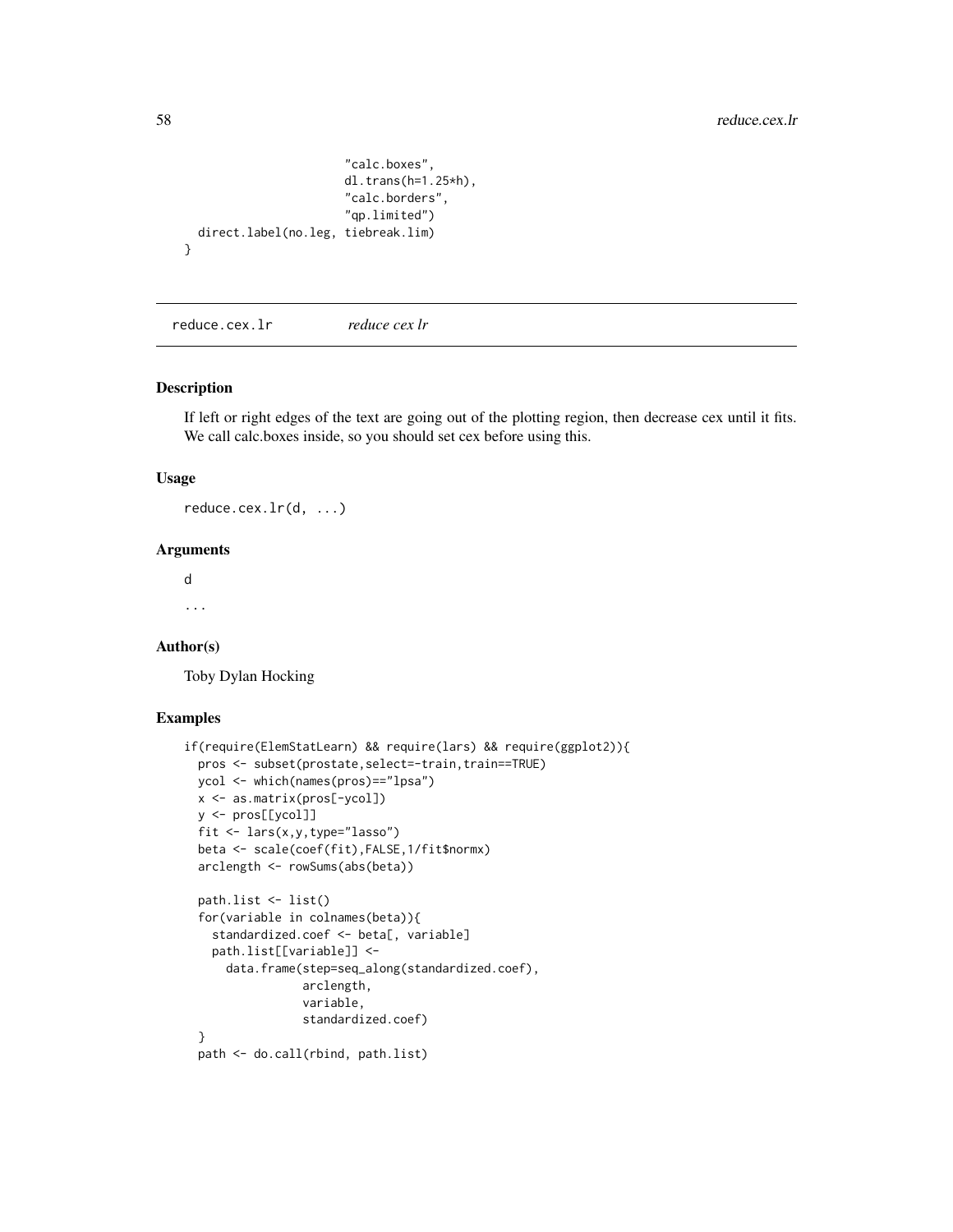### <span id="page-58-0"></span>rhtmlescape 59

```
p <- ggplot(path,aes(arclength,standardized.coef,colour=variable))+
 geom_line(aes(group=variable))
## the legend isn't very helpful.
print(p)
## add direct labels at the end of the lines.
direct.label(p, "last.points")
## on my screen, some of the labels go off the end, so we can use
## this Positioning Method to reduce the text size until the labels
## are on the plot.
direct.label(p, list("last.points","reduce.cex.lr"))
## the default direct labels for lineplots are similar.
direct.label(p)
```
rhtmlescape *rhtmlescape*

### Description

}

for standards compliance we should escape  $\langle \rangle \&$ 

### Usage

```
rhtmlescape(code)
```
### Arguments

code R code to be displayed on a HTML page between pre tags.

### Value

Standards compliant HTML to display.

#### Author(s)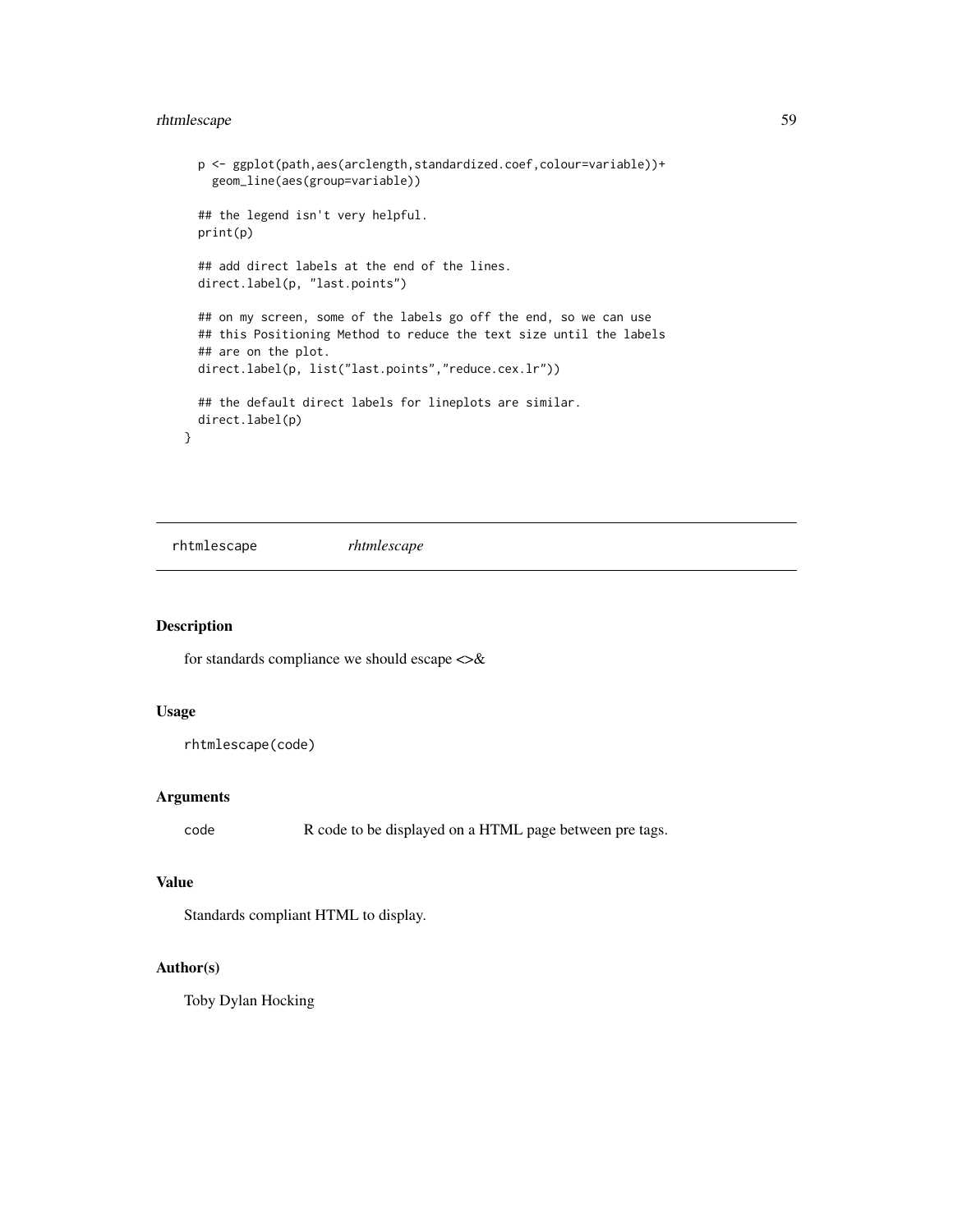<span id="page-59-0"></span>

#### Description

20 segmentation models were fit to 2 simulated signals, and several different error measures were used to quantify the model fit.

#### Usage

data(SegCost)

#### Format

A data frame with 560 observations on the following 5 variables.

bases.per.probe a factor with levels 374 7: the sampling density of the signal.

segments numeric: the model complexity measured using number of segments.

- cost numeric: the cost value.
- type a factor with levels Signal Breakpoint Complete Incomplete Positive: how to judge model fit? Signal: log mean squared error between latent signal and estimated signal. Breakpoint: exact breakpoint error. Complete: annotation error with a complete set of annotations. Incomplete: annotation error with only half of those annotations. Positive: no negative annotations.
- error a factor with levels E FP FN I: what kind of error? FP = False Positive, FN = False Negative,  $I = \text{Imprecision}$ ,  $E = \text{Error}$  (sum of the other terms).

#### Source

PhD thesis of Toby Dylan Hocking, chapter Optimal penalties for breakpoint detection using segmentation model selection.

smart.grid *smart grid*

### **Description**

Search the plot region for a label position near the center of each point cloud.

### Usage

"smart.grid"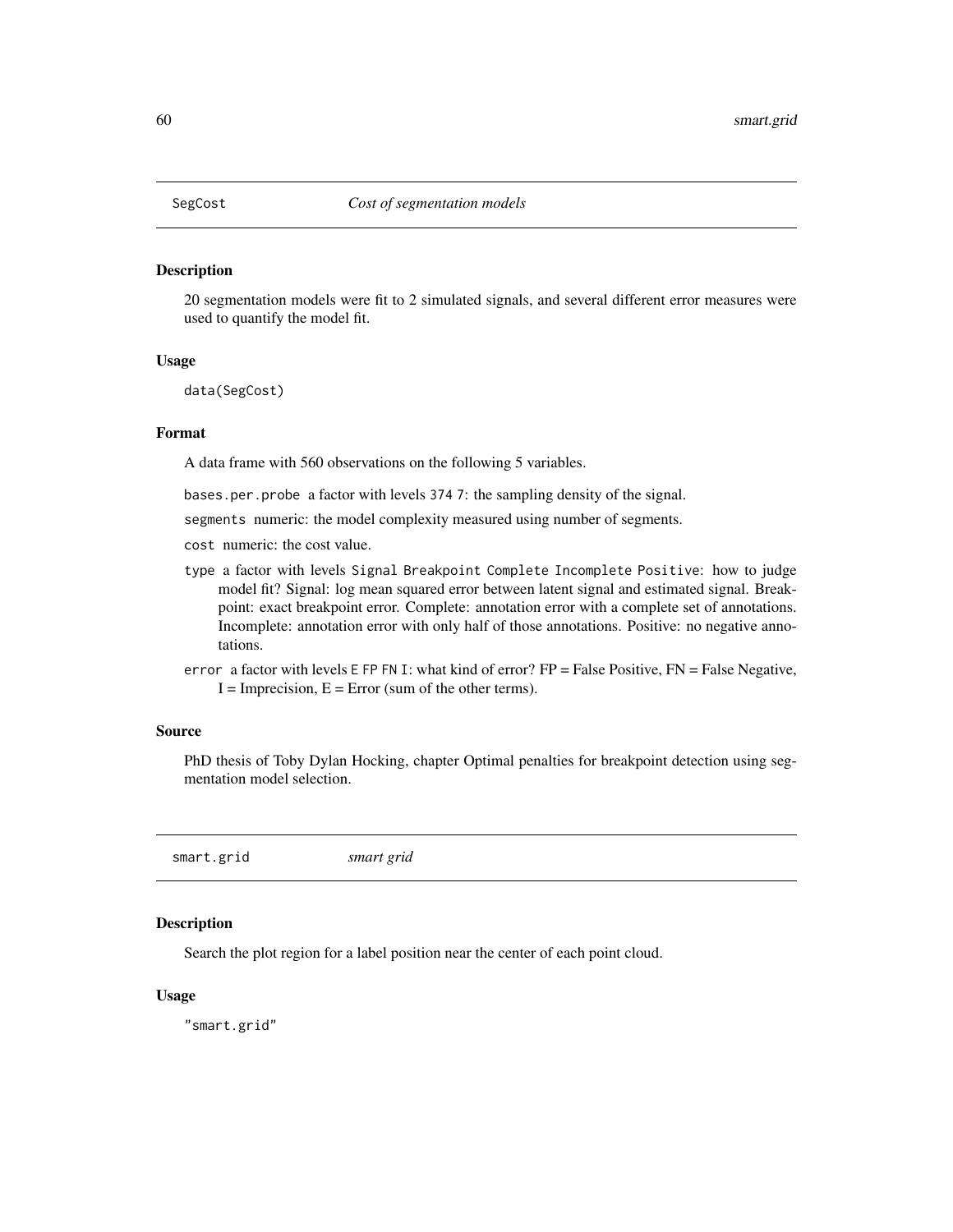<span id="page-60-0"></span>static.labels *static labels*

### Description

to hard-code label positions...

#### Usage

static.labels(x, y, groups, ...)

#### Arguments

x y groups ...

### Author(s)

Toby Dylan Hocking

svmtrain *False positive rates from several 1-SVM models*

#### Description

Support Vector Machine density estimation (1-SVM) was applied to a set of negative control samples, and then used to test on a positive control.

#### Usage

data(svmtrain)

#### Format

A data frame with 378 observations on the following 5 variables.

- replicate a factor with levels 1 2 3, the experimental replicate. We fit 1-SVM models to each replicate separately.
- rate a numeric vector, the percent of observations that were outside the trained model.
- data a factor with levels KIF11 test train, which set of observations did we measure. test and train are each 50% random splits of the negative controls in the experiment, and KIF11 is the positive control in the experiment.
- gamma a numeric vector, the tuning parameter of the radial basis function kernel.
- nu a numeric vector, the regularization parameter of the 1-SVM.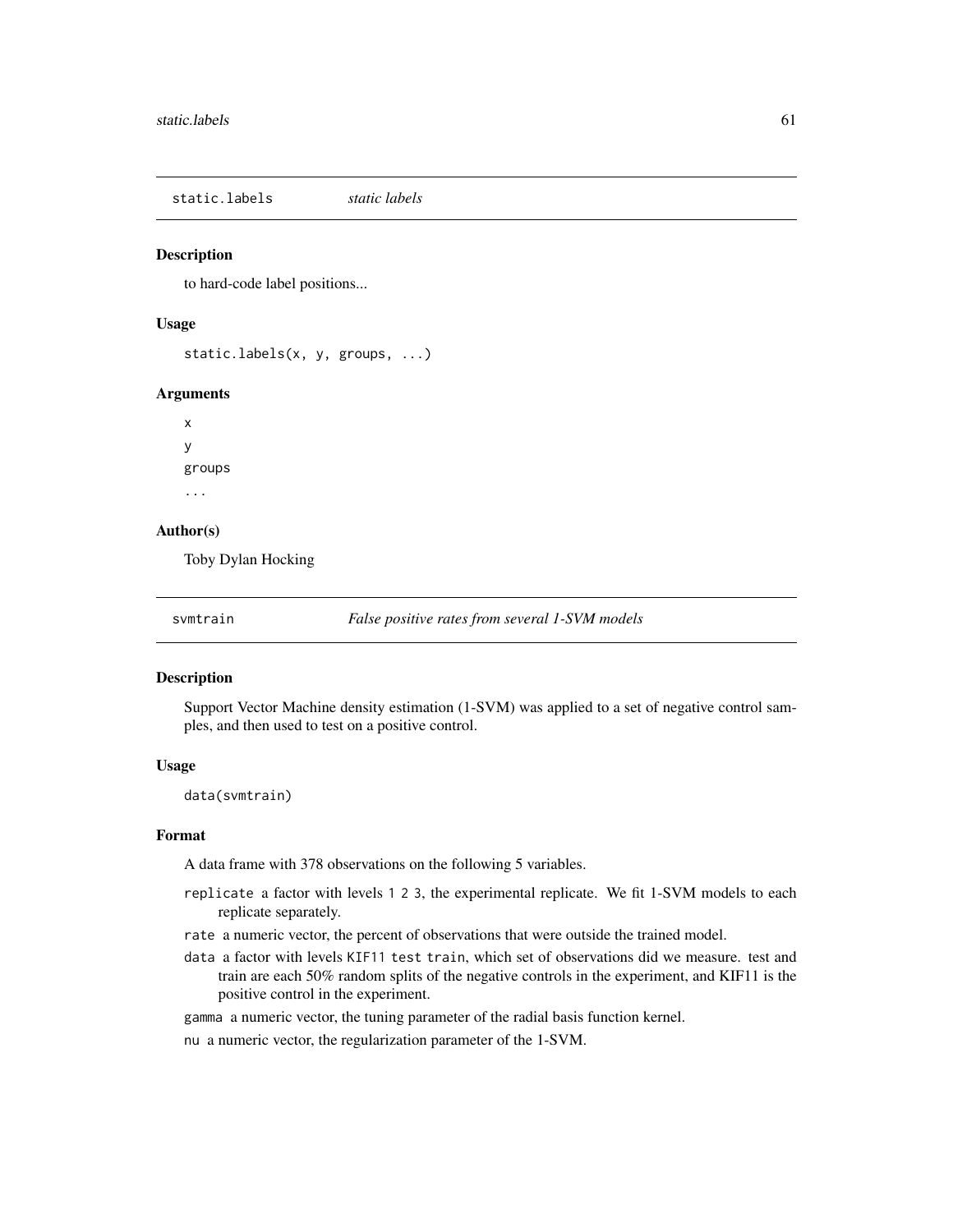<span id="page-61-0"></span>top.bumptwice *top bumptwice*

### Description

Label the tops, bump labels up to avoid other labels, then to the side to avoid collisions with points.

### Usage

top.bumptwice(d, debug = FALSE, ...)

### Arguments

d debug ...

Author(s)

Toby Dylan Hocking

top.bumpup *top bumpup*

### Description

Label the tops, but bump labels up to avoid collisions.

### Usage

"top.bumpup"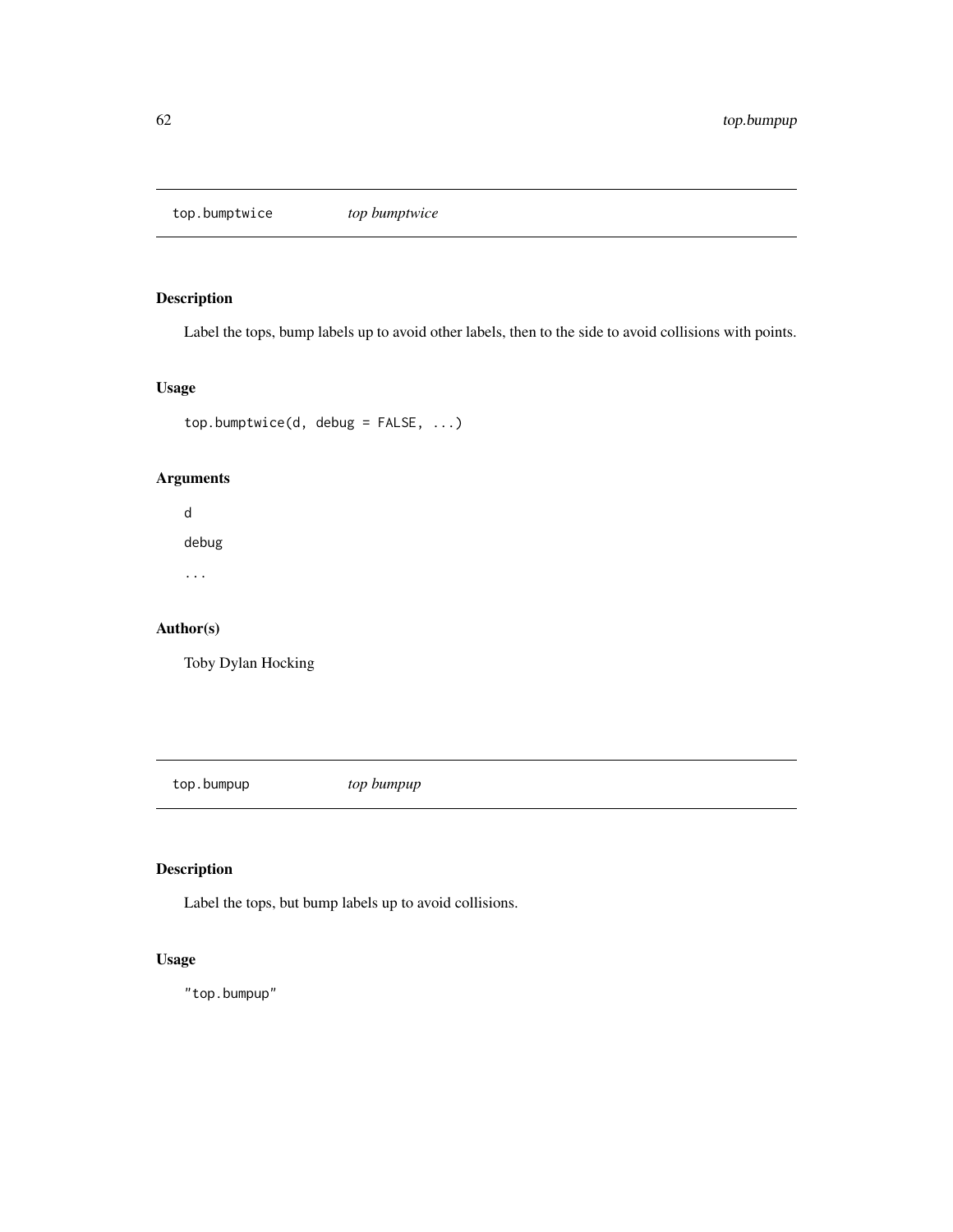<span id="page-62-0"></span>top.pieces *top pieces*

### Description

Positioning Method for the top of a group of points.

### Usage

```
top.pieces(d, ...)
```
### Arguments

d ...

### Author(s)

Toby Dylan Hocking

top.points *top points*

### Description

Positioning Method for the top of a group of points.

### Usage

top.points(d, ...)

### Arguments

```
d
...
```
### Author(s)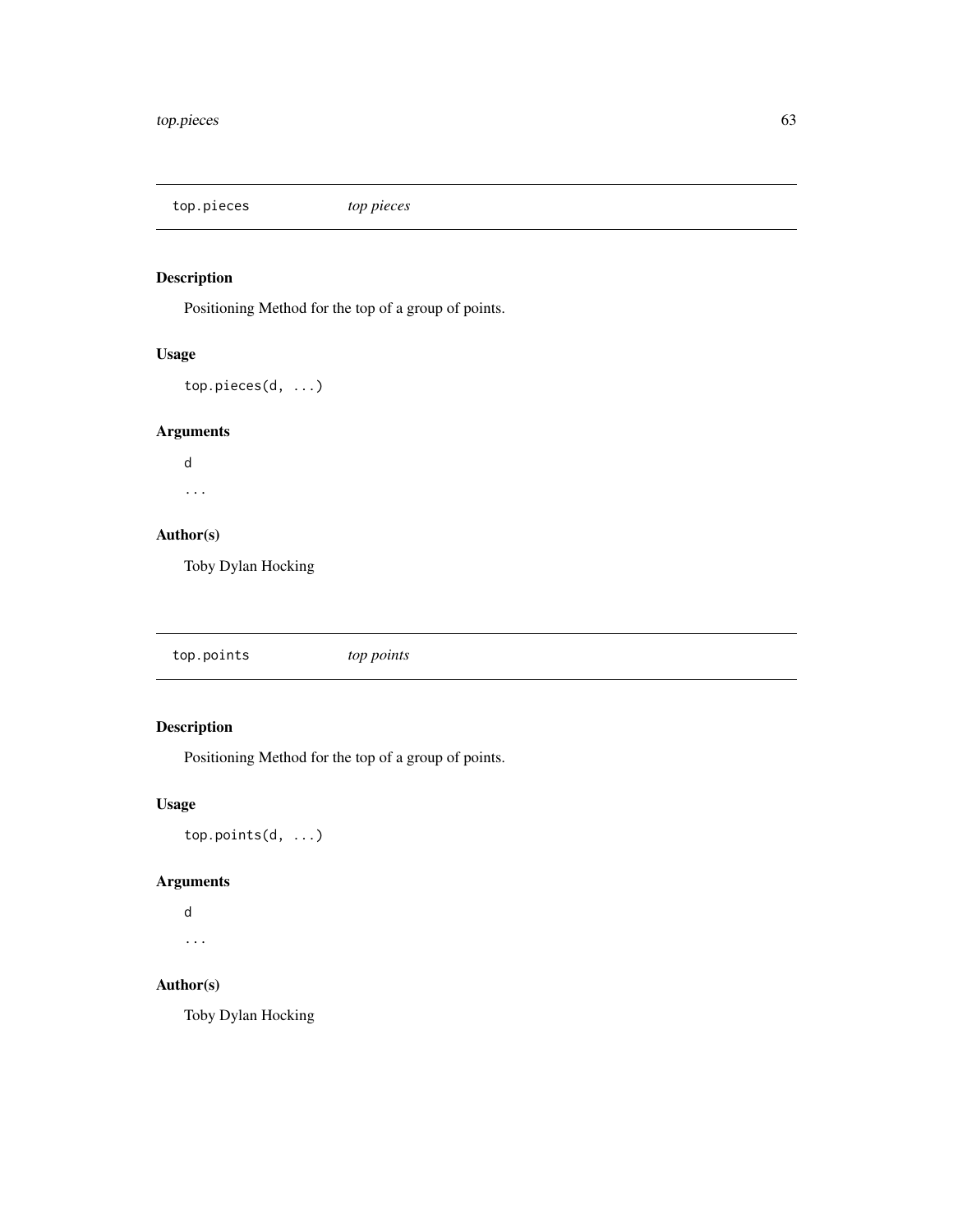<span id="page-63-0"></span>top.qp *top qp*

### Description

Label points at the top, making sure they don't collide.

### Usage

"top.qp"

uselegend.ggplot *uselegend ggplot*

### Description

Show the ggplot2 legend, for comparison.

### Usage

uselegend.ggplot(p, ...)

### Arguments

| p                 | The ggplot object. |
|-------------------|--------------------|
| $\cdot\cdot\cdot$ | Ignored.           |

### Author(s)

Toby Dylan Hocking

uselegend.trellis *uselegend trellis*

### Description

Add a legend to a trellis plot, for comparison.

### Usage

uselegend.trellis(p, ...)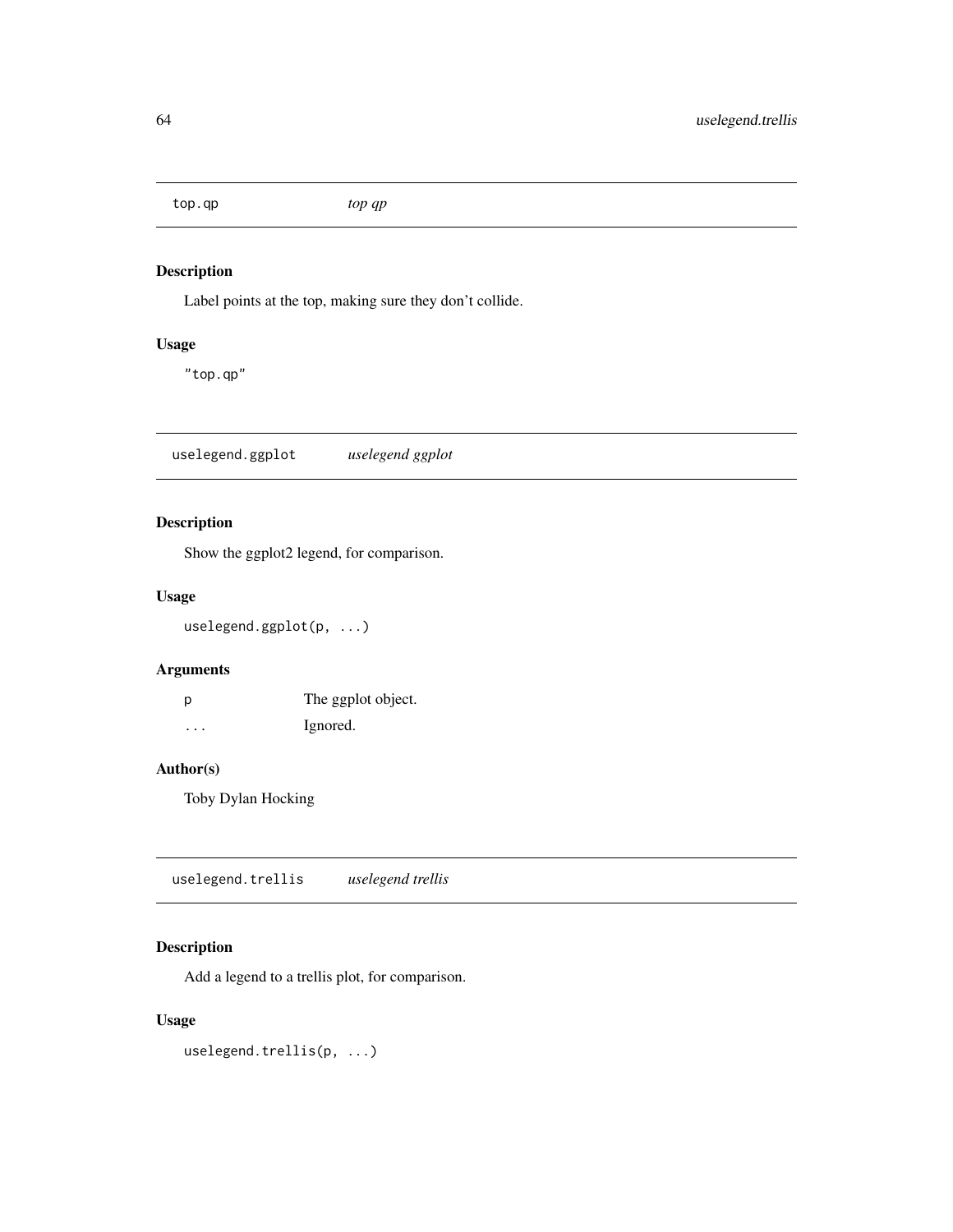### <span id="page-64-0"></span>vertical.qp 65

### Arguments

| D       | The trellis object. |
|---------|---------------------|
| $\cdot$ | Ignored.            |

### Author(s)

Toby Dylan Hocking

vertical.qp *vertical qp*

### Description

Make a Positioning Function from a set of points on a vertical line that will be spaced out using qp.labels.

#### Usage

vertical.qp(M)

### Arguments

M

### Author(s)

Toby Dylan Hocking

visualcenter *visualcenter*

### Description

Point in the middle of the min and max for each group.

### Usage

visualcenter(d, ...)

### Arguments

d ...

### Author(s)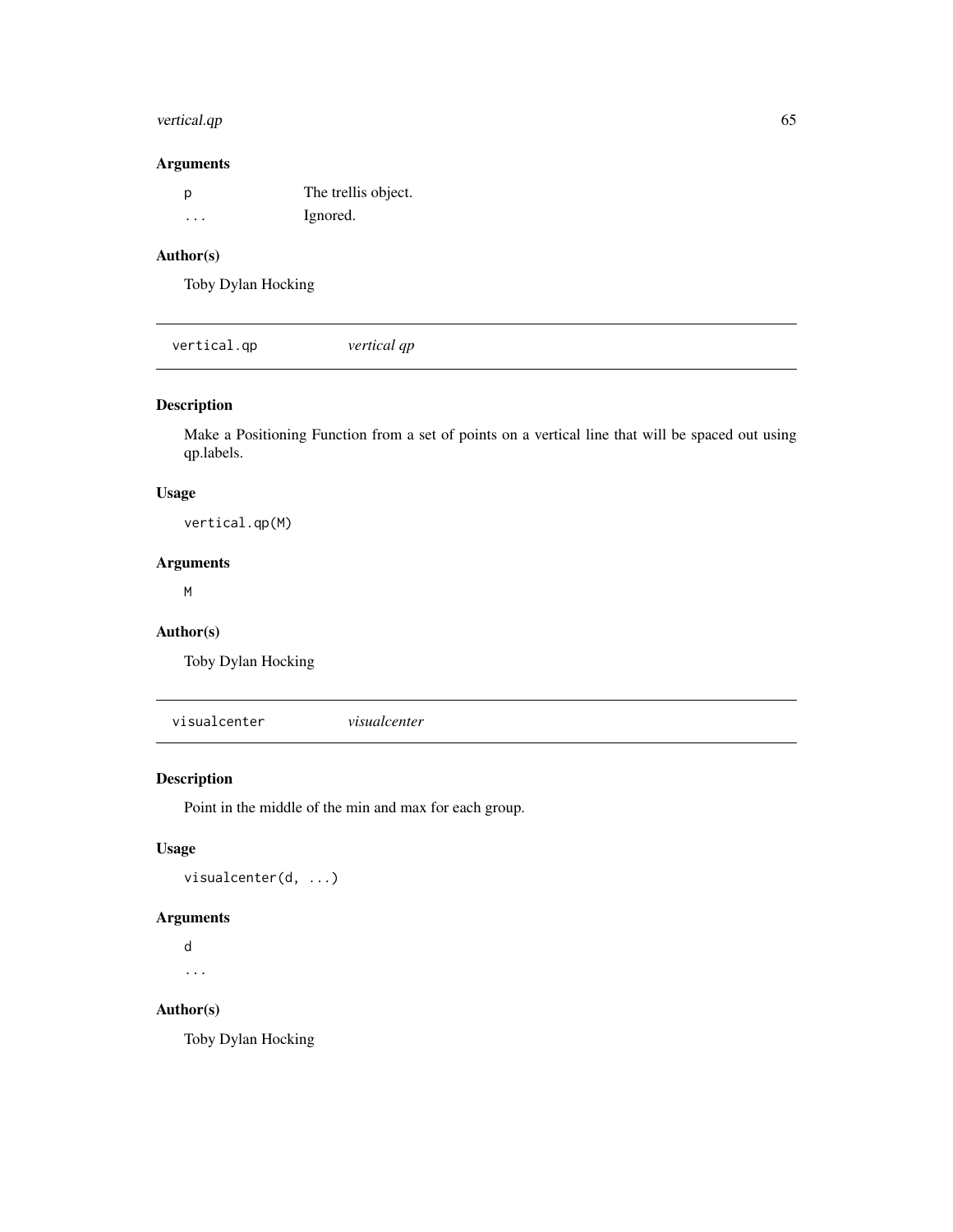<span id="page-65-0"></span>xlimits *xlimits*

### Description

Return the positions of the plot horizontal limits in cm, for use as the limit argument to qp.labels.

### Usage

xlimits(...)

### Arguments

...

### Author(s)

Toby Dylan Hocking

ylimits *ylimits*

### Description

Return the positions of the plot vertical limits in cm, for use as the limit argument to qp.labels.

### Usage

ylimits(...)

### Arguments

...

#### Author(s)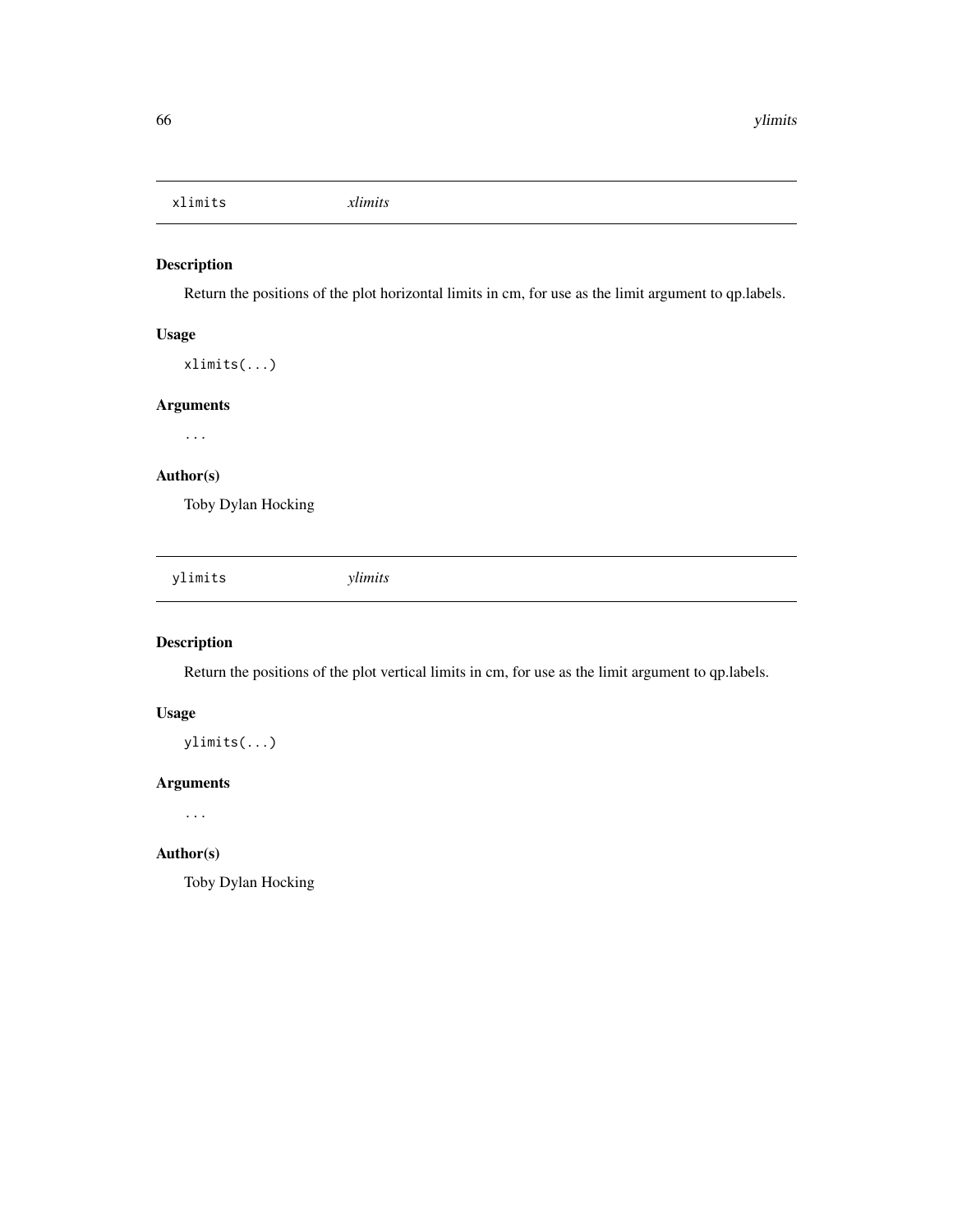# <span id="page-66-0"></span>Index

∗Topic datasets iris.l1.cluster , [36](#page-35-0) normal.l2.cluster , [44](#page-43-0) projectionSeconds , [55](#page-54-0) SegCost, [60](#page-59-0) svmtrain , [61](#page-60-0) ahull.grid, [4](#page-3-0) ahull.points , [4](#page-3-0) angled.boxes , [4](#page-3-0) angled.endpoints , [5](#page-4-0) apply.method , [5](#page-4-0) , *[12](#page-11-0) [–14](#page-13-0)* big.boxes, [6](#page-5-0) bottom.pieces , [7](#page-6-0) bumpup , [7](#page-6-0) calc.borders, [8](#page-7-0) calc.boxes, [8](#page-7-0) check.for.columns , [9](#page-8-0) chull.grid , [9](#page-8-0) chull.points , [9](#page-8-0) default.ahull , [10](#page-9-0) default.picker , [10](#page-9-0) defaultpf.ggplot , [11](#page-10-0) defaultpf.trellis , [11](#page-10-0) direct.label, [12](#page-11-0) direct.label.ggplot, [13](#page-12-0) direct.label.trellis, [14](#page-13-0) directlabels *(*direct.label *)* , [12](#page-11-0) dl.combine , [14](#page-13-0) dl.jitter,[17](#page-16-0) dl.move , [18](#page-17-0) dl.summarize, <mark>[19](#page-18-0)</mark> dl.trans , [19](#page-18-0) dlcompare , [20](#page-19-0) dldoc , [21](#page-20-0) dlgrob , [22](#page-21-0) draw.polygons , [22](#page-21-0)

draw.rects, [23](#page-22-0) drawDetails.dlgrob , *[5](#page-4-0)* , [23](#page-22-0) edges.to.outside , [24](#page-23-0) empty.grid, [25](#page-24-0) enlarge.box, [25](#page-24-0) extract.plot, [26](#page-25-0) extract.posfun , [26](#page-25-0) extreme.grid, [27](#page-26-0) extreme.points, [27](#page-26-0) far.from.others.borders , [27](#page-26-0) filltemplate, [28](#page-27-0) first.bumpup, [28](#page-27-0) first.points , [29](#page-28-0) first.polygons , [29](#page-28-0) first.qp , [29](#page-28-0) gapply, [30](#page-29-0) gapply.fun, [30](#page-29-0) geom\_dl , [31](#page-30-0) GeomD1, [31](#page-30-0) get.means , [33](#page-32-0) getLegendVariables , [34](#page-33-0) ignore.na , [34](#page-33-0) in1box , [35](#page-34-0) in1which , [35](#page-34-0) inside , [36](#page-35-0) iris.l1.cluster , [36](#page-35-0) label.endpoints , [37](#page-36-0) label.pieces, [38](#page-37-0) lasso.labels, [38](#page-37-0) last.bumpup, [38](#page-37-0) last.points, [39](#page-38-0) last.polygons, [39](#page-38-0) last.qp , [39](#page-38-0) lattice.translators, [40](#page-39-0) legends2hide , [40](#page-39-0) lines2 , [41](#page-40-0)